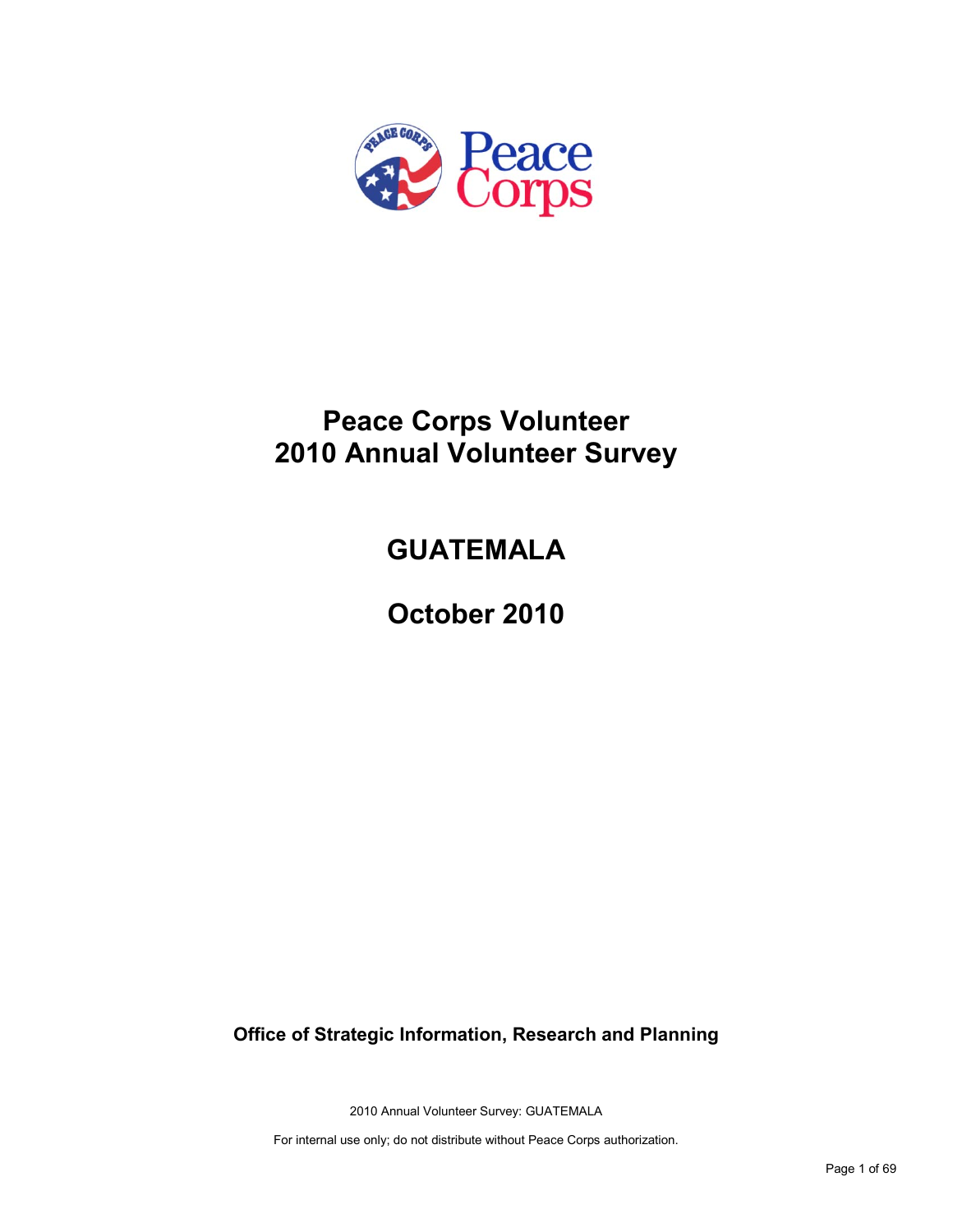## **Table of Contents**

| A.           |                                                    |    |
|--------------|----------------------------------------------------|----|
| В.           |                                                    |    |
| C.           |                                                    |    |
| D.           |                                                    |    |
| Е.           |                                                    |    |
| F.,          |                                                    | 23 |
| G.           |                                                    |    |
| Η.           |                                                    |    |
| $\mathbf{L}$ |                                                    | 53 |
| J.           | Overall Assessment of Your Peace Corps Service  62 |    |
| Κ.           |                                                    |    |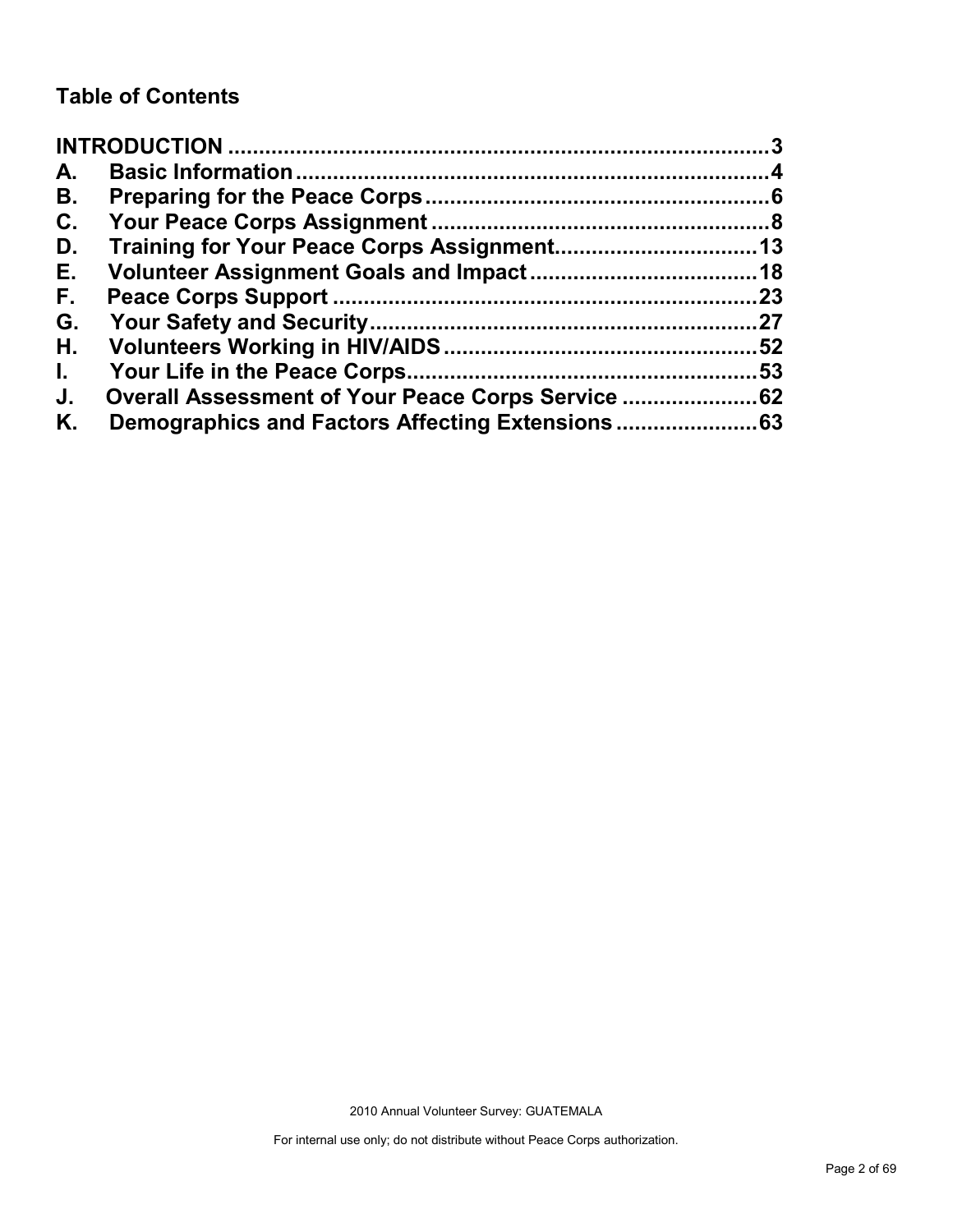## <span id="page-2-0"></span>**INTRODUCTION**

The Annual Volunteer Survey was conducted from June – August 2010 and 81 percent of the Volunteers (5, 239) responded, the highest number in the 35-year history of the survey. Most Volunteers (89 percent) completed the online version of the survey, and another 11 percent completed a paper version of the survey.

This report conveys the responses to the survey from Volunteers serving in one particular country. The report contains the tables and short narrative responses from the questions offering a finite set of possible responses. The results provide a picture of the activities, experiences and views of Peace Corps Volunteers in 2010, including areas where Volunteers confirm that their needs are being well met and where improvements may be needed.

A second report contains the Volunteers' extensive narrative responses to eight open-ended questions on the survey. The report, *2010 Annual Volunteer Survey Open Ended Responses,* is being distributed separately to the Regional and Country Directors.

## **ORGANIZATION OF THE REPORT**

The country report contains eleven sections, corresponding to the major sections of the survey questionnaire.

The tabular results are presented in the order in which the questions appeared in the 2010 AVS, which corresponds roughly to the phases of Volunteer service. Initial questions asked about preparing for Peace Corps. These were followed by questions about assignment activities and training. The final set of questions asked about extending service beyond two years.

The tables show the percent of post respondents that selected each choice and the total number of post respondents that answered the question. Most survey questions asked respondents to select one answer from a set of choices. The percentages for the "select one" responses add up to 100 percent. Questions that allowed Volunteers to "mark all that apply" result in percentages that total to more than 100 percent. This is because each percentage equals the number of respondents selecting that choice divided by the number of respondents who answered the question.

The 2010 AVS included most questions from earlier annual and biennial surveys. A dozen open-ended questions were excluded this year to reduce the reporting burden and internet connection costs to Volunteers.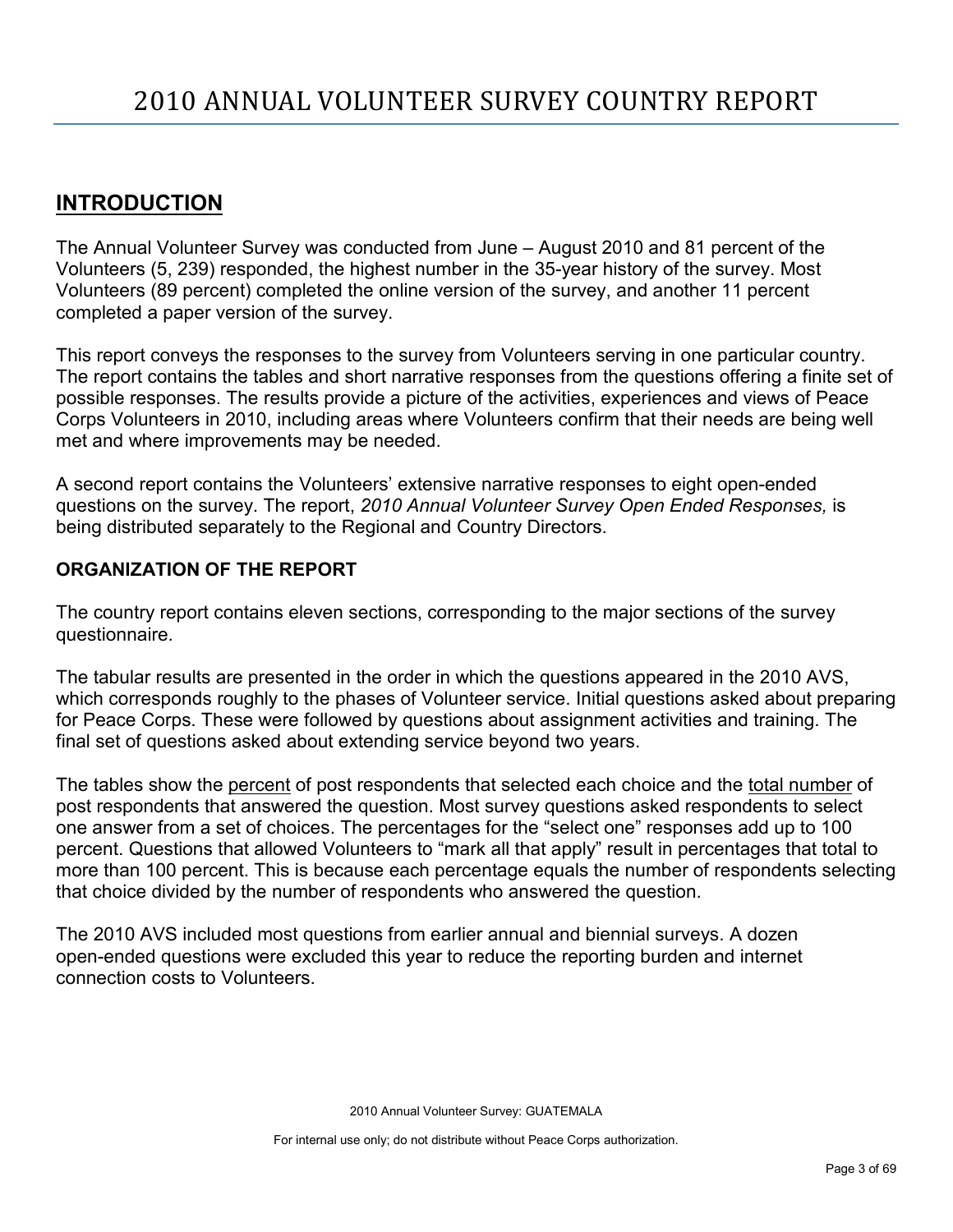Key questions were added to gather more information about:

- Experiences with insensitive comments and behavior based on race, ethnicity, age, gender, or sexual orientation
- Observations or comments about harassment/discrimination experiences (added to the online 2010 AVS after the survey began)
- Reasons that might influence whether or not to extend Volunteer service beyond two years

A crosswalk between the 2009 and 2010 questions is posted on the OSIRP intranet under 2010 AVS Reports "Reference Documents." Earlier surveys and global, regional and post reports are also on the OSIRP Intranet.

## **HOW TO USE THE INFORMATION**

Posts are encouraged to share the results with staff and Volunteers. These reports are an excellent way to initiate a dialogue with staff and Volunteers at post about what is working well and areas for improvement. In the past, posts have found it useful to share the results with their Volunteers, via the VAC, monthly newsletters, summary bulletins, and presentations at PST and IST.

Please consider comparing these 2010 results with your 2006, 2008 and 2009 survey results to identify trends and changes over time. You may also want to compare your country's results with the regional and global numbers.

## <span id="page-3-0"></span>**A. Basic Information**

This section reports on the overall response rate and percentages of online and paper surveys completed, as well as the Volunteers' descriptions of their project and site. Results are more representative of all Volunteers at post when the response rate is above 50 percent.

The 2010 Annual Volunteer Survey response rate for GUATEMALA was 68%.

| Completed Oming and Faper Surveys |         |        |  |
|-----------------------------------|---------|--------|--|
|                                   | Percent | Number |  |
| Online                            | 93%     | 110    |  |
| Paper                             | 7%      | 8      |  |
| Total                             | 100%    | 118    |  |

**Completed Online and Paper Surveys**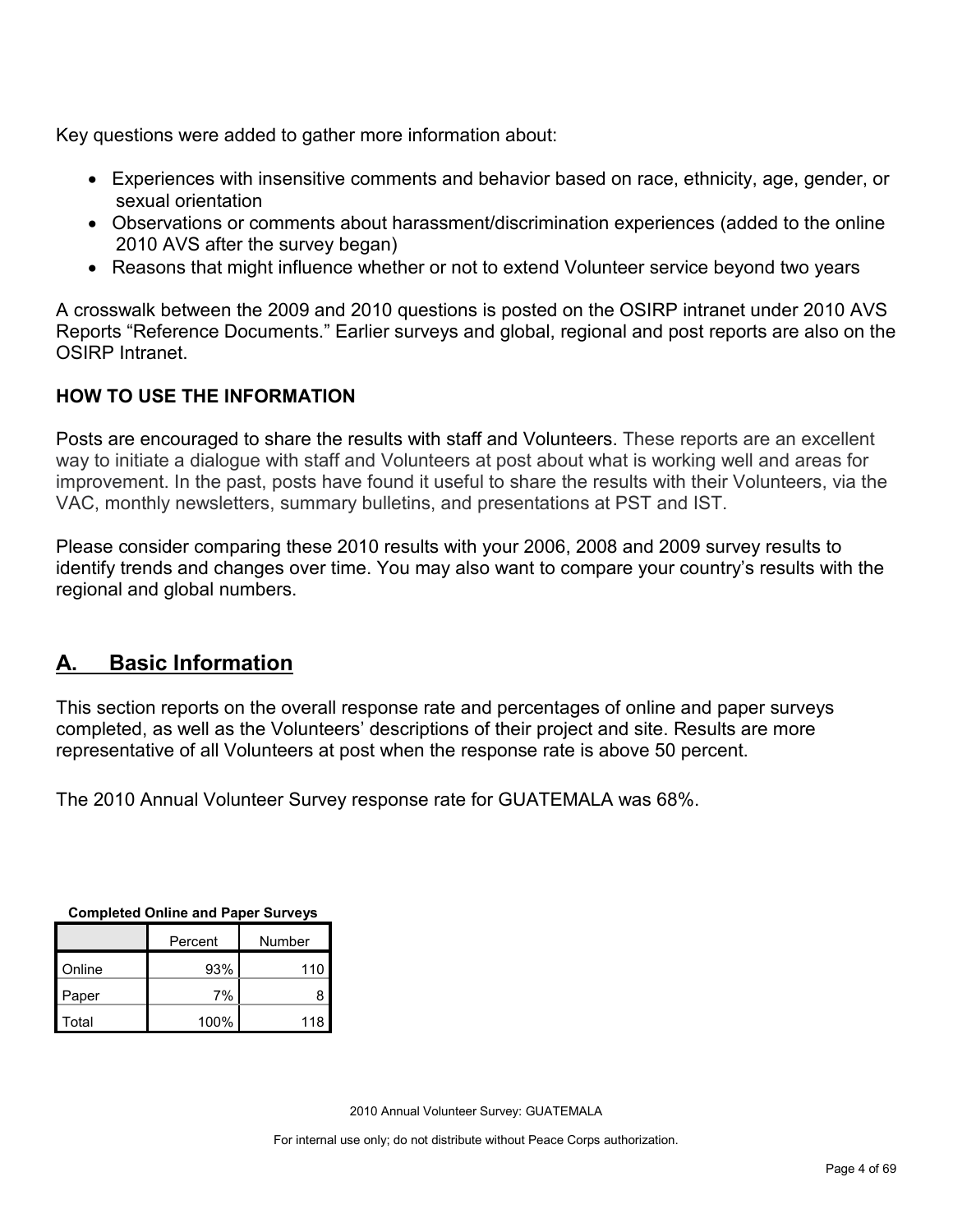|                   | Percent | Number |
|-------------------|---------|--------|
| 6 months or less  | 19%     | 23     |
| 7 to 12 months    | 42%     | 49     |
| 13 to 20 months   | 19%     | 22     |
| 21 to 27 months   | 14%     |        |
| 28 months or more | 6%      |        |
| Total             | 100%    |        |

#### **A2: How many months have you been in country?**

### **A3: Please select your project.**

|                               | Percent | Number |
|-------------------------------|---------|--------|
| <b>Healthy Homes</b>          | 21%     | 25     |
| <b>Healthy Schools</b>        | 19%     | 22     |
| Integrated Youth Development  | 14%     | 17     |
| <b>Municipal Development</b>  | 13%     | 15     |
| Sustainable Agriculture       | 16%     | 19     |
| Sustainable Community Tourism | 17%     | 20     |
| Other. Please specify         |         |        |
| Total                         | 100%    |        |

#### **A3. Description of "other" project**

|       | Percent<br>Number |     |
|-------|-------------------|-----|
| 100%  |                   | 118 |
| Total | 100%              | 118 |

#### **A4: Please choose the best description of your assigned site.**

|                                           | Percent | Number |
|-------------------------------------------|---------|--------|
| Rural town (pop. 2,000 + 25,000)          | 64%     | 76.    |
| Village/rural area (pop. under 2,000)     | 26%     |        |
| City (pop. over 25,000) - not the capital | 9%      |        |
| Capital of the country                    |         |        |
| Outer island (regardless of size)         |         |        |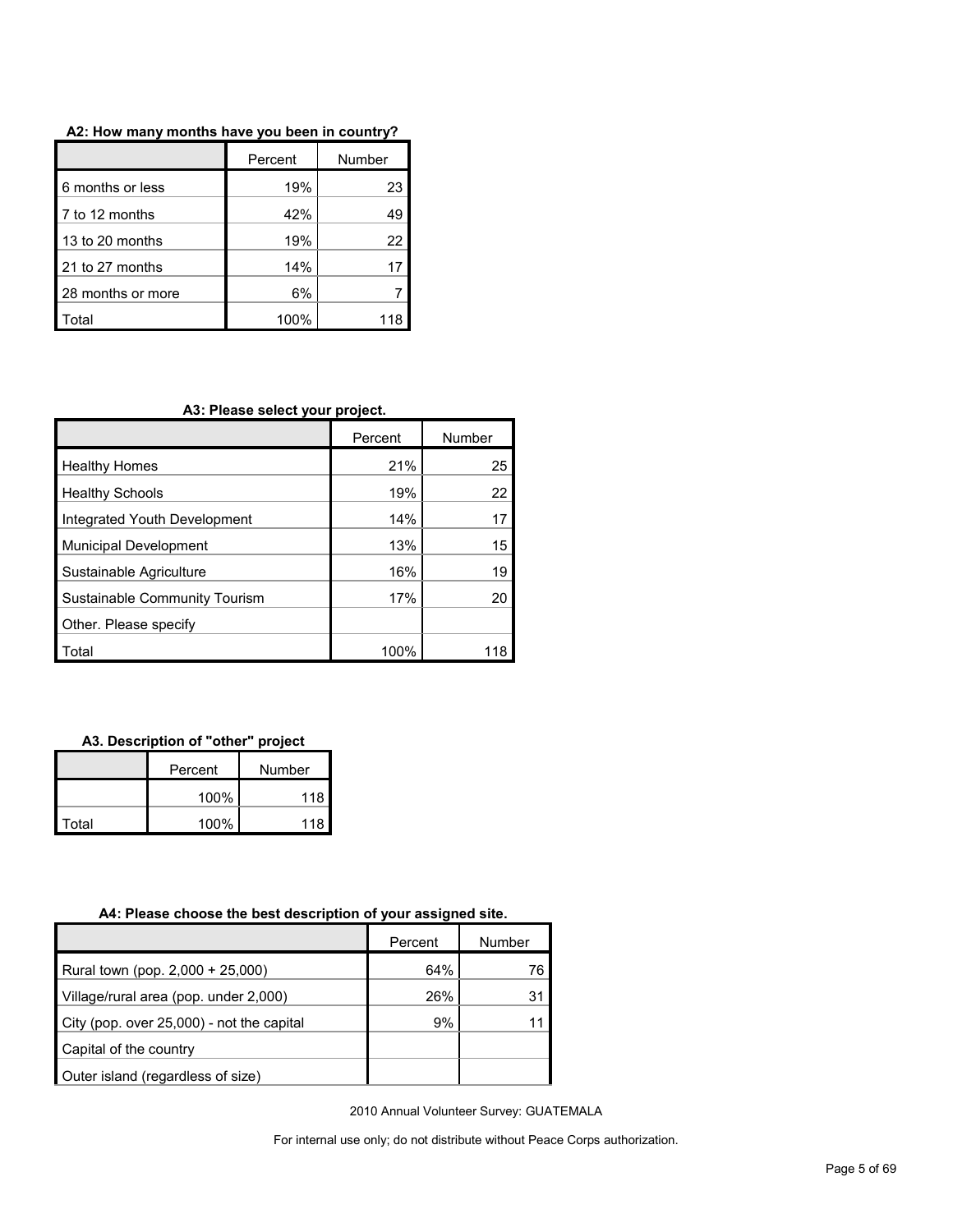#### **A4: Please choose the best description of your assigned site.**

|                                           | Percent | Number |
|-------------------------------------------|---------|--------|
| Rural town (pop. 2,000 + 25,000)          | 64%     | 76     |
| Village/rural area (pop. under 2,000)     | 26%     | 31     |
| City (pop. over 25,000) - not the capital | 9%      |        |
| Capital of the country                    |         |        |
| Outer island (regardless of size)         |         |        |
| Total                                     | 100%    |        |

## <span id="page-5-0"></span>**B. Preparing for the Peace Corps**

This section reports Volunteers' motivations in applying and accepting a Peace Corps assignment, as well as how prepared they are currently to meet the challenges of service.

|                                                     |                      | % Selected This | <b>Total PCVs</b> |
|-----------------------------------------------------|----------------------|-----------------|-------------------|
|                                                     | <b>PCV Responses</b> | Choice          | Responding        |
| Personal interest in the Peace Corps                | 94                   | 80%             |                   |
| Returned Peace Corps Volunteer whom you met or      | 32                   | 27%             |                   |
| know personally                                     |                      |                 |                   |
| Peace Corps campus or community information session | 30                   | 25%             |                   |
| Peace Corps website                                 | 27                   | 23%             |                   |
| Peace Corps recruiter                               | 17                   | 14%             |                   |
| Family member/s who served in the Peace Corps       | 15                   | 13%             |                   |
| Article or book about the Peace Corps               | 13                   | 11%             |                   |
| Other: Please specify                               | 12                   | 10%             |                   |
| Peace Corps material in the mail                    | 5                    | 4%              |                   |
| Americorps service                                  | 4                    | 3%              |                   |
| Returned Peace Corps Volunteer who spoke to your    | 4                    | 3%              |                   |
| school or group about the Peace Corps               |                      |                 |                   |
| Radio, TV, or print advertisement                   |                      | $1\%$           |                   |
| Social media (Facebook, Twitter, etc.               |                      | $1\%$           |                   |
| Total                                               |                      |                 | 118               |

#### **B1: What prompted you to apply to the PC? Mark all that apply.**

Percents may total to more than 100% since Volunteers were asked to "Mark all that apply."

2010 Annual Volunteer Survey: GUATEMALA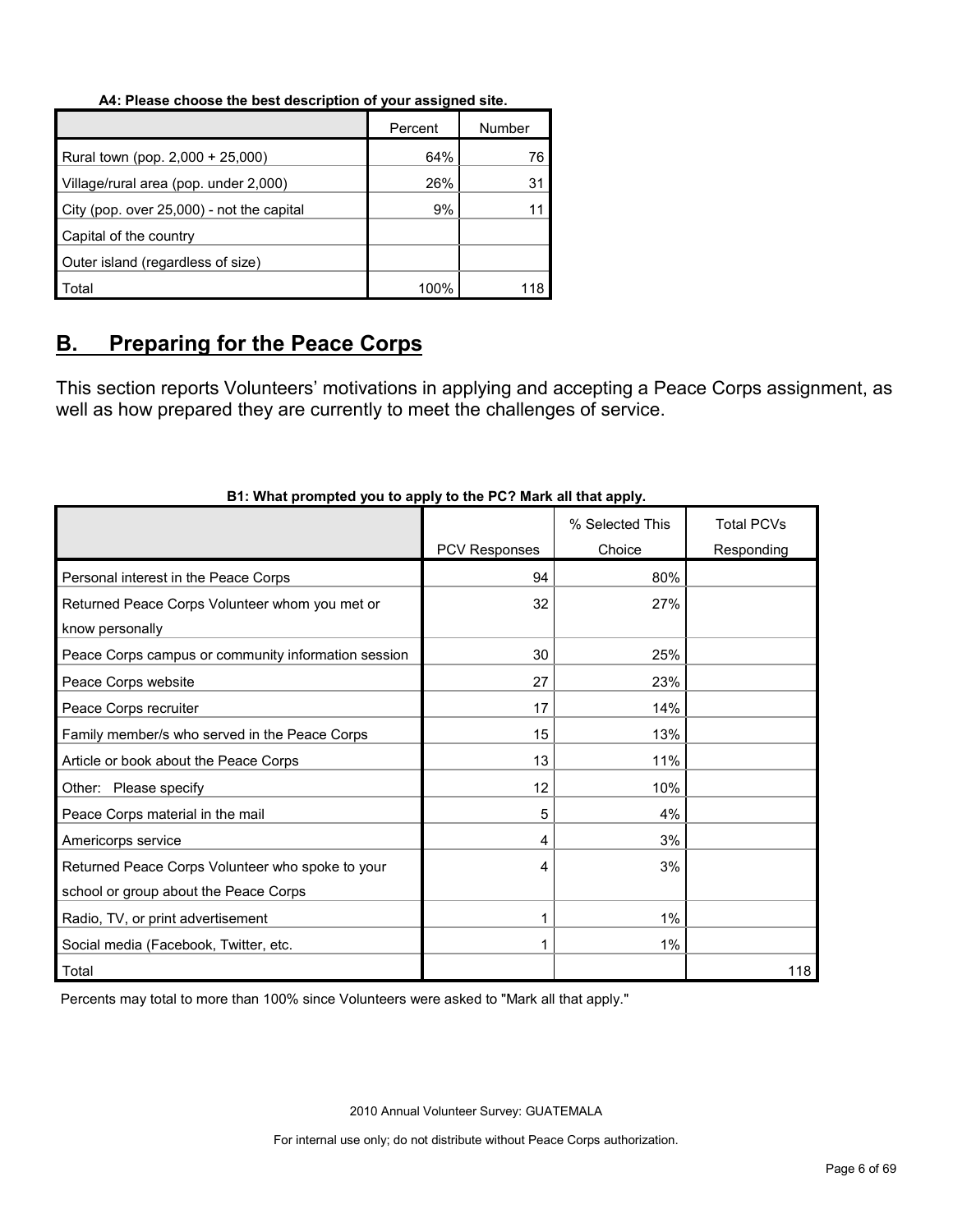| B1.OTHER: Description of other reasons for applying to Peace Corps |         |               |  |  |
|--------------------------------------------------------------------|---------|---------------|--|--|
|                                                                    | PERCENT | <b>NUMBER</b> |  |  |
| Open-ended results. Not responsive to request.                     |         |               |  |  |
|                                                                    |         |               |  |  |
|                                                                    |         |               |  |  |
|                                                                    |         |               |  |  |
|                                                                    |         |               |  |  |
|                                                                    |         |               |  |  |
|                                                                    |         |               |  |  |
|                                                                    |         |               |  |  |
|                                                                    |         |               |  |  |
|                                                                    |         |               |  |  |
|                                                                    |         |               |  |  |
|                                                                    |         |               |  |  |
|                                                                    |         |               |  |  |
|                                                                    |         |               |  |  |
|                                                                    |         |               |  |  |
|                                                                    |         |               |  |  |
| Total                                                              | 100%    | 118           |  |  |

#### **B2: How important were the following factors in accepting a PC assignment?**

|                                |               | Somewhat  |           |       |
|--------------------------------|---------------|-----------|-----------|-------|
|                                | Not Important | important | Important | Total |
| Different culture              | 3%            | 17%       | 81%       | 118   |
| Work experience                | 6%            | 27%       | 67%       | 118   |
| Help others                    | 1%            | 7%        | 92%       | 118   |
| International experience       | $1\%$         | 7%        | 92%       | 117   |
| Language                       | 3%            | 14%       | 82%       | 118   |
| Personal growth                | 3%            | 9%        | 87%       | 118   |
| U. S. job market               | 40%           | 36%       | 24%       | 117   |
| Serve my country               | 22%           | 53%       | 24%       | 116   |
| Travel/adventure               | 3%            | 30%       | 67%       | 117   |
| Please specify below<br>Other: |               |           | 100%      | 4     |

#### **B2.OTHER: Description of other factor/s in accepting a PC assignment**

Open-ended results. Not responsive to request.

2010 Annual Volunteer Survey: GUATEMALA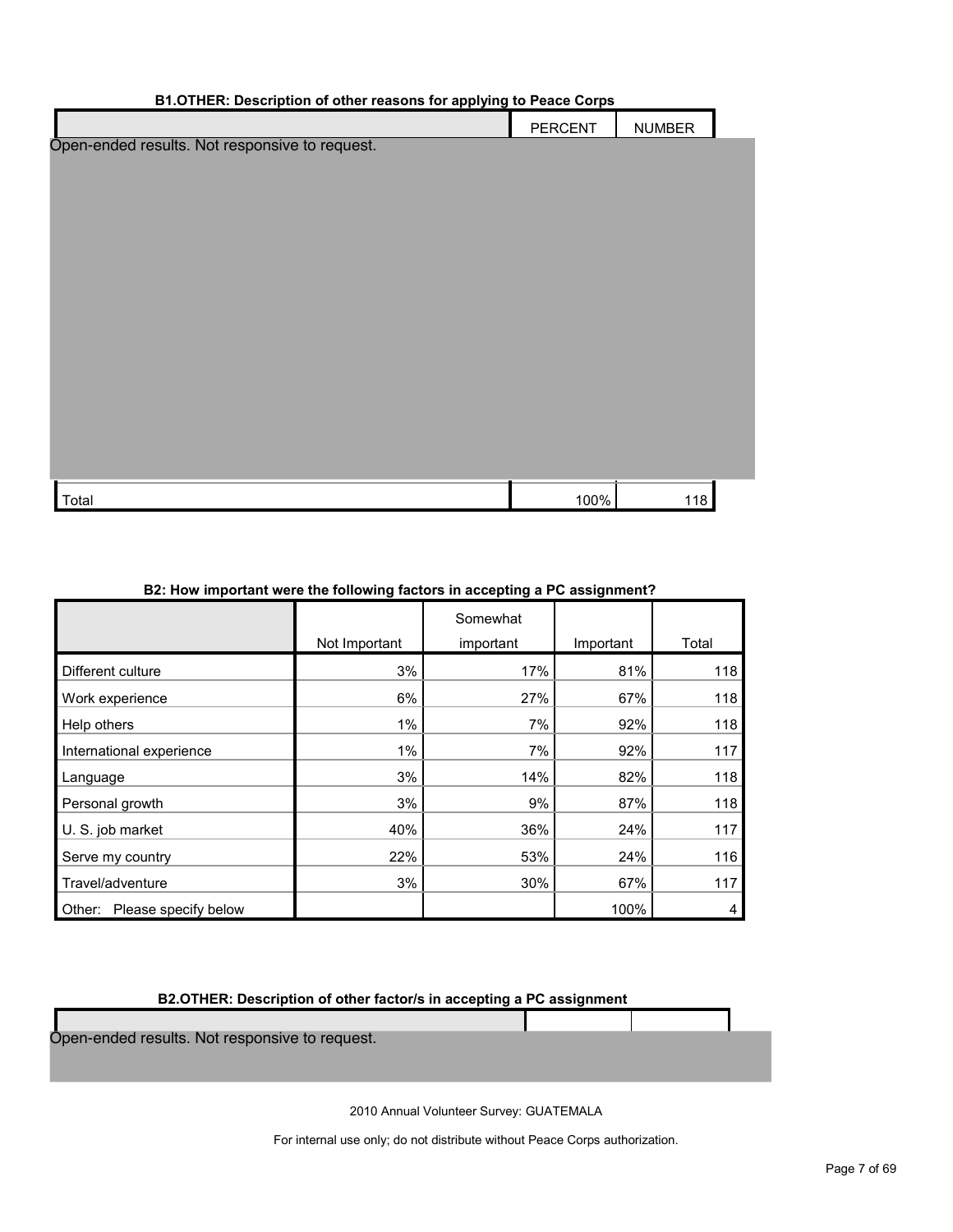| Open-ended results. Not responsive to request. |      |     |  |
|------------------------------------------------|------|-----|--|
|                                                |      |     |  |
|                                                |      |     |  |
|                                                |      |     |  |
| Total                                          | 100% | 118 |  |

#### **B3: How prepared do you feel today to meet the challenges of PC service?**

|                | Not at all | Minimally | Adequately | Considerablv | Exceptionally | Total |
|----------------|------------|-----------|------------|--------------|---------------|-------|
| $\mathsf I$ B3 |            | 3%        | 22%        | 58%          | $7\%$ .       | 118   |

## <span id="page-7-0"></span>**C. Your Peace Corps Assignment**

This section reports Volunteers' work on their primary assignment and their secondary activities. The term "primary assignment" refers to the Volunteers' assignment which is part of an overall project plan designed by the host country partners and in-country Peace Corps staff.

| CT: which best describes the locus of your primary assignment/work? |         |                |
|---------------------------------------------------------------------|---------|----------------|
|                                                                     | Percent | Number         |
| Health extension                                                    | 19%     | 23             |
| Youth development                                                   | 14%     | 16             |
| Teacher training                                                    | 13%     | 15             |
| Community development                                               | 11%     | 13             |
| Agriculture/fish/livestock                                          | 11%     | 13             |
| Business education/advising                                         | 8%      | 10             |
| Other: Please specify                                               | 7%      | 8              |
| Environmental education                                             | 6%      | 7              |
| Urban & regional planning/municipal development                     | 4%      | 5              |
| Forestry/parks                                                      | 3%      | 3              |
| Water sanitation                                                    | 2%      | $\overline{c}$ |
| Other education                                                     | 2%      | $\overline{c}$ |
| NGO development                                                     | 1%      | 1              |
| <b>HIV/AIDS</b>                                                     |         |                |
| Math/science teaching                                               |         |                |
| English teaching                                                    |         |                |
| Agroforestry                                                        |         |                |

**C1: Which best describes the focus of your primary assignment/work?**

2010 Annual Volunteer Survey: GUATEMALA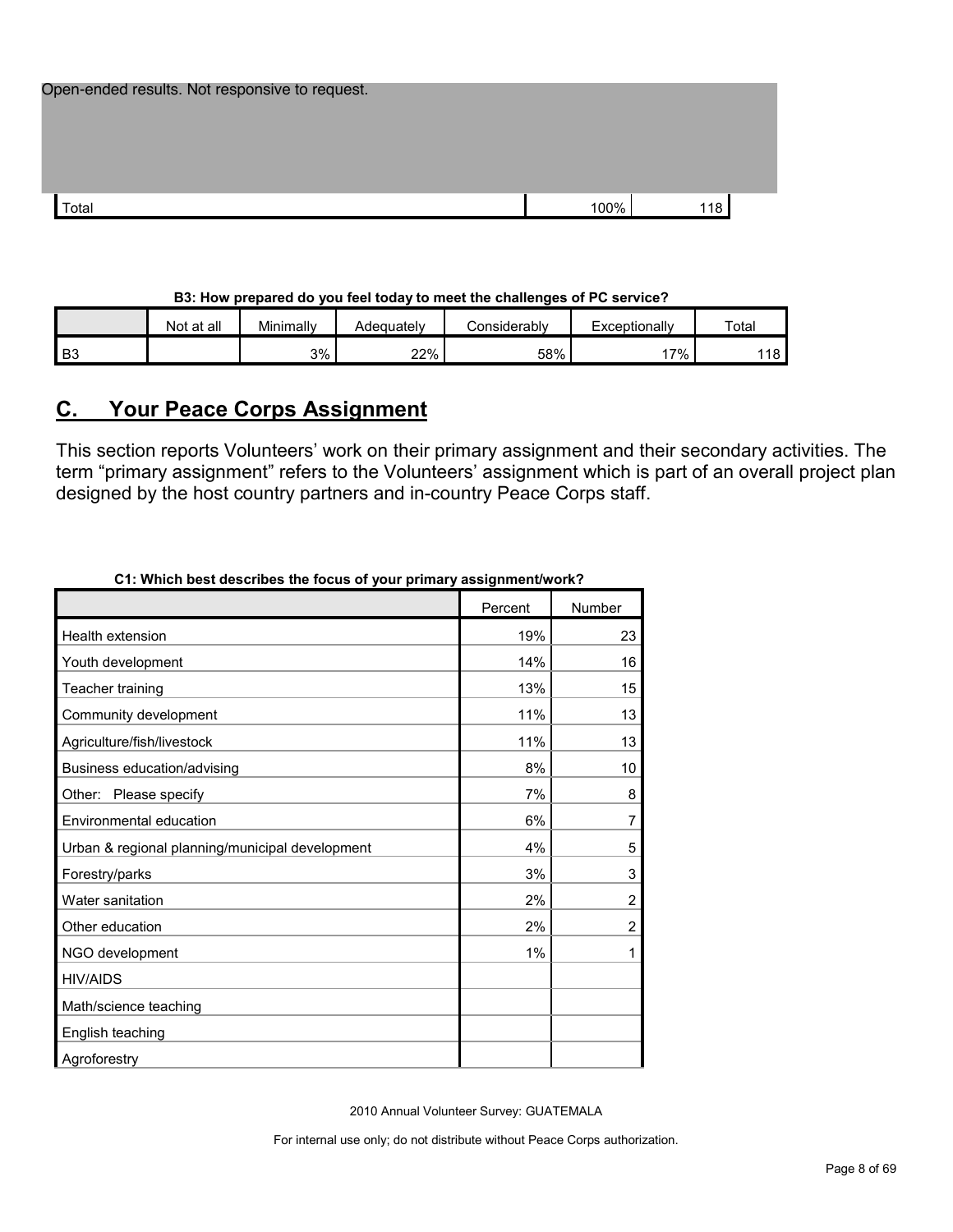| Information & communications technology (ICT) |        |  |
|-----------------------------------------------|--------|--|
| $\tau$ otal                                   | $00\%$ |  |

| C1.OTHER: Description of "other" primary assignment/work focus |  |
|----------------------------------------------------------------|--|
|----------------------------------------------------------------|--|

|                                                | PERCENT | <b>NUMBER</b> |  |
|------------------------------------------------|---------|---------------|--|
| Open-ended results. Not responsive to request. |         |               |  |
|                                                |         |               |  |
|                                                |         |               |  |
|                                                |         |               |  |
|                                                |         |               |  |
|                                                |         |               |  |
|                                                |         |               |  |
|                                                |         |               |  |
|                                                |         |               |  |
|                                                |         |               |  |
| Total                                          | 100%    | 118           |  |

**C2: Are you a Masters International** 

| student?     |         |        |  |
|--------------|---------|--------|--|
|              | Percent | Number |  |
| No           | 96%     | 111    |  |
| Yes          | 4%      | 5      |  |
| <b>Total</b> | 100%    | 116    |  |

#### **C3: Which of the following activities does your primary assignment/work include?**

|                         |               | % Involved in | <b>Total PCVs</b> |
|-------------------------|---------------|---------------|-------------------|
|                         | PCV Responses | Activity      | Responding        |
| Nutrition education     | 64            | 55%           |                   |
| Working with youth      | 60            | 51%           |                   |
| Water and sanitation    | 46            | 39%           |                   |
| <b>HIV/AIDS</b>         | 41            | 35%           |                   |
| <b>Environment work</b> | 38            | 32%           |                   |
| Working with NGO(s)     | 34            | 29%           |                   |
| Rural development       | 33            | 28%           |                   |

2010 Annual Volunteer Survey: GUATEMALA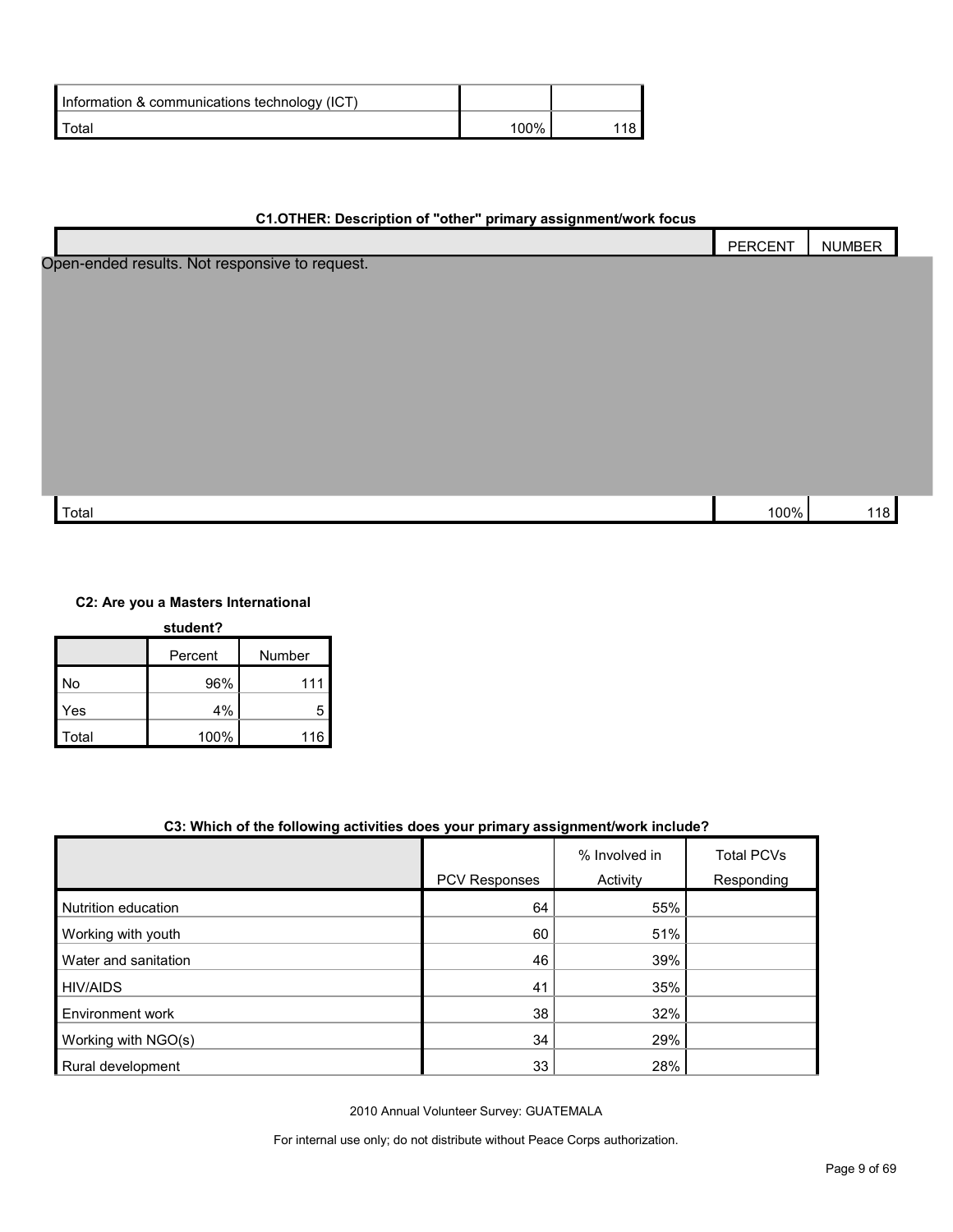| Child survival                                        | 32 | 27% |     |
|-------------------------------------------------------|----|-----|-----|
| Girls' education                                      | 31 | 26% |     |
| Income generation                                     | 29 | 25% |     |
| Natural resources management                          | 22 | 19% |     |
| Household food security                               | 21 | 18% |     |
| <b>Business advertising</b>                           | 20 | 17% |     |
| Urban development/municipal development               | 19 | 16% |     |
| Community food security (production/marketing)        | 16 | 14% |     |
| World Wise Schools/ Correspondence Match              | 15 | 13% |     |
| Working with special groups (e.g., disabled, elderly, | 14 | 12% |     |
| ethnic minorities, orphans)                           |    |     |     |
| Biodiversity conservation                             | 13 | 11% |     |
| WID/GAD                                               | 13 | 11% |     |
| Sports/fitness                                        | 11 | 9%  |     |
| English teaching                                      | 10 | 9%  |     |
| Other: Please specify                                 | 10 | 9%  |     |
| Mobilize host country nationals (HCNs) to volunteer   | 8  | 7%  |     |
| Microenterprise development                           | 7  | 6%  |     |
| Literacy                                              | 5  | 4%  |     |
| Arts                                                  | 4  | 3%  |     |
| Information and communications technology (ICT)       | 4  | 3%  |     |
| Library development                                   | 1  | 1%  |     |
| Total                                                 |    |     | 117 |

Percents may total to more than 100% since Volunteers were asked to "Mark all that apply."

#### **C3.OTHER: Description of other primary assignment/work activities**

|                                                | <b>PERCENT</b> | <b>NUMBER</b> |  |
|------------------------------------------------|----------------|---------------|--|
| Open-ended results. Not responsive to request. |                |               |  |
|                                                |                |               |  |
|                                                |                |               |  |
|                                                |                |               |  |
|                                                |                |               |  |
|                                                |                |               |  |
|                                                |                |               |  |
|                                                |                |               |  |
|                                                |                |               |  |
|                                                |                |               |  |
|                                                |                |               |  |
|                                                |                |               |  |
|                                                |                |               |  |

2010 Annual Volunteer Survey: GUATEMALA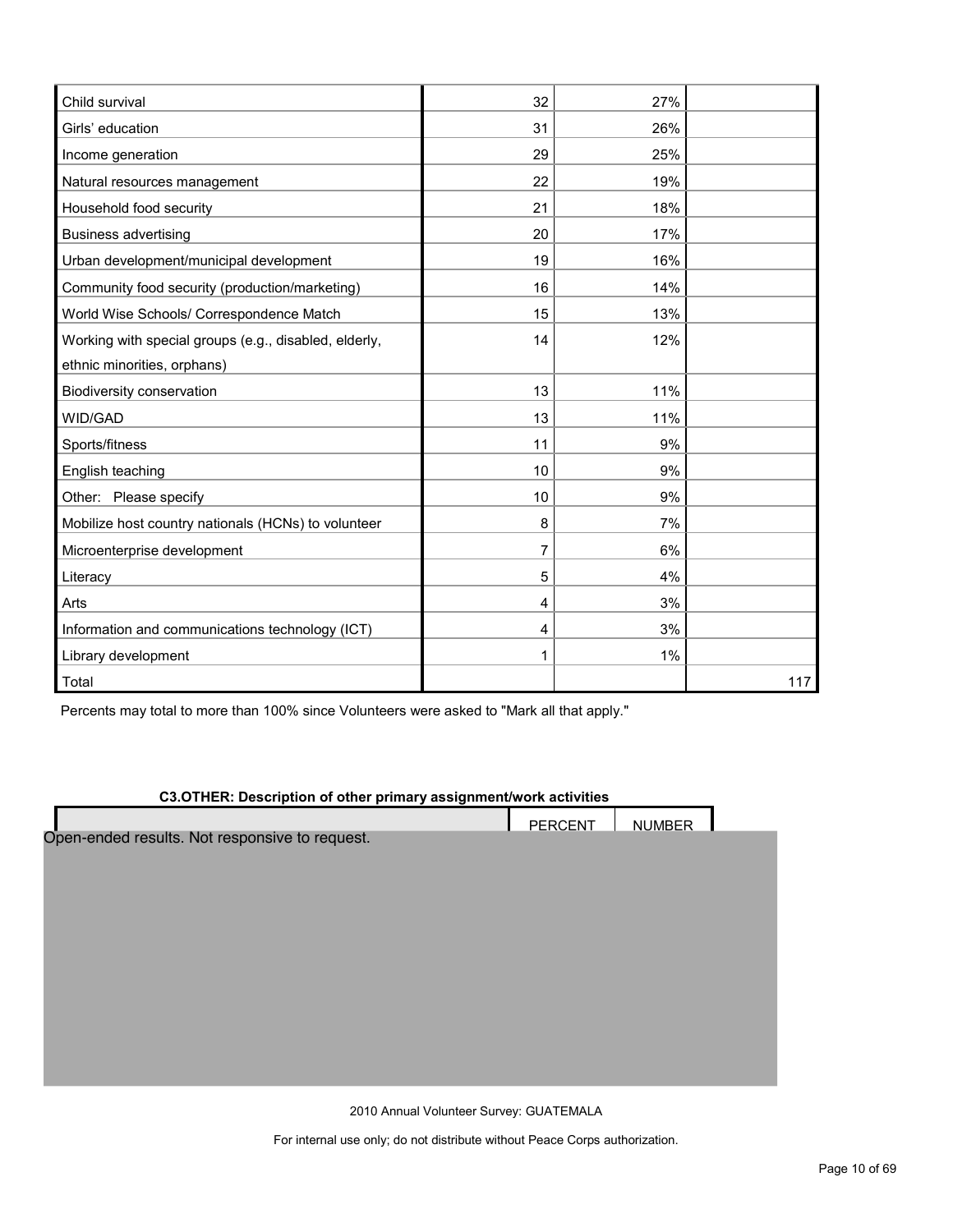| Open-ended results. Not responsive to request. |      |     |  |
|------------------------------------------------|------|-----|--|
| Total                                          | 100% | 118 |  |

#### **C4: Hours Spent on Primary Assignment During Average Work Week**

|           | None | 1-10 hrs | 11-20 hrs | $\angle$ 1-30 hrs | 1-40 hrs | More than 40 hrs | Total |
|-----------|------|----------|-----------|-------------------|----------|------------------|-------|
| C4Hrs6grp |      | 5%       | 18%       | 38%               | 30%      | 9%               | 116   |

#### **C4: How many hours do you spend on your primary assignment during an average work week?**

|      | All<br>Volunteers | Average | Lowest reported | Highest reported | Did not answer |
|------|-------------------|---------|-----------------|------------------|----------------|
| l C4 | 18                | 29.9    |                 | 60               |                |

#### **C5: Which of the following do your secondary activities (other than your primary assignment work) include?**

|                                          |               | % Involved in | <b>Total PCVs</b> |
|------------------------------------------|---------------|---------------|-------------------|
|                                          | PCV Responses | Activity      | Responding        |
| English teaching                         | 70            | 69%           |                   |
| Working with youth                       | 37            | 36%           |                   |
| Arts                                     | 31            | 30%           |                   |
| World Wise Schools/ Correspondence Match | 29            | 28%           |                   |
| Sports/fitness                           | 25            | 25%           |                   |
| Environment work                         | 23            | 23%           |                   |
| <b>HIV/AIDS</b>                          | 22            | 22%           |                   |
| Girls' education                         | 19            | 19%           |                   |
| Literacy                                 | 16            | 16%           |                   |
| Rural development                        | 16            | 16%           |                   |
| Nutrition education                      | 13            | 13%           |                   |
| Income generation                        | 12            | 12%           |                   |
| Library development                      | 12            | 12%           |                   |
| WID/GAD                                  | 12            | 12%           |                   |
| Natural resources management             | 9             | 9%            |                   |
| Water and sanitation                     | 9             | 9%            |                   |
| Working with NGO(s)                      | 9             | 9%            |                   |
| Other: Please specify                    | 9             | 9%            |                   |

2010 Annual Volunteer Survey: GUATEMALA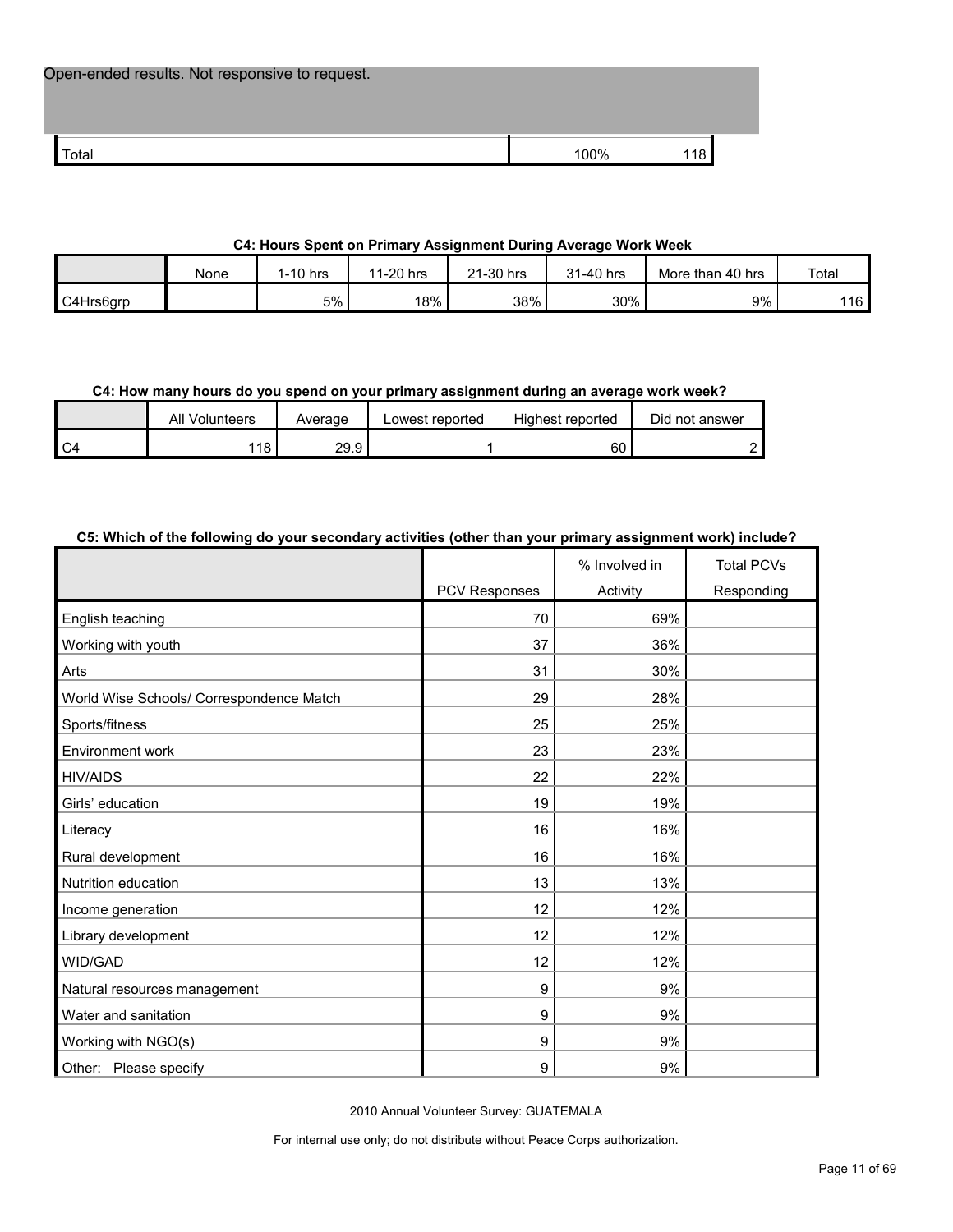| Community food security (production/marketing)        |   | 7%    |     |
|-------------------------------------------------------|---|-------|-----|
| Biodiversity conservation                             | 6 | 6%    |     |
| <b>Business advertising</b>                           | 6 | 6%    |     |
| Household food security                               | 6 | 6%    |     |
| Information and communications technology (ICT)       | 6 | 6%    |     |
| Mobilize host country nationals (HCNs) to volunteer   | 6 | 6%    |     |
| Working with special groups (e.g., disabled, elderly, | 5 | 5%    |     |
| ethnic minorities, orphans)                           |   |       |     |
| Microenterprise development                           |   | 4%    |     |
| Urban development/municipal development               | 3 | 3%    |     |
| Child survival                                        |   | $1\%$ |     |
| Total                                                 |   |       | 102 |

Percents may total to more than 100% since Volunteers were asked to "Mark all that apply."

# **C5.OTHER: Description of other secondary activities** Column N % Count Total 100% 118 Open-ended results. Not responsive to request.

#### **C5: No Secondary Activities**

|                         | Percent | Number |
|-------------------------|---------|--------|
| <b>NA</b>               | 86%     | 102    |
| No secondary activities | 14%     | 16     |
| `otal                   | 100%    | 118    |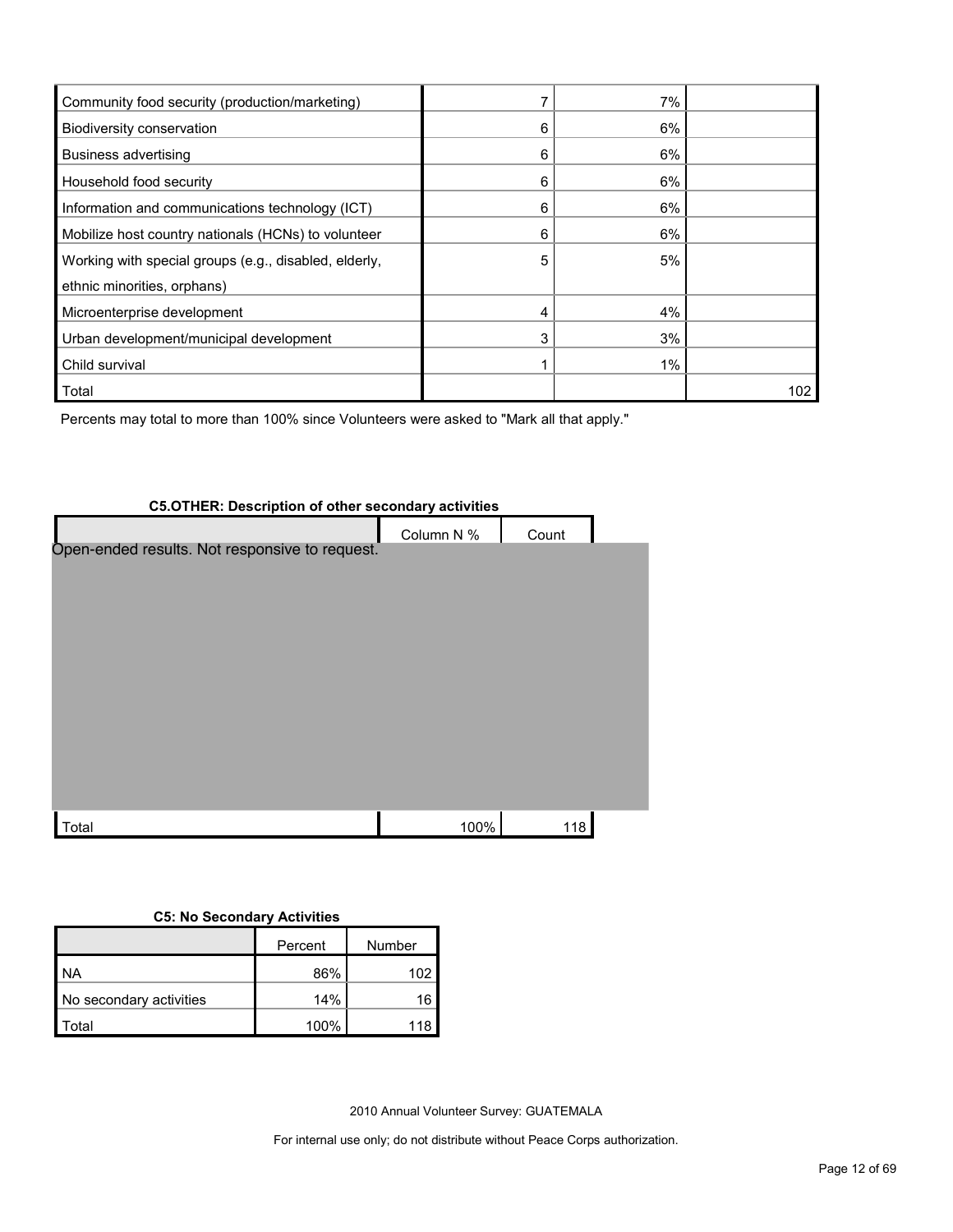None 1-10 hrs 11-20 hrs 21-30 hrs 31-40 hrs More than 40 hrs Total C6Hrs6grp 6% | 63% | 26% | 5% | | | 106

**C6: Hours Spent on Secondary Activities During Average Work Week**

#### **C6. How many hours do you spend on secondary activities during an average work week?**

|                 | All Volunteers | Average | Lowest reported | Highest reported | Did not answer |
|-----------------|----------------|---------|-----------------|------------------|----------------|
| $\overline{C6}$ | 118            | 10.0    |                 | 30               | $\sim$         |

**C7: How personally satisfying is your--?**

|                              | Not at all | Minimallv | Adeauatelv | Considerably | Exceptionally | Total |
|------------------------------|------------|-----------|------------|--------------|---------------|-------|
| Primary assignment           | 3%         | 6%        | 29%        | 47%          | $16\%$        | 116   |
| Secondary project activities | 2%         | 9%        | 24%        | 35%          | 30%           | 106   |

NOTE: See the Open-Ended Responses report for Volunteer comments (C8) about their satisfaction with the work they do

## <span id="page-12-0"></span>**D. Training for Your Peace Corps Assignment**

This section reports Volunteers' assessment of the effectiveness of Pre-Service Training (PST) and In-Service Training at post. In-Service Training (IST) includes: Reconnect, Technical IST, Mid-Service and Close of Service Conferences, project management/leadership conferences, and other post-sponsored training sessions.

#### **D1: How many weeks of PST did you have before you were sworn in?**

|                    | ∟ess than 8 |         |         |          |       |          | More than 12 |       |
|--------------------|-------------|---------|---------|----------|-------|----------|--------------|-------|
|                    | weeks       | 8 weeks | 9 weeks | 10 weeks | weeks | 12 weeks | weeks        | Total |
| D <sub>1</sub> GRP | $1\%$       | 2%      | 4%      | 10%      | 51%   | 31%      | 1%           | 99    |

#### **D2: How effective was your Pre-Service Training (PST) in preparing you to--**

|                                           | Not effective | Poor | Adequate | Effective | Verv effective |
|-------------------------------------------|---------------|------|----------|-----------|----------------|
| Manage cultural differences               |               | 2%   | 24%      | 47%       | 28%            |
| Deal with adjustment issues               |               | 3%   | 28%      | 48%       | 20%            |
| Work with counterparts/community partners | 2%            | 21%  | 41%      | 28%       | $8\%$ I        |

2010 Annual Volunteer Survey: GUATEMALA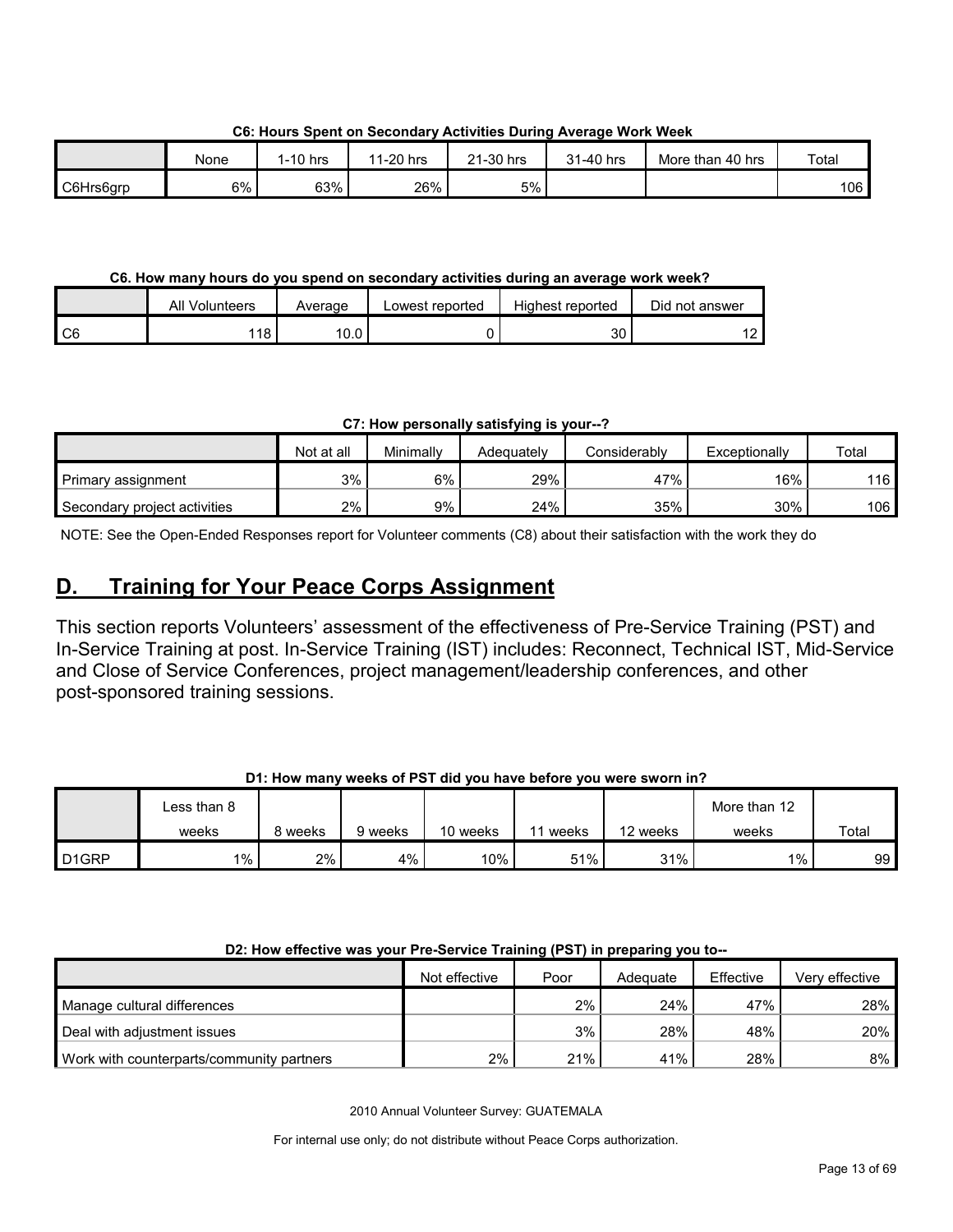| Use language needed in work and social interactions |       | 6%    | 25% | 36% | 31% |
|-----------------------------------------------------|-------|-------|-----|-----|-----|
| Perform technical aspects of your work              | $1\%$ | 11%   | 28% | 36% | 25% |
| Work on your project goals and objectives           |       | 6%    | 26% | 41% | 27% |
| Conduct a participatory community needs             |       | 5%    | 31% | 36% | 27% |
| assessment (e.g., PACA)                             |       |       |     |     |     |
| Monitor your project goals and outcomes             | $1\%$ | 13%   | 31% | 35% | 19% |
| Maintain your physical health                       | 1%    | 3%    | 23% | 35% | 37% |
| Maintain your mental/emotional health               | $1\%$ | 7%    | 25% | 42% | 25% |
| Maintain your personal safety and security          |       | $1\%$ | 17% | 36% | 44% |

**D2: How effective was your Pre-Service Training (PST) in preparing you to--**

|                                                     | NA/No training | Total |
|-----------------------------------------------------|----------------|-------|
| Manage cultural differences                         |                | 118   |
| Deal with adjustment issues                         | 1%             | 118   |
| Work with counterparts/community partners           |                | 118   |
| Use language needed in work and social interactions | 2%             | 118   |
| Perform technical aspects of your work              |                | 118   |
| Work on your project goals and objectives           |                | 118   |
| Conduct a participatory community needs assessment  | $1\%$          | 118   |
| (e.g., PACA)                                        |                |       |
| Monitor your project goals and outcomes             | 1%             | 118   |
| Maintain your physical health                       | 1%             | 117   |
| Maintain your mental/emotional health               | 1%             | 118   |
| Maintain your personal safety and security          | 2%             | 118   |

#### **D2: How effective was your Pre-Service Training (PST) in preparing you to-- (excluding "NA/No training" responses)**

|                                           | Not effective | Poor | Adequate | Effective | Very effective | Total |
|-------------------------------------------|---------------|------|----------|-----------|----------------|-------|
| Manage cultural differences               |               | 2%   | 24%      | 47%       | 28%            | 118   |
| Deal with adjustment issues               |               | 3%   | 28%      | 49%       | 21%            | 117   |
| Work with counterparts/community partners | 2%            | 21%  | 41%      | 28%       | 8%             | 118   |
| Use language needed in work and social    |               | 6%   | 26%      | 36%       | 32%            | 116   |
| interactions                              |               |      |          |           |                |       |
| Perform technical aspects of your work    | 1%            | 11%  | 28%      | 36%       | 25%            | 118   |
| Work on your project goals and objectives |               | 6%   | 26%      | 41%       | 27%            | 118   |
| Conduct a participatory community needs   |               | 5%   | 31%      | 37%       | 27%            | 117   |
| assessment (e.g., PACA)                   |               |      |          |           |                |       |

2010 Annual Volunteer Survey: GUATEMALA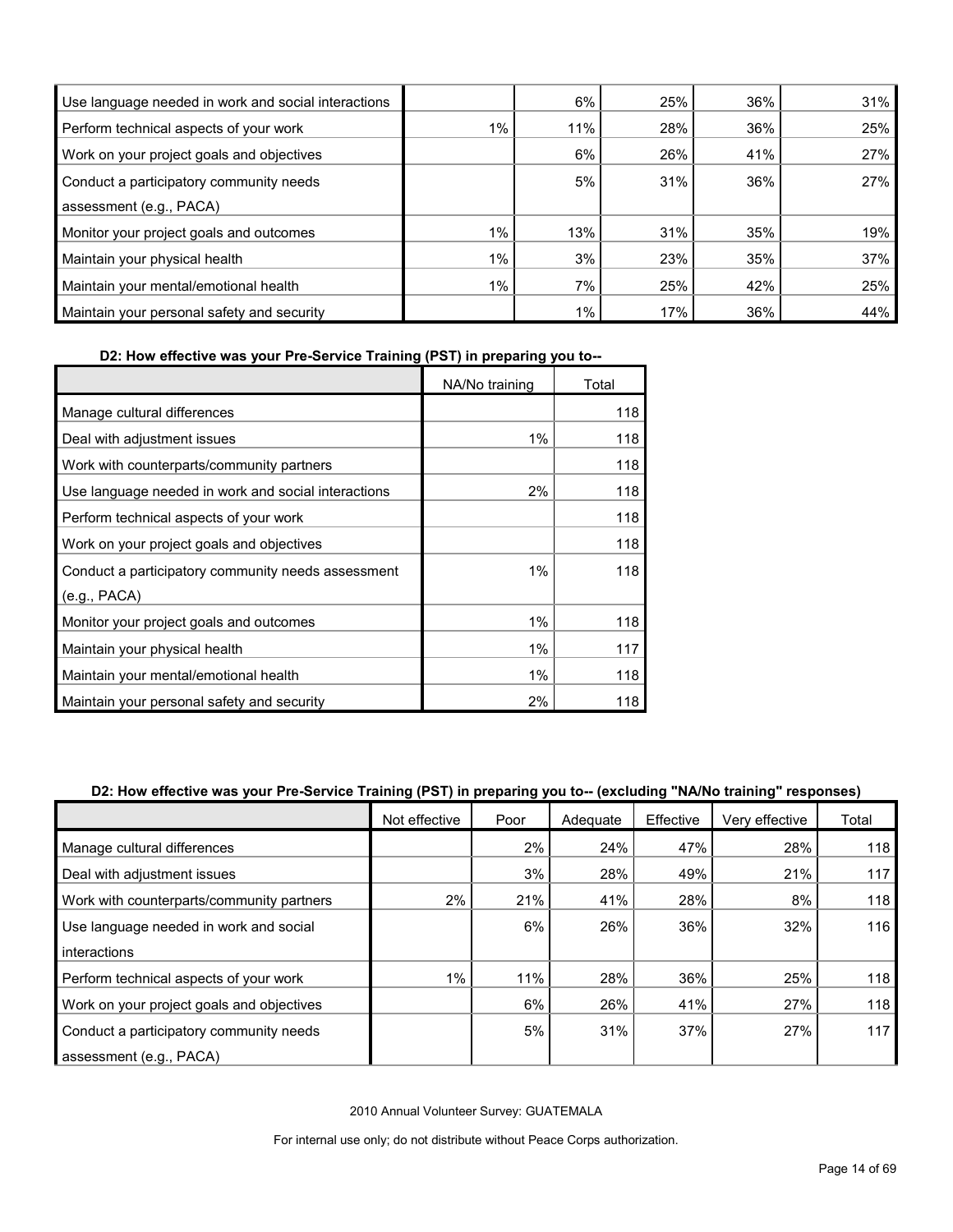| Monitor your project goals and outcomes    | $1\%$                | 13% | 32% | 35% | 20% | 117 |
|--------------------------------------------|----------------------|-----|-----|-----|-----|-----|
| Maintain your physical health              | $1\%$ 1              | 3%  | 23% | 35% | 37% | 116 |
| Maintain your mental/emotional health      | $1\%$ $\overline{)}$ | 7%  | 25% | 42% | 26% | 117 |
| Maintain your personal safety and security |                      | 1%  | 17% | 37% | 45% | 116 |

**D3: How many days of PC-sponsored training have you had since you were sworn in?**

|                    | None | `davs | $6-10$ davs | 11-15 davs | 16-20 days | 21-39 days | $40+ days$ | Total |
|--------------------|------|-------|-------------|------------|------------|------------|------------|-------|
| D <sub>3</sub> GRP | 31%  | 25%   | 26%         | 10%        | 5%         | $1\%$      | 1%         | 115   |

#### **D4: How effective was your In-Service Training (IST) in preparing you to--**

|                                                     | Not effective | Poor  | Adequate | Effective | Very effective |
|-----------------------------------------------------|---------------|-------|----------|-----------|----------------|
| Manage cultural differences                         | $1\%$         | 2%    | 25%      | 24%       | 6%             |
| Deal with adjustment issues                         | 2%            | 1%    | 24%      | 27%       | 7%             |
| Build and strengthen working relationships with     |               | 9%    | 24%      | 24%       | 10%            |
| counterparts/community partners                     |               |       |          |           |                |
| Use language needed in work and social interactions | $1\%$         | 3%    | 18%      | 18%       | 12%            |
| Perform technical aspects of your work              |               | 4%    | 18%      | 25%       | 23%            |
| Work on your project goals and objectives           |               | 2%    | 18%      | 28%       | 21%            |
| Conduct a participatory community needs             |               | 6%    | 15%      | 12%       | 8%             |
| assessment (e.g., PACA)                             |               |       |          |           |                |
| Monitor project goals and outcomes                  |               | 4%    | 18%      | 28%       | 13%            |
| Maintain your physical health                       | $1\%$         | 4%    | 18%      | 14%       | 11%            |
| Maintain your mental/emotional health               |               | 7%    | 21%      | 18%       | 10%            |
| Maintain your personal safety and security          | 1%            | $1\%$ | 19%      | 23%       | 15%            |

**D4: How effective was your In-Service Training (IST) in preparing you to--**

| NA/No training | Total |
|----------------|-------|
| 42%            | 106   |
| 40%            | 105   |
| 34%            | 105   |
|                |       |
| 48%            | 105   |
| 30%            | 105   |
| 31%            | 104   |
|                |       |

2010 Annual Volunteer Survey: GUATEMALA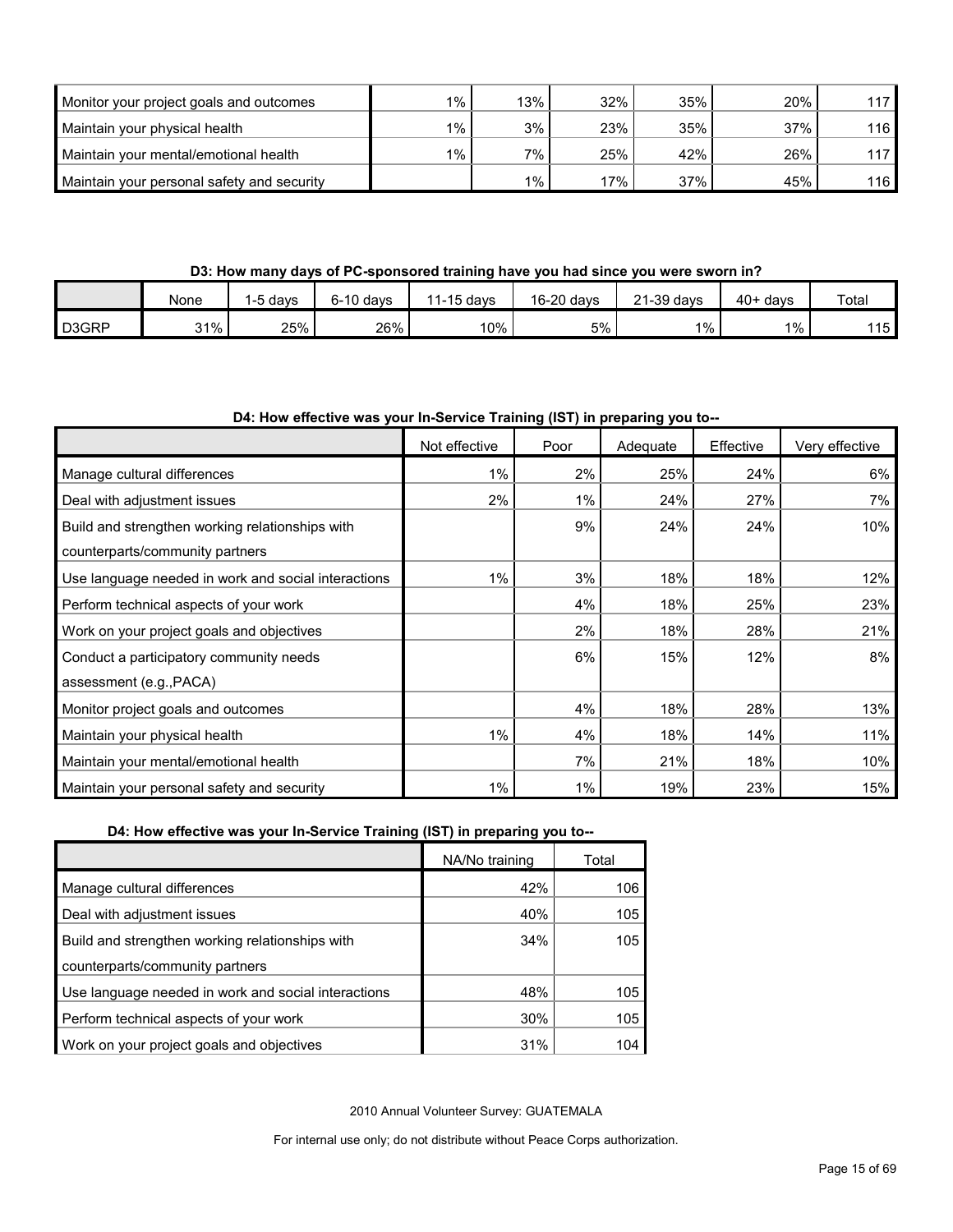| Conduct a participatory community needs assessment | 59% | 105 |
|----------------------------------------------------|-----|-----|
| (e.g., PACA)                                       |     |     |
| Monitor project goals and outcomes                 | 37% | 105 |
| Maintain your physical health                      | 51% | 105 |
| Maintain your mental/emotional health              | 45% | 105 |
| Maintain your personal safety and security         | 41% | 105 |

#### **D4: How effective was your In-Service Training (IST) in preparing you to-- (excluding "NA/No training" responses)**

|                                                 | Not effective | Poor | Adequate | Effective | Very effective | Total |
|-------------------------------------------------|---------------|------|----------|-----------|----------------|-------|
| Manage cultural differences                     | 2%            | 3%   | 44%      | 41%       | 10%            | 61    |
| Deal with adjustment issues                     | 3%            | 2%   | 40%      | 44%       | 11%            | 63    |
| Build and strengthen working relationships with |               | 13%  | 36%      | 36%       | 14%            | 69    |
| counterparts/community partners                 |               |      |          |           |                |       |
| Use language needed in work and social          | 2%            | 5%   | 35%      | 35%       | 24%            | 55    |
| interactions                                    |               |      |          |           |                |       |
| Perform technical aspects of your work          |               | 5%   | 26%      | 36%       | 33%            | 73    |
| Work on your project goals and objectives       |               | 3%   | 26%      | 40%       | 31%            | 72    |
| Conduct a participatory community needs         |               | 14%  | 37%      | 30%       | 19%            | 43    |
| assessment (e.g., PACA)                         |               |      |          |           |                |       |
| Monitor project goals and outcomes              |               | 6%   | 29%      | 44%       | 21%            | 66    |
| Maintain your physical health                   | 2%            | 8%   | 37%      | 29%       | 24%            | 51    |
| Maintain your mental/emotional health           |               | 12%  | 38%      | 33%       | 17%            | 58    |
| Maintain your personal safety and security      | 2%            | 2%   | 32%      | 39%       | 26%            | 62    |

#### **D5: Please list other types of training you have had that were sponsored by someone other than PC**

|                                                                                                                 |  |  | .<br>. . | NH<br>11 DE |
|-----------------------------------------------------------------------------------------------------------------|--|--|----------|-------------|
| the contract of the contract of the contract of the contract of the contract of the contract of the contract of |  |  |          |             |

Open-ended results. Not responsive to request.

2010 Annual Volunteer Survey: GUATEMALA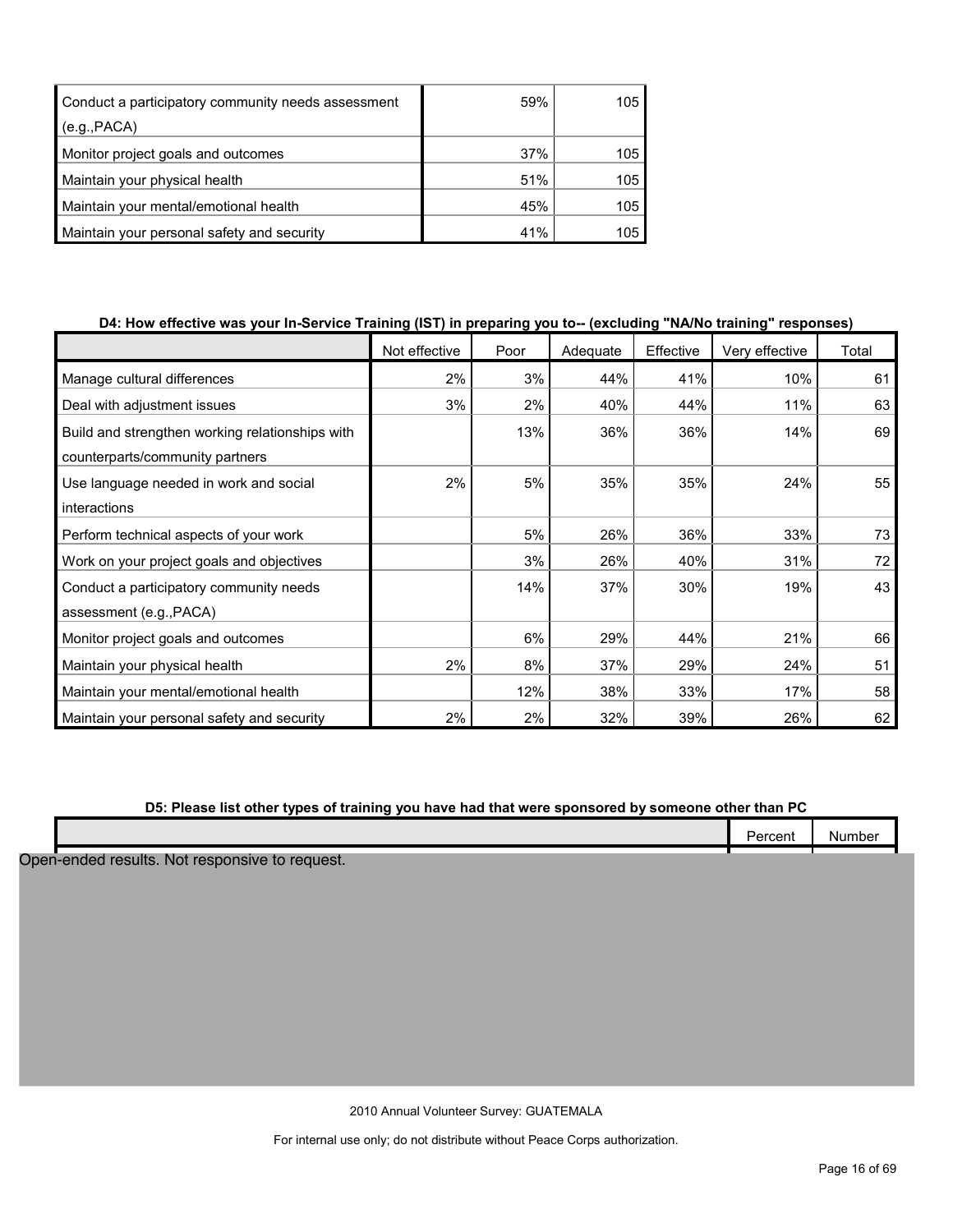Open-ended results. Not responsive to request.

| Total | 100% |  |
|-------|------|--|

#### **D6: How well can you communicate in the language used by most local people in your**

| community?      |            |        |            |      |           |       |
|-----------------|------------|--------|------------|------|-----------|-------|
|                 | Not at all | Poorlv | Adequately | Well | Verv well | Total |
| LD <sub>6</sub> | 2%         | 8%     | 26%        | 30%  | 34%       | 118   |

2010 Annual Volunteer Survey: GUATEMALA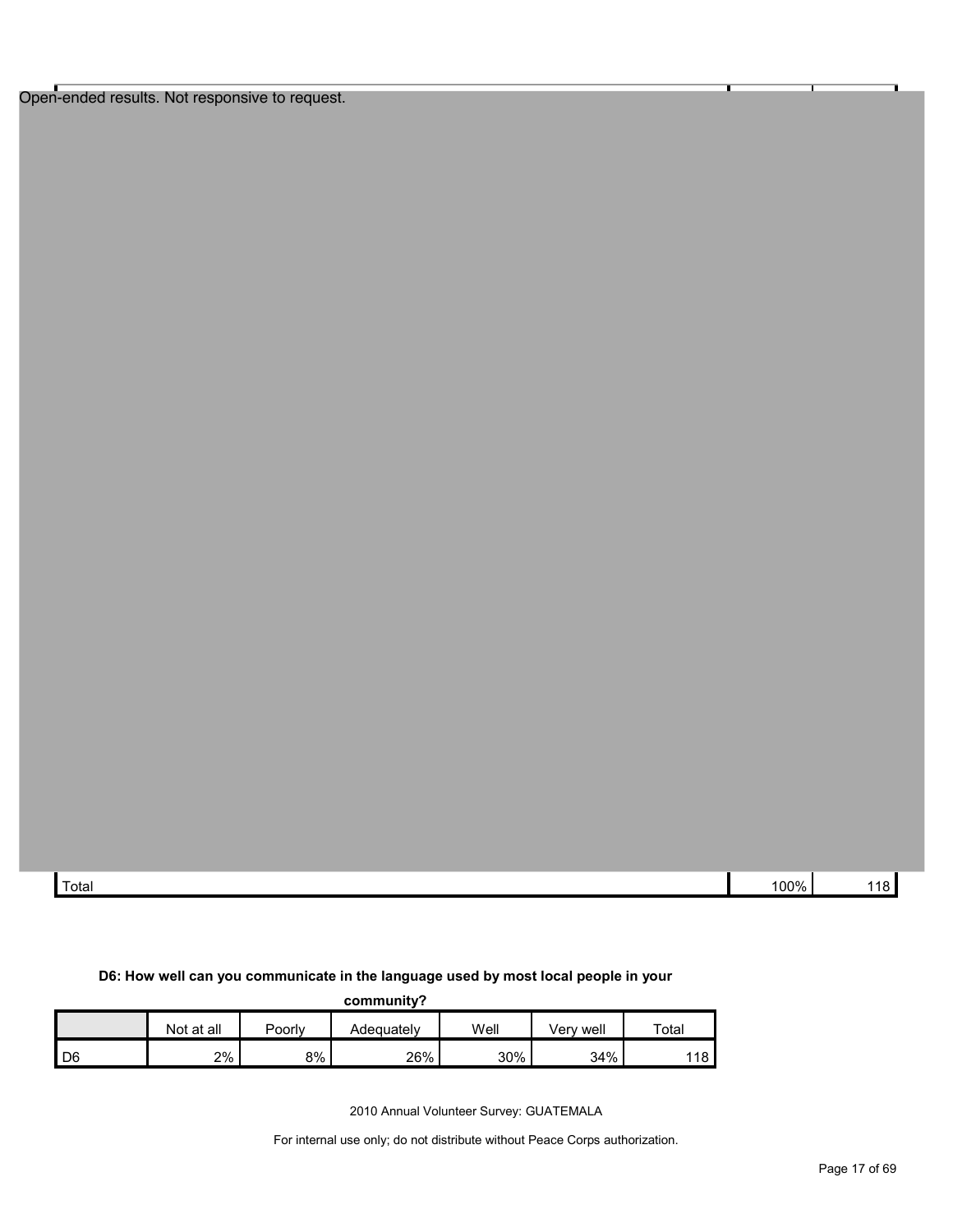|                   | Not at all | Poorly | Adequately | Well | Very well | Total |
|-------------------|------------|--------|------------|------|-----------|-------|
| 6 months or less  | 4%         | 13%    | 39%        | 26%  | 17%       | 23    |
| 7 to 12 months    |            | 8%     | 33%        | 18%  | 41%       | 49    |
| 13 to 20 months   |            | 9%     | 14%        | 45%  | 32%       | 22    |
| 21 to 27 months   | 6%         | 6%     | 18%        | 29%  | 41%       | 17    |
| 28 months or more |            |        |            | 71%  | 29%       |       |
| Total             | 2%         | 8%     | 26%        | 30%  | 34%       | 118   |

**Local language proficiency (D6) by Time in Country (A2)**

## <span id="page-17-0"></span>**E. Volunteer Assignment Goals and Impact**

This section reports Volunteers' self-assessments of their impact on the individuals and organizations in the communities in which they serve. The results address the extent to which Volunteers' work and other community interaction have achieved the following three goals:

Goal 1: To help the people of interested countries in meeting their need for trained men and women by transferring skills to, and building capacity of, host country partners

Goal 2: To help promote a better understanding of Americans on the part of the peoples served

Goal 3: To help Americans understand the people and cultures of other countries

|                                                    | Not at all | Minimally | Adequately | Considerably | Exceptionally |
|----------------------------------------------------|------------|-----------|------------|--------------|---------------|
| Meets the objectives of the project plan           |            | 4%        | 21%        | 53%          | 19%           |
| Builds local capacity for sustainability (goal 1)  |            | 7%        | 38%        | 42%          | 12%           |
| Involves local people in planning and implementing |            | 7%        | 25%        | 40%          | 25%           |
| activities                                         |            |           |            |              |               |
| Complements other local development activities     | 2%         | 15%       | 31%        | 33%          | 15%           |
| Transfers skills to host country individuals and   |            | 6%        | 29%        | 44%          | 20%           |
| organizations (goal 1)                             |            |           |            |              |               |
| Mobilizes host country individuals to volunteer    | 8%         | 35%       | 26%        | 20%          | 4%            |
| Helps promote a better understanding of Americans  | $1\%$      | 8%        | 24%        | 51%          | 16%           |
| on the part of the peoples served (goal 2)         |            |           |            |              |               |
| Helps promote a better understanding of other      | 1%         | 13%       | 21%        | 44%          | 18%           |
| peoples on the part of Americans (goal 3)          |            |           |            |              |               |

#### **E1: To what extent does your Volunteer work assignment address the following?**

#### **E1: To what extent does your Volunteer work assignment address the following?**

NA | Total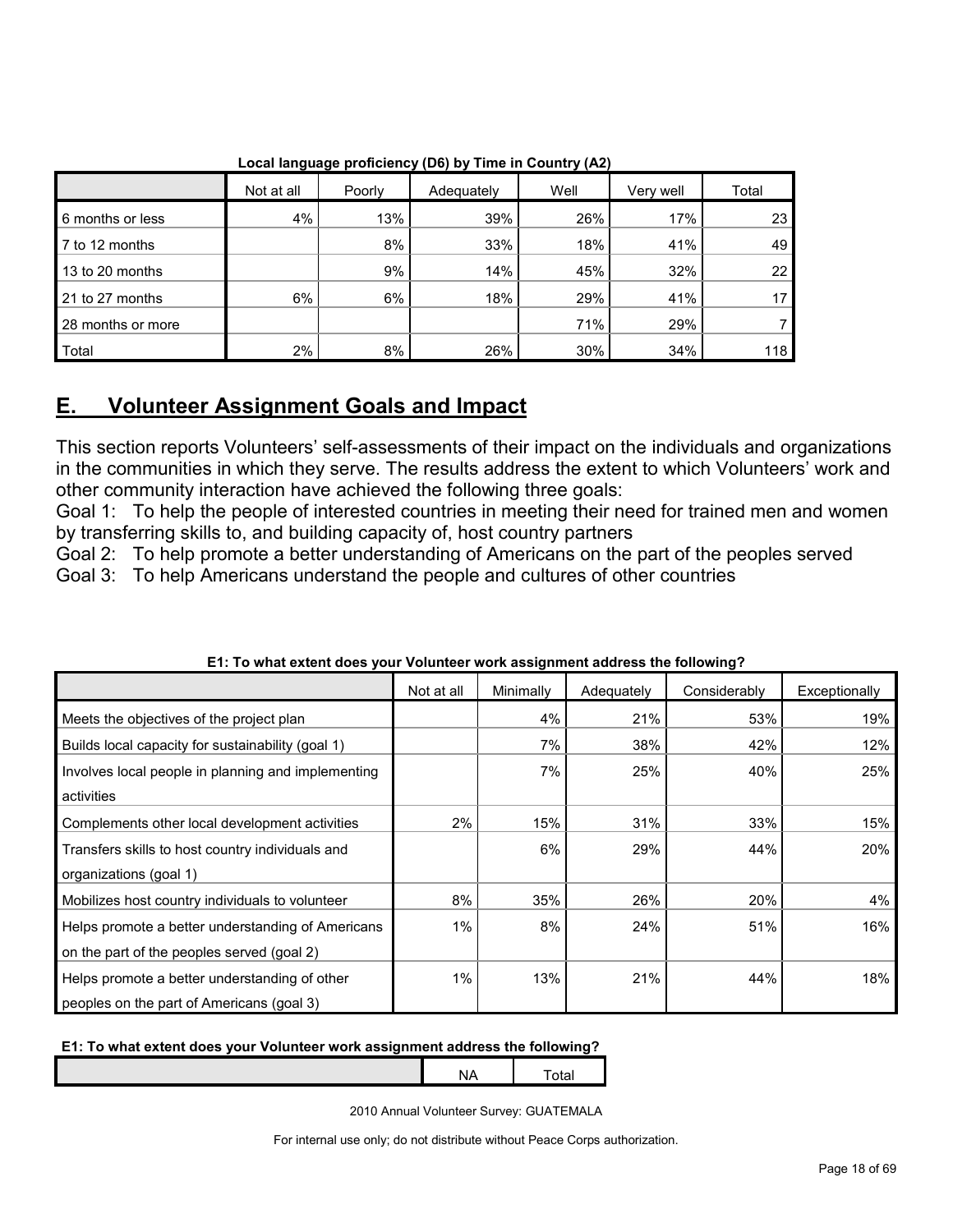| Meets the objectives of the project plan              | 3%    | 118 |
|-------------------------------------------------------|-------|-----|
| Builds local capacity for sustainability (goal 1)     | 2%    | 118 |
| Involves local people in planning and implementing    | 3%    | 118 |
| activities                                            |       |     |
| Complements other local development activities        | 5%    | 117 |
| Transfers skills to host country individuals and      | 2%    | 117 |
| organizations (goal 1)                                |       |     |
| Mobilizes host country individuals to volunteer       | 6%    | 118 |
| Helps promote a better understanding of Americans on  | $1\%$ | 118 |
| the part of the peoples served (goal 2)               |       |     |
| Helps promote a better understanding of other peoples | 3%    | 118 |
| on the part of Americans (goal 3)                     |       |     |

#### **E1: To what extent does your Volunteer work assignment address the following? (excluding "NA" responses)**

|                                                       | Not at all | Minimally | Adequately | Considerably |
|-------------------------------------------------------|------------|-----------|------------|--------------|
| Meets the objectives of the project plan              |            | 4%        | 22%        | 55%          |
| Builds local capacity for sustainability (goal 1)     |            | 7%        | 39%        | 42%          |
| Involves local people in planning and implementing    |            | 7%        | 25%        | 41%          |
| activities                                            |            |           |            |              |
| Complements other local development activities        | 2%         | 15%       | 32%        | 35%          |
| Transfers skills to host country individuals and      |            | 6%        | 30%        | 44%          |
| organizations (goal 1)                                |            |           |            |              |
| Mobilizes host country individuals to volunteer       | 9%         | 37%       | 28%        | 22%          |
| Helps promote a better understanding of Americans on  | 1%         | 8%        | 24%        | 51%          |
| the part of the peoples served (goal 2)               |            |           |            |              |
| Helps promote a better understanding of other peoples | 1%         | 13%       | 22%        | 46%          |
| on the part of Americans (goal 3)                     |            |           |            |              |

#### **E1: To what extent does your Volunteer work assignment address the following?**

|                                                    | Exceptionally | Total |  |  |  |
|----------------------------------------------------|---------------|-------|--|--|--|
| Meets the objectives of the project plan           | 19%           | 115   |  |  |  |
| Builds local capacity for sustainability (goal 1)  | 12%           | 116.  |  |  |  |
| Involves local people in planning and implementing | 26%           | 114   |  |  |  |
| activities                                         |               |       |  |  |  |
| Complements other local development activities     | 15%           |       |  |  |  |

**(excluding "NA" responses)**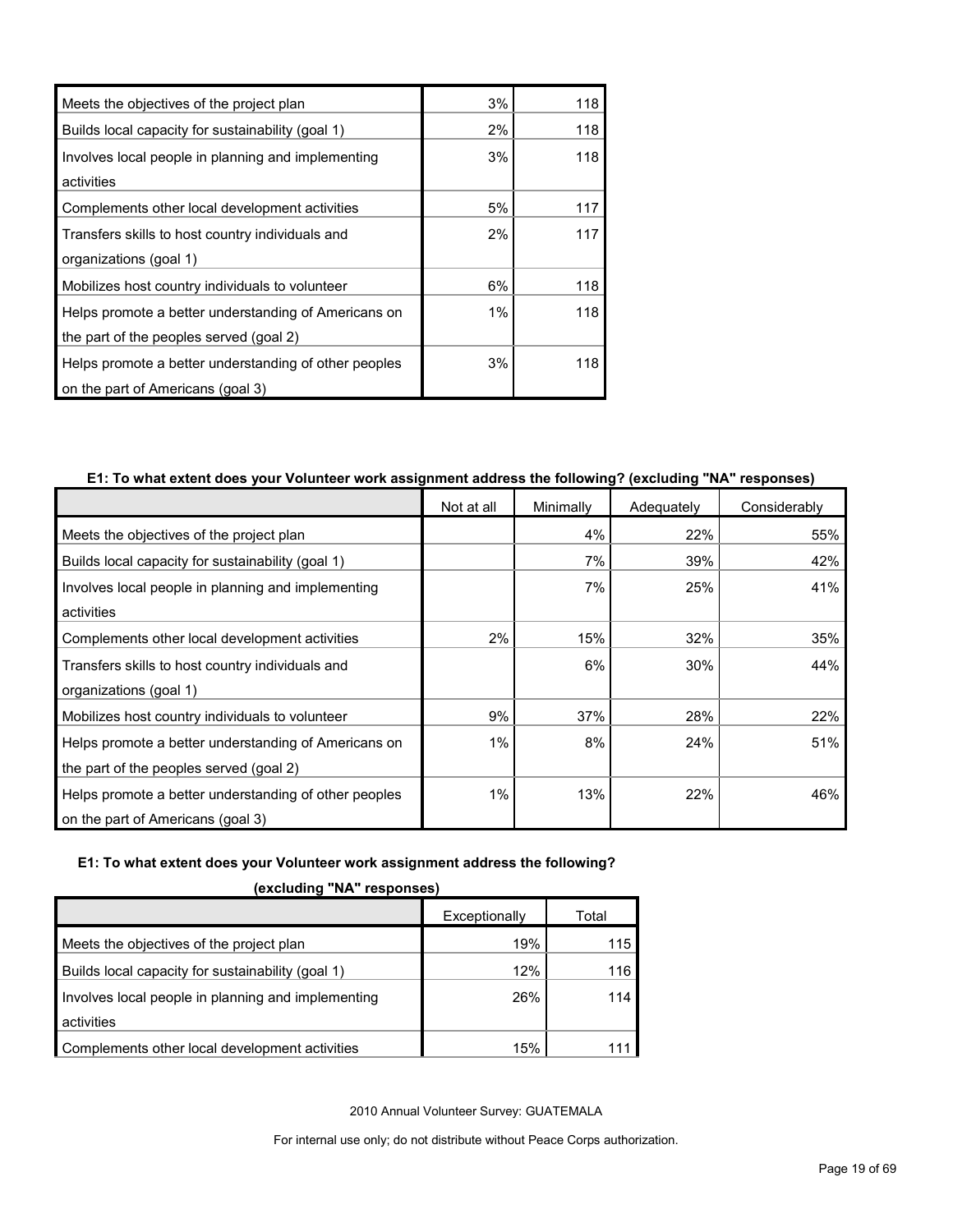| Transfers skills to host country individuals and      | <b>20%</b> | 115 |
|-------------------------------------------------------|------------|-----|
| organizations (goal 1)                                |            |     |
| Mobilizes host country individuals to volunteer       | 5%         |     |
| Helps promote a better understanding of Americans on  | 16%        | 117 |
| the part of the peoples served (goal 2)               |            |     |
| Helps promote a better understanding of other peoples | 18%        | 114 |
| on the part of Americans (goal 3)                     |            |     |

#### **E2: How effective have you been in transferring knowledge and skills to help the following persons or groups build their**

| capacities?                                      |            |           |            |              |               |  |
|--------------------------------------------------|------------|-----------|------------|--------------|---------------|--|
|                                                  | Not at all | Minimally | Adequately | Considerably | Exceptionally |  |
| Your counterpart/community partner               | 4%         | 21%       | 30%        | 31%          | 11%           |  |
| An organization other than your host institution | $1\%$ .    | 20%       | 23%        | 34%          | 5%            |  |
| Members of your host community                   |            | 4%        | 34%        | 42%          | 14%           |  |
| <b>Other Peace Corps Volunteers</b>              | 3%         | 9%        | 32%        | 35%          | 14%           |  |

#### **E2: How effective have you been in transferring knowledge and skills to help the**

| following persons or groups build their capacities? |     |       |  |
|-----------------------------------------------------|-----|-------|--|
|                                                     | ΝA  | Total |  |
| Your counterpart/community partner                  | 3%  |       |  |
| An organization other than your host institution    | 16% | 116.  |  |
| Members of your host community                      | 6%  | 117   |  |
| Other Peace Corps Volunteers                        | 7%  |       |  |

#### **E2: How effective have you been in transferring knowledge and skills to help the following persons or groups build their capacities? (excluding "NA" responses)**

|                                                  | Not at all | Minimally | Adequately | Considerably |
|--------------------------------------------------|------------|-----------|------------|--------------|
| Your counterpart/community partner               | 4%         | 21%       | 31%        | $32\%$       |
| An organization other than your host institution | 1%         | 24%       | 28%        | 41%          |
| Members of your host community                   |            | 5%        | 36%        | 45% l        |
| <b>Other Peace Corps Volunteers</b>              | 4%         | 10%       | 34%        | 38%          |

#### **E2: How effective have you been in transferring knowledge and skills to help the**

#### **following persons or groups build their capacities? (excluding "NA" responses)**

2010 Annual Volunteer Survey: GUATEMALA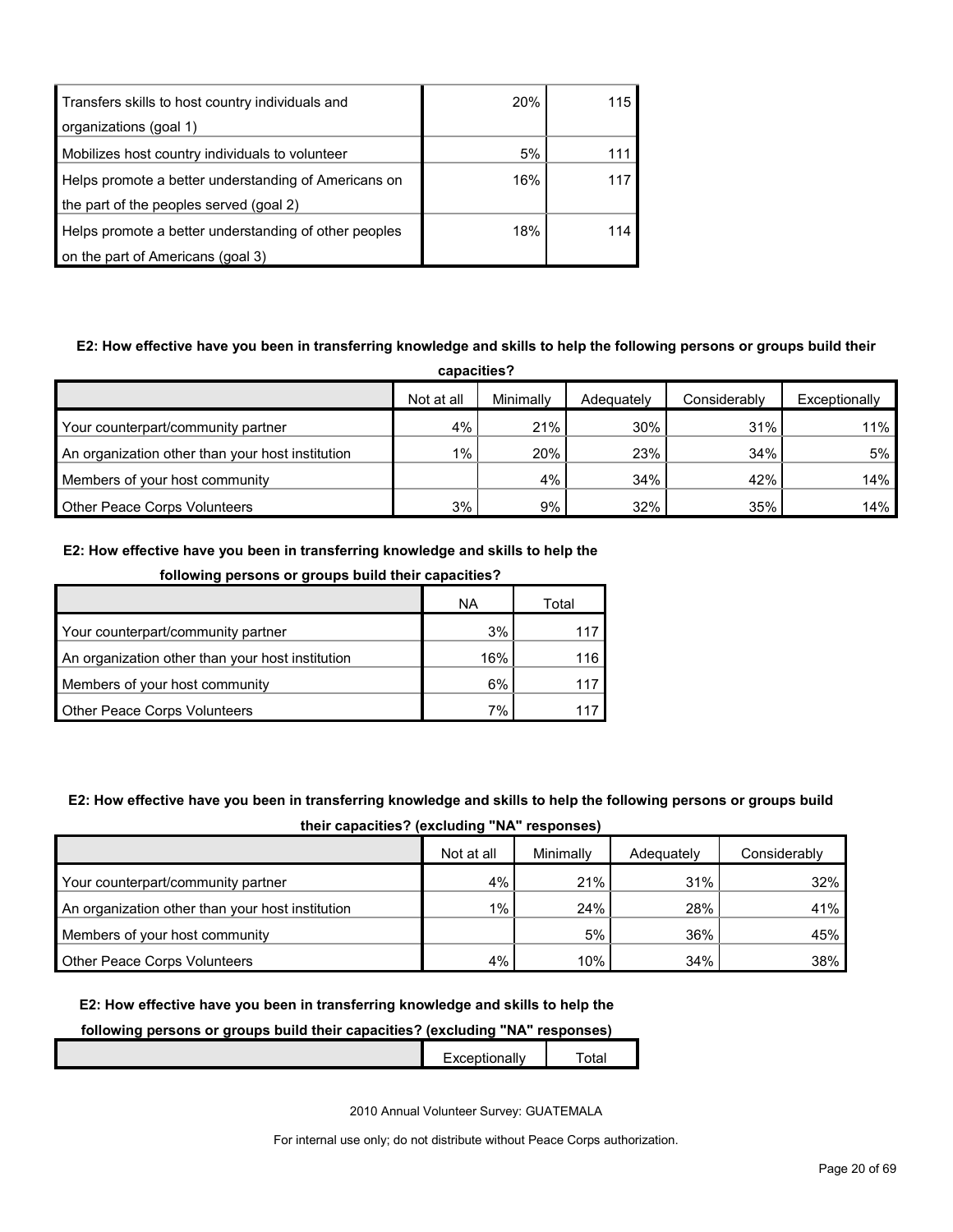| Your counterpart/community partner               | 12% | 113. |
|--------------------------------------------------|-----|------|
| An organization other than your host institution | 6%  | 97   |
| Members of your host community                   | 15% | 110. |
| Other Peace Corps Volunteers                     | 15% | 109  |

#### **E2.TEXT: Description of others to whom you are transferring skills to help build their capacities**

|                                                | Column N % | Count |
|------------------------------------------------|------------|-------|
| Open-ended results. Not responsive to request. |            |       |
|                                                |            |       |
|                                                |            |       |
|                                                |            |       |
|                                                |            |       |
|                                                |            |       |
|                                                |            |       |
| Total                                          | 100%       | 118   |

#### **E3: Based on your contact with host country nationals, to what extent have they gained a better understanding of**

| <b>Americans</b> |            |           |            |              |               |                   |       |
|------------------|------------|-----------|------------|--------------|---------------|-------------------|-------|
|                  | Not at all | Minimally | Adequately | Considerablv | Exceptionally | Too early to tell | Total |
| E3               |            | 7%        | 19%        | 51%          | l 1%          | 12%               | 118 l |

#### **E3: Based on your contact with host country nationals, to what extent have they gained a better**

#### **understanding of Americans? (excluding "Too early to tell" responses)**

|                      | Not at all | Minimally | Adeauatelv | considerablv | Exceptionally | Total |
|----------------------|------------|-----------|------------|--------------|---------------|-------|
| $\blacksquare$<br>∼∟ |            | 8%        | 22%        | 58%          | 13%           | 104   |

#### **E4: In which of the following third goal activities have you participated during your PC service? Mark all that**

| apply.             |                  |              |                   |  |  |
|--------------------|------------------|--------------|-------------------|--|--|
|                    |                  |              | <b>Total PCVs</b> |  |  |
|                    | PCV Responses    | % Doing This | Responding        |  |  |
| Electronic updates | 102 <sub>1</sub> | 87%          |                   |  |  |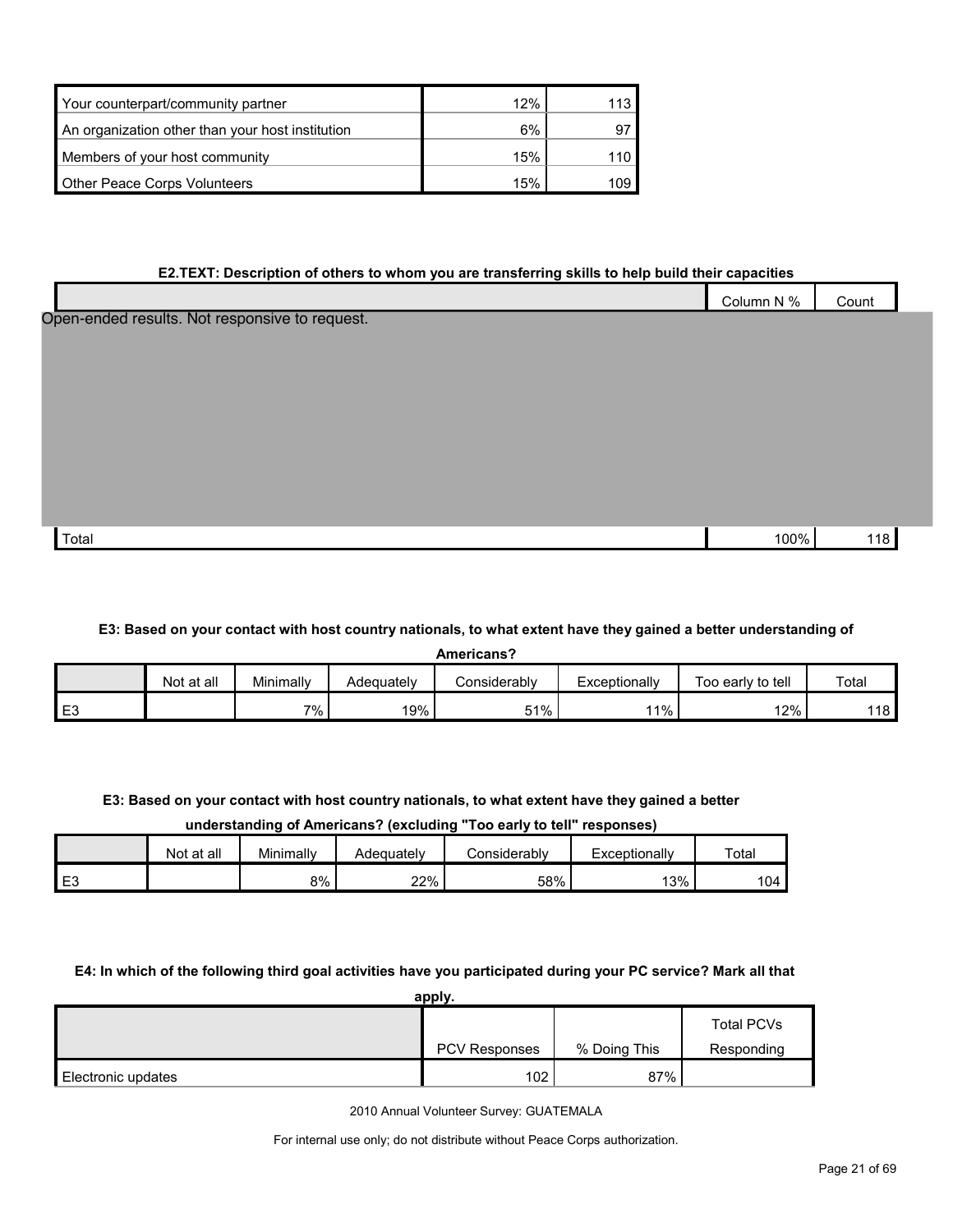| Personal website or blog                              | 80 | 68% |     |
|-------------------------------------------------------|----|-----|-----|
| <b>Hosting American visitors</b>                      | 77 | 66% |     |
| Enrollment in the CWWS/CMS program                    | 66 | 56% |     |
| Hard copy/paper update                                | 40 | 34% |     |
| While on home leave, spoke at a school or community   | 27 | 23% |     |
| group                                                 |    |     |     |
| Pen pal program/letter exchange                       | 9  | 8%  |     |
| Peace Corps Week activities                           | 2  | 2%  |     |
| Podcasted/created a slide show or video posted online | 2  | 2%  |     |
| Posted to PC Digital Library                          |    | 1%  |     |
| Other please specify                                  |    | 1%  |     |
| Total                                                 |    |     | 117 |

Percents may total to more than 100% since Volunteers were asked to "Mark all that apply."

#### **E4.TEXT: Description of "others" third goal activities**

|                                                | Column N % | Count |  |
|------------------------------------------------|------------|-------|--|
| Open-ended results. Not responsive to request. |            |       |  |
|                                                |            |       |  |
| Total                                          | 100%       | 118   |  |

#### **E4: When asked about third goal activities, Volunteer answered "No**

**involvement in third goal activities."** 

|                      |      | No third goal |       |
|----------------------|------|---------------|-------|
|                      | ΝA   | activities    | Total |
| No Goal 3 activities | 100% |               | 112   |

#### **E5: Based on your contact with Americans, to what extent have they gained a better understanding of host country**

**nationals?**

|         | Not<br>∶at all | Minimally | Adequatelv | <i></i> onsiderablv∴ | Exceptionally | Too early to tell | Total |
|---------|----------------|-----------|------------|----------------------|---------------|-------------------|-------|
| ᄂ<br>∟∿ | 2%             | 6%        | 22%        | 36%                  | 25%           | 8%                | 118 I |

2010 Annual Volunteer Survey: GUATEMALA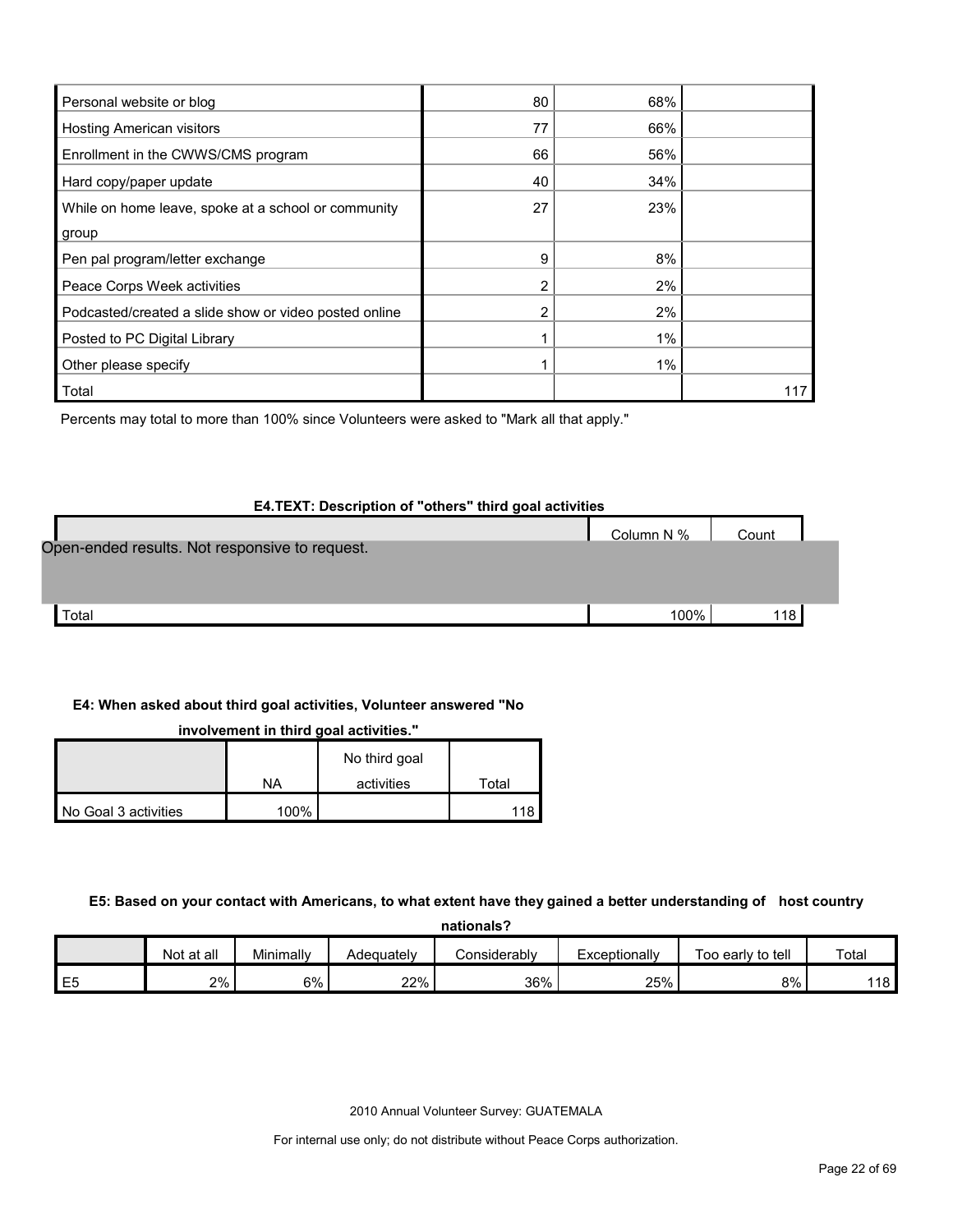#### **E5: Based on your contact with Americans, to what extent have they gained a better understanding of host**

|    | Not at all | Minimally | Adeauatelv | Considerabl∨. | Exceptionally | Totai |
|----|------------|-----------|------------|---------------|---------------|-------|
| E5 | 2%         | 6%        | 24%        | 40%           | 28%           | 108   |

#### **country nationals? (excluding "Too early to tell" responses)**

## <span id="page-22-0"></span>**F. Peace Corps Support**

This section reports Volunteers' satisfaction with in-country Peace Corps staff support and how the Volunteers communicate with the post.

#### **F1: How prepared for your arrival were the host people with whom you would be working?**

|      | Not at all | Minimally | Adequatelv | Considerably | Exceptionally | Total |
|------|------------|-----------|------------|--------------|---------------|-------|
| l F1 | 4%         | 30%       | 34%        | 22%          | 10%           | 118   |

#### **F2: To what extent is your CD aware of Volunteer issues and concerns through interactions with PCVs?**

|    | Not at all | Minimally | Adequatelv | こonsiderably | Exceptionally | Total |
|----|------------|-----------|------------|--------------|---------------|-------|
| 旧り | 13%        | 25%       | 35%        | 24%          | 3%            | 447   |

#### **F3: How satisfied are you with the health care you received from your PCMO(s)?**

|    | Not at all | Minimally | Adequately | こonsiderably | Exceptionally | Not l'<br>∶Used | Total |
|----|------------|-----------|------------|--------------|---------------|-----------------|-------|
| E2 | 3%         | 6%        | 18%        | 30%          | 42%           | 3%              | 118   |

#### **F3: How satisfied are you with the health care you received from your PCMO(s)?(excluding "Not used"**

| responses) |
|------------|
|------------|

|       | Not at all | Minimally | Adeauatelv | Considerablv | Exceptionally | Total      |
|-------|------------|-----------|------------|--------------|---------------|------------|
| $  -$ | 3%         | 6%        | 18%        | 30%          | 43%           | 115<br>ں ا |

#### **F4: How satisfied are you with the following support provided by in-country PC staff?**

|                           | Not at all | Minimallv | Adequately | Considerablv | Exceptionally | <b>NA</b> | Total |
|---------------------------|------------|-----------|------------|--------------|---------------|-----------|-------|
| Administrative/logistical | 3%         | 13%       | 23%        | 36%          | 23%           | 2%        | 118   |
| Cross-cultural            |            | 4%        | 29%        | 40%          | 23%           | 4%        | 118   |

2010 Annual Volunteer Survey: GUATEMALA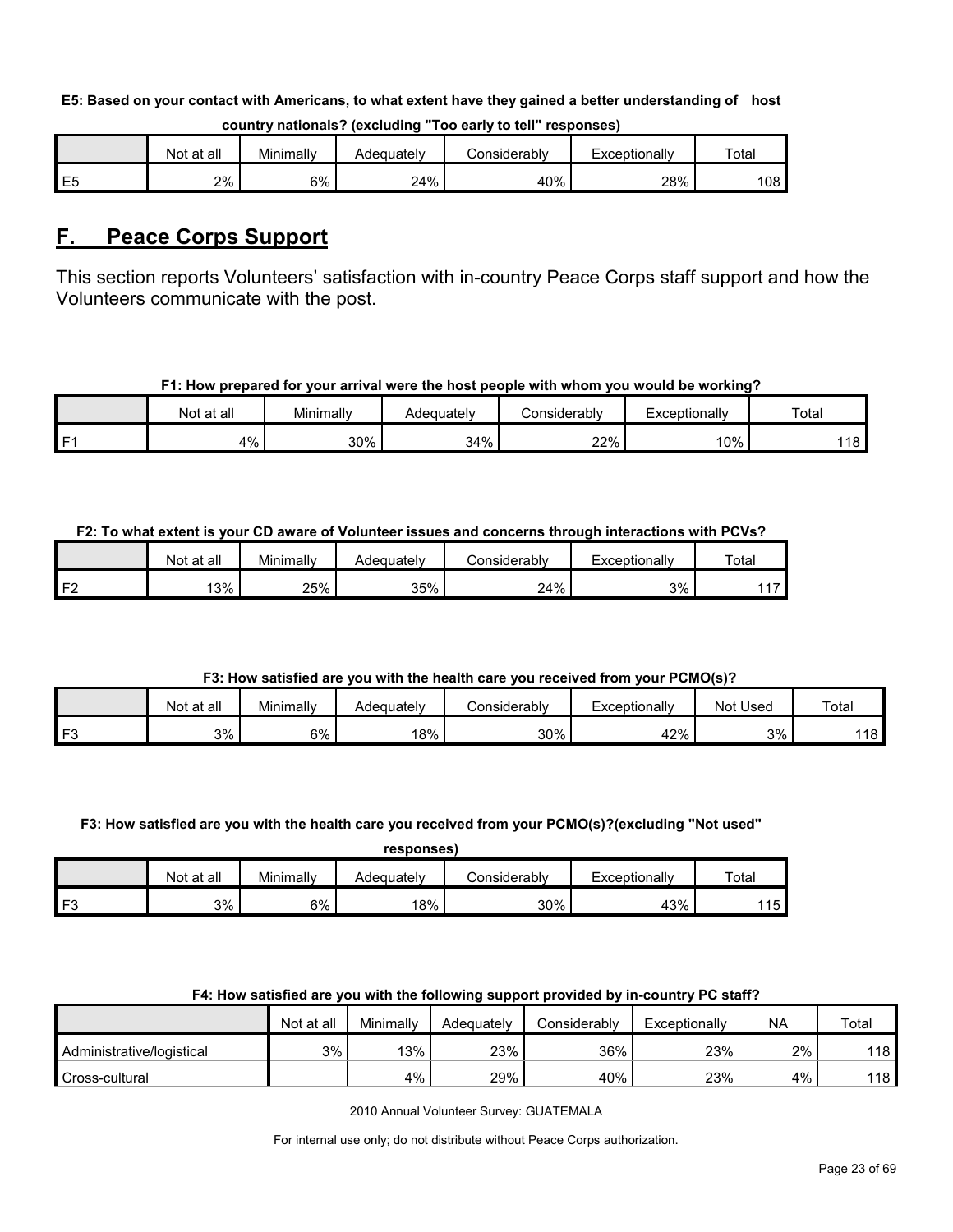| Emotional                   | $1\%$ . | 10% | 36% | 32% | 12% | 8%    | 118 |
|-----------------------------|---------|-----|-----|-----|-----|-------|-----|
| Feedback on my work reports | 2%      | 13% | 33% | 31% | 10% | 11%   | 118 |
| Job assignment              | $1\%$   | 10% | 21% | 38% | 28% | 2%    | 118 |
| Language learning           | 2%      | 8%  | 21% | 36% | 29% | 4%    | 118 |
| Medical                     | 3%      | 4%  | 25% | 32% | 36% | 1%    | 118 |
| Safety and security         |         | 4%  | 19% | 36% | 40% | $1\%$ | 118 |
| Site selection/preparation  | 3%      | 10% | 26% | 28% | 31% | $1\%$ | 118 |
| Technical skills            | 1%      | 8%  | 30% | 37% | 24% | 1%    | 118 |

#### **F4: How satisfied are you with the following support provided by in-country PC staff? (excluding "NA" responses)**

|                             | Not at all | Minimally | Adequately | Considerably | Exceptionally | Total |
|-----------------------------|------------|-----------|------------|--------------|---------------|-------|
| Administrative/logistical   | 3%         | 13%       | 23%        | 37%          | 23%           | 116   |
| Cross-cultural              |            | 4%        | 30%        | 42%          | 24%           | 113   |
| Emotional                   | 1%         | 11%       | 40%        | 35%          | 13%           | 108   |
| Feedback on my work reports | 2%         | 14%       | 37%        | 35%          | 11%           | 105   |
| Job assignment              | $1\%$      | 10%       | 22%        | 39%          | 28%           | 116   |
| Language learning           | 2%         | 9%        | 22%        | 37%          | 30%           | 113   |
| Medical                     | 3%         | 4%        | 25%        | 32%          | 36%           | 117   |
| Safety and security         |            | 4%        | 20%        | 36%          | 40%           | 117   |
| Site selection/preparation  | 3%         | 10%       | 26%        | 28%          | 32%           | 117   |
| <b>Technical skills</b>     | 1%         | 8%        | 30%        | 38%          | 24%           | 117   |

#### **F5: What level of PC support have you received to help cope with stress from issues such as HIV/AIDS, food insecurity,**

**etc. in your community? (Including PCVs w/no need for support)**

|    |            |                 | Adequate | Considerable | Exceptional | NA<br>I have no  |       |
|----|------------|-----------------|----------|--------------|-------------|------------------|-------|
|    | No support | Minimal support | support  | support      | support     | need for support | Total |
| F5 | 2%         | 7%              | 31%      | 19%          | 4%          | 36%              | 118   |

#### **F5: What level of PC support have you received to help cope with stress from issues such as HIV/AIDS, food insecurity,**

#### No support | Minimal support | Adequate support Considerable support **Exceptional** support **Total** F5 3% | 11% | 49% | 31% | 7% | 75

**etc. in your community? (excluding "NA/No need for support" responses)**

2010 Annual Volunteer Survey: GUATEMALA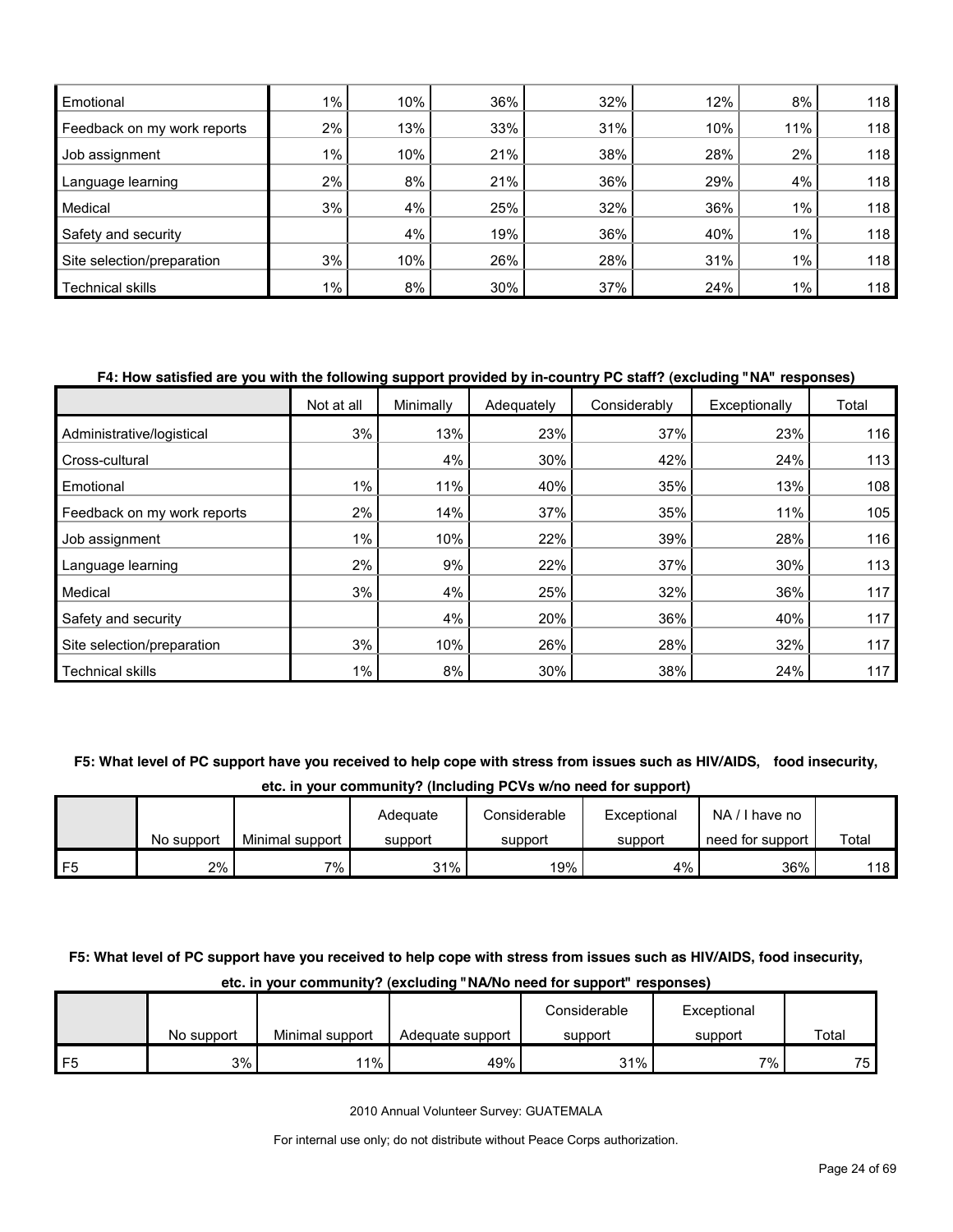#### **F6a: How would you rate your interaction with the Country Director (CD)**

| in terms of the following? |            |          |       |  |  |  |  |  |
|----------------------------|------------|----------|-------|--|--|--|--|--|
|                            | Inadequate | Adequate | Total |  |  |  |  |  |
| <b>CD Responsiveness</b>   | 39%        | 61%      | 111   |  |  |  |  |  |
| CD Informative content     | 26%        | 74%      | 114   |  |  |  |  |  |
| CD Comfort level           | 55%        | 45%      | 114   |  |  |  |  |  |
| <b>CD Site visits</b>      | 54%        | 46%      | 110   |  |  |  |  |  |

#### **in terms of the following?**

#### **F6b: How would you rate your interaction with the PTO in terms of --?**

|                                | Inadequate | Adequate | Total |
|--------------------------------|------------|----------|-------|
| <b>PTO Responsiveness</b>      | 3%         | 97%      |       |
| <b>PTO</b> Informative content | $2\%$      | 98%      |       |
| <b>PTO Comfort level</b>       | 7%         | 93%      | 116   |
| <b>PTO Site visits</b>         | 28%        | 72%      | 108   |

#### **F6c: How would you rate your interaction with the APCD/Program Manager in**

|  | ĸ<br>п<br>ш |  |
|--|-------------|--|
|  |             |  |
|  |             |  |

|                               | Inadequate | Adequate | Total |
|-------------------------------|------------|----------|-------|
| <b>APCD/PM Responsiveness</b> | 13%        | 87%      | 117   |
| APCD/PM Informative content   | 3%         | 97%      | 117   |
| APCD/PM Comfort level         | 21%        | 79%      | 115   |
| <b>APCD/PM Site visits</b>    | 6%         | 94%      | 113   |

#### **F6d: How would you rate your interaction with the PCMO in terms of --?**

|                            | Inadeguate | Adequate | Total |
|----------------------------|------------|----------|-------|
| <b>PCMO Responsiveness</b> | 11%        | 89%      | 115   |
| PCMO Informative content   | 4%         | 96%      | 114   |
| <b>PCMO Comfort level</b>  | 11%        | 89%      | 113   |
| <b>PCMO Site visits</b>    | 29%        | 71%      |       |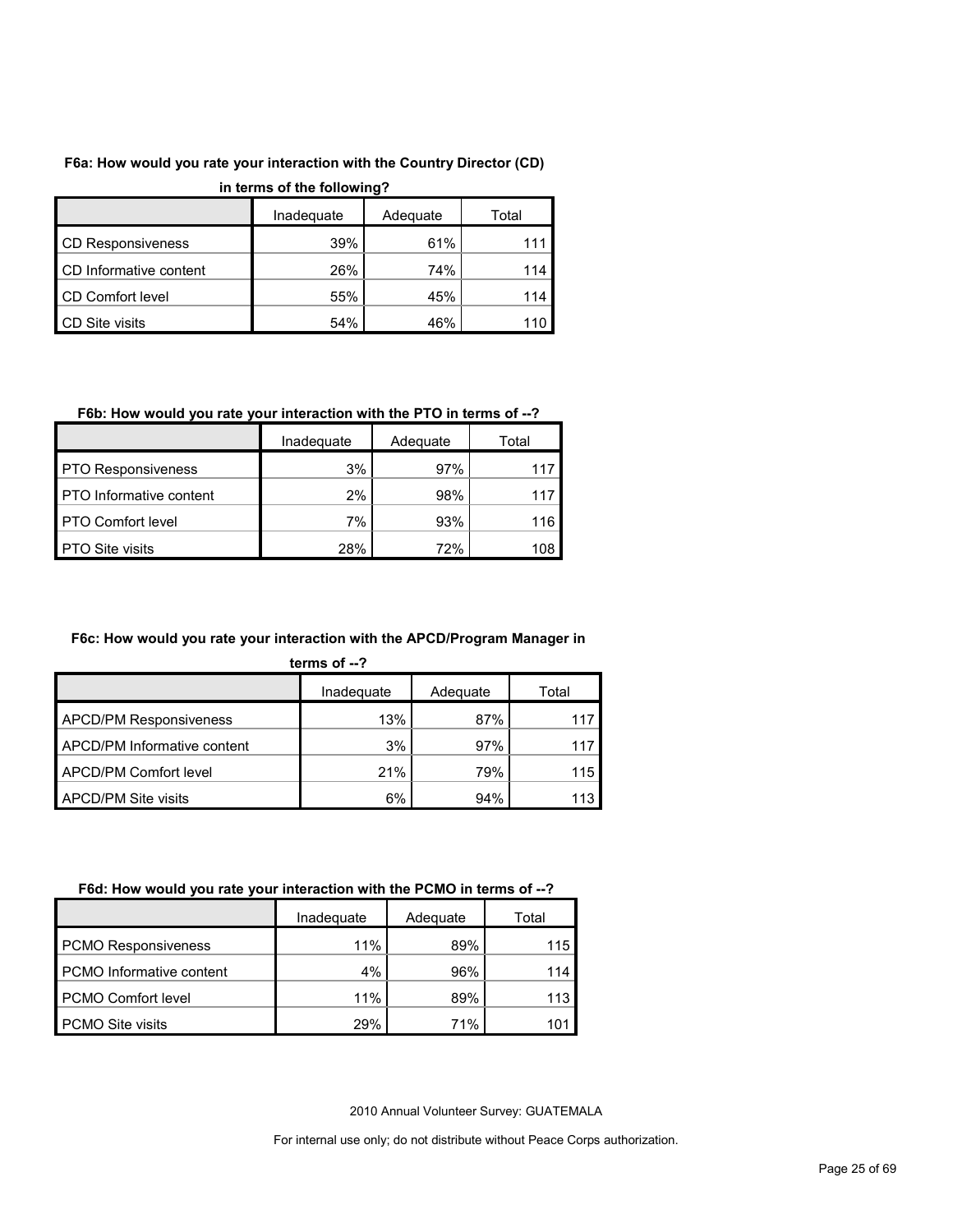#### **F6e: How would you rate your interaction with the Safety and Security**

|                           | Inadequate | Adequate | Total |
|---------------------------|------------|----------|-------|
| <b>SSC Responsiveness</b> | 7%         | 93%      | 115   |
| SSC Informative content   | 10%        | 90%      | 115   |
| <b>SSC Comfort level</b>  | 6%         | 94%      | 113   |
| <b>SSC Site visits</b>    | 30%        | 70%      | 104   |

#### **Coordinator (SSC) in terms of --?**

#### **F6f: How would you rate your interaction with the Training Manager in terms**

**of --?**

|                              | Inadequate | Adequate | Total |
|------------------------------|------------|----------|-------|
| <b>TrMngr Responsiveness</b> | 4%         | 96%      | 113   |
| TrMngr Informative content   | $2\%$      | 98%      | 113   |
| <b>TrMngr Comfort level</b>  | 3%         | 97%      | 112   |
| TrMngr Site visits           | 21%        | 79%      | 104   |

#### **F6g: How would you rate your interaction with administrative staff in terms**

| of $-2$                   |            |          |       |  |  |
|---------------------------|------------|----------|-------|--|--|
|                           | Inadequate | Adequate | Total |  |  |
| Admin Responsiveness      | 3%         | 97%      | 115   |  |  |
| Admin Informative content | 8%         | 92%      | 115   |  |  |
| Admin Comfort level       | 9%         | 91%      | 114   |  |  |
| Admin Site visits         | 21%        | 79%      | 103   |  |  |

#### **F7: What is the best method for you to communicate with your Peace**

| <b>Corps office?</b>        |         |        |  |  |  |  |
|-----------------------------|---------|--------|--|--|--|--|
|                             | Percent | Number |  |  |  |  |
| Cell phone                  | 77%     | 90     |  |  |  |  |
| Email                       | 18%     |        |  |  |  |  |
| Text messaging (SMS)        | 3%      |        |  |  |  |  |
| In-person visits            | 3%      |        |  |  |  |  |
| Other: Please specify below |         |        |  |  |  |  |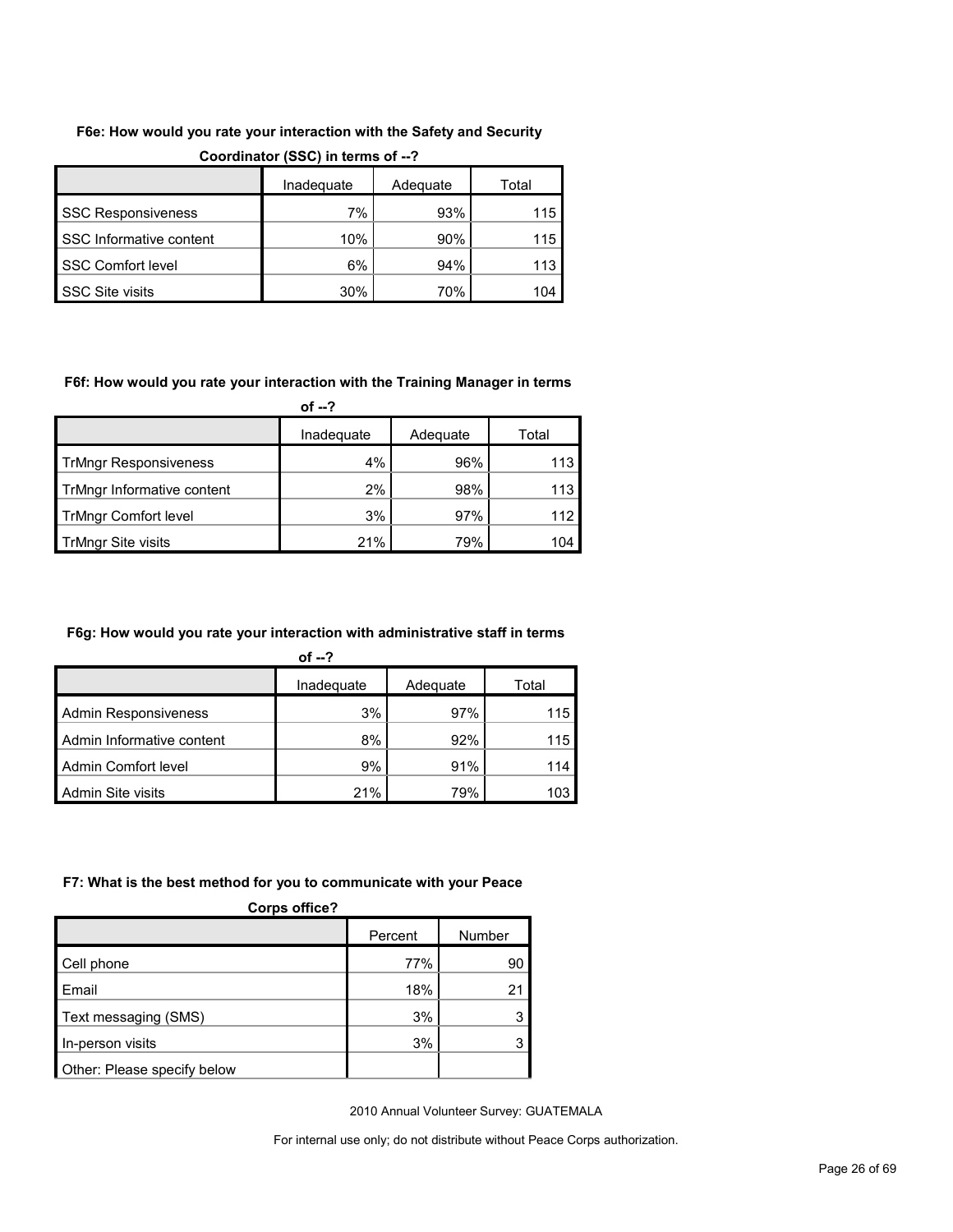| Telephone not at residence or work |      |  |
|------------------------------------|------|--|
| Telephone at residence or work     |      |  |
| Letters/postal service             |      |  |
| <b>Fax</b>                         |      |  |
| ็กtal                              | 100% |  |

#### **F7.OTHER: Description of "other" best**

#### **method to communicate with post**

|       | <b>PERCENT</b> | <b>NUMBER</b> |  |
|-------|----------------|---------------|--|
|       | 100%<br>118    |               |  |
| Total | 100%           | 118           |  |

**F8: In general, how do you rate the effectiveness of your communication resources for contacting your** 

| PC staff in-country? |               |      |          |           |                |             |  |
|----------------------|---------------|------|----------|-----------|----------------|-------------|--|
|                      | Not effective | Poor | Adeguate | Effective | Verv effective | $\tau$ otal |  |
| F8                   |               | 5%   | 17%      | 41%       | 37%            | 118 l       |  |

## <span id="page-26-0"></span>**G. Your Safety and Security**

This section reports on how safe Volunteers feel. Volunteers' experiences with various types of insensitive remarks or behaviors, harassment or discrimination, and crime are summarized, as well as whether harassment and crime events were reported to Peace Corps.

**G1: How safe do you feel...?**

|                                    | Not at All Safe | Often Unsafe | Adequately Safe | Usually Safe | Verv Safe | Total |
|------------------------------------|-----------------|--------------|-----------------|--------------|-----------|-------|
| Where you live                     |                 | 2%           | 14%             | 25%          | 58%       | 118   |
| Where you work                     |                 | $1\%$        | 13%             | 31%          | 56%       | 118   |
| When you travel in-country         | $1\%$           | 14%          | 42%             | 34%          | 10%       | 118   |
| City where main Peace Corps office |                 | 2%           | 19%             | 34%          | 45%       | 118   |
| is located                         |                 |              |                 |              |           |       |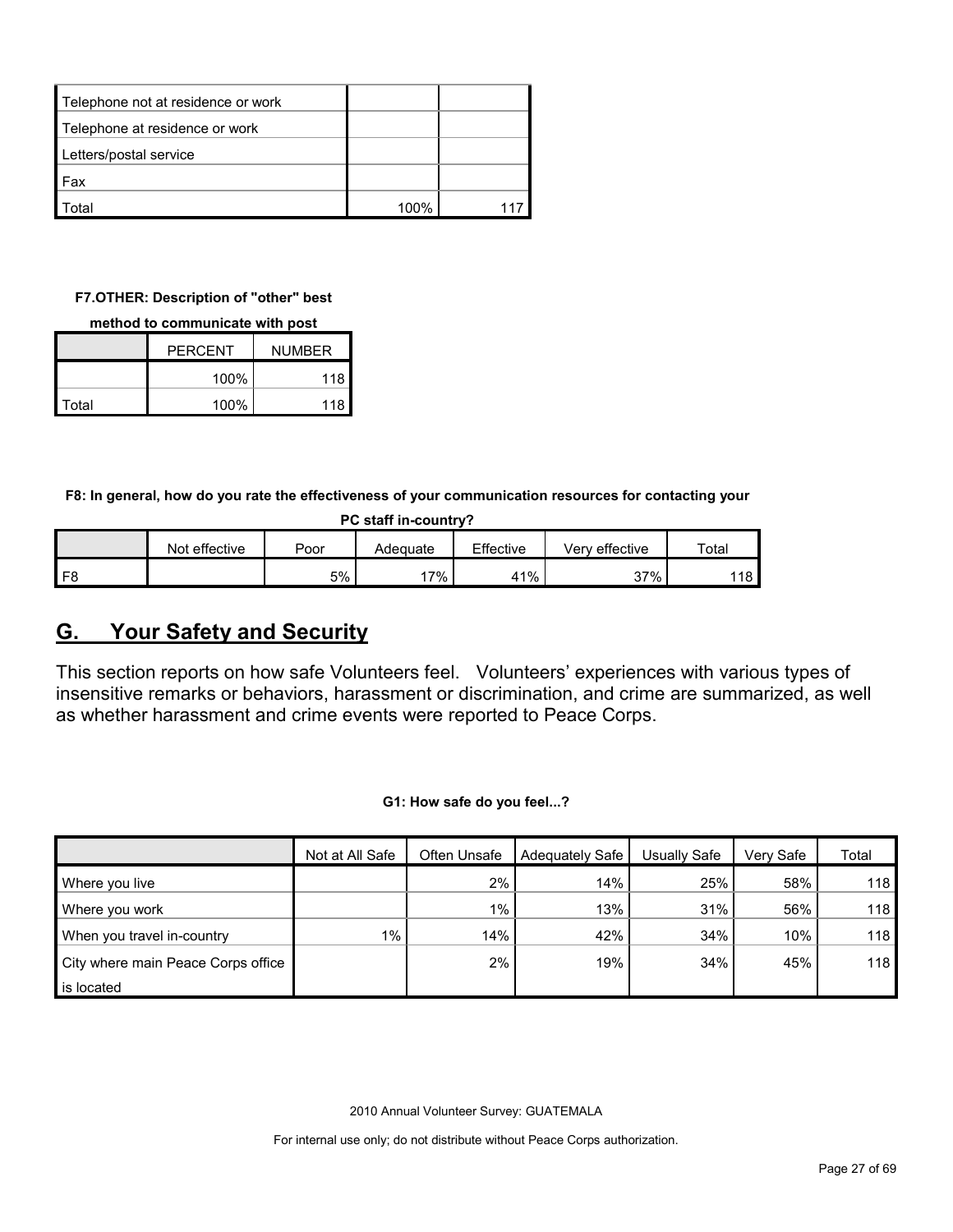**G2: Have you encountered insensitive comments or behavior toward you based on your race, ethnicity, age, gender, or sexual orientation from any of the following sources?**

|                         | Yes | No  | <b>NA</b> | Total |
|-------------------------|-----|-----|-----------|-------|
| Host/home stay family   | 14% | 85% | 2%        | 118   |
| Community members       | 63% | 36% | $1\%$     | 118   |
| <b>Other Volunteers</b> | 13% | 86% | 1%        | 11.   |
| PC in-country staff     | 2%  | 96% | 3%        | 11    |
| Other                   | 14% | 25% | 61%       | 51    |

**G2: Have you encountered insensitive comments or behavior toward you based on your race, ethnicity, age, gender, or sexual orientation from any of** 

|                         | Yes | No  | Total |
|-------------------------|-----|-----|-------|
| Host/home stay family   | 14% | 86% | 116   |
| Community members       | 63% | 37% | 117   |
| <b>Other Volunteers</b> | 13% | 87% | 116   |
| PC in-country staff     | 2%  | 98% | 114   |
| <b>Other</b>            | 35% | 65% | 20    |

**the following sources? (excluding "NA" responses)**

#### **G2.OTHER: Description of "other" sources of insensitive comments/behavior**

|                                                | PERCENT | <b>NUMBER</b> |  |
|------------------------------------------------|---------|---------------|--|
| Open-ended results. Not responsive to request. |         |               |  |
|                                                |         |               |  |
|                                                |         |               |  |
|                                                |         |               |  |
|                                                |         |               |  |
|                                                |         |               |  |
|                                                |         |               |  |
|                                                |         |               |  |
| Total                                          | 100%    | 118           |  |

NOTE: See Open-Ended Responses Report for comments Volunteers wrote in response to Question G3 to explain their harassment/discrimination answers.

2010 Annual Volunteer Survey: GUATEMALA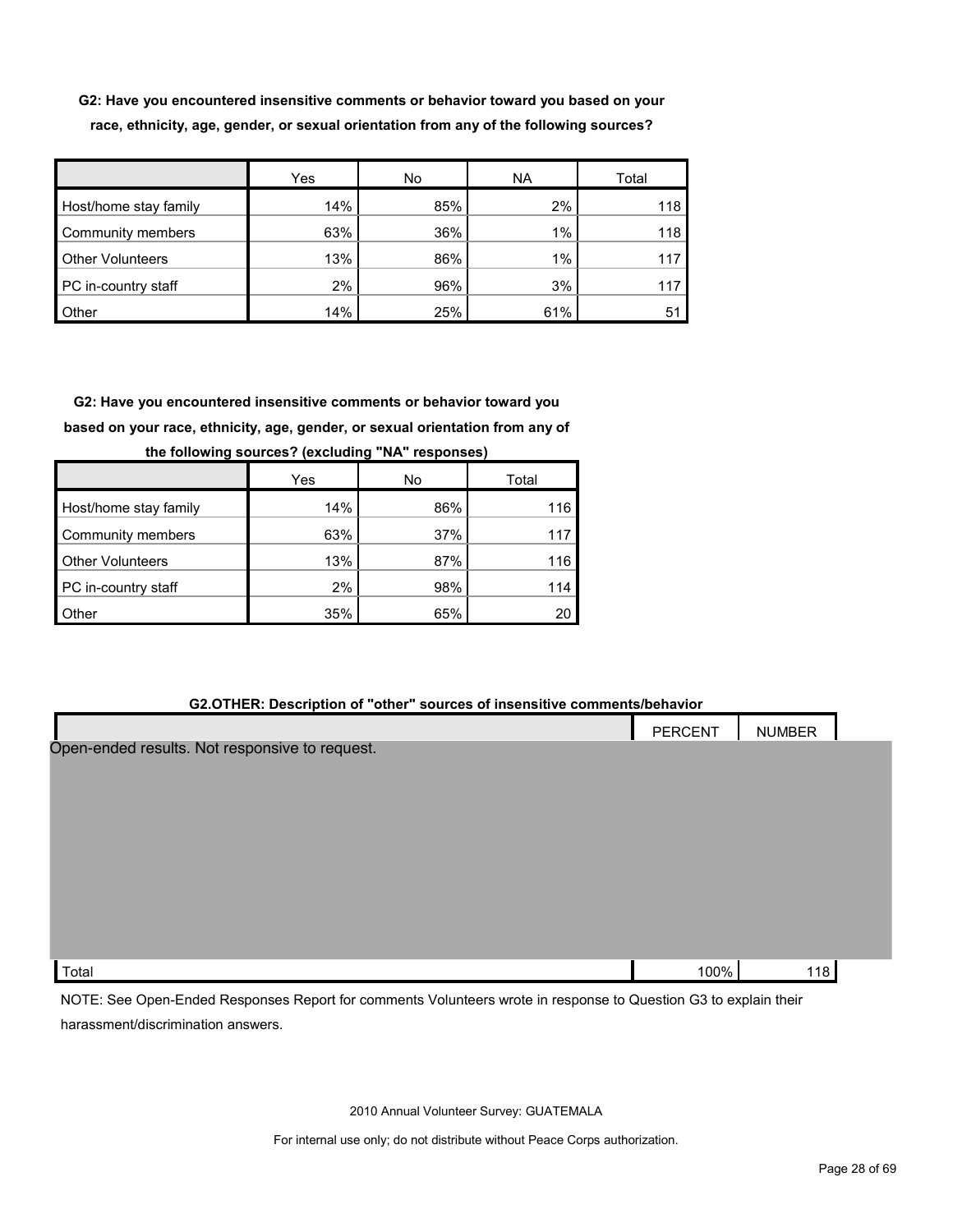|                              | None | Once  | 2-5 times | 6-10 times | 11-25 times | 26+ times | Total |
|------------------------------|------|-------|-----------|------------|-------------|-----------|-------|
| Age H/D                      | 89%  |       | 6%        | 4%         | 1%          |           | 90    |
| Anti-American H/D            | 74%  | 4%    | 12%       | 5%         | 2%          | 2%        | 91    |
| Disability H/D               | 99%  | $1\%$ |           |            |             |           | 89    |
| Gender H/D                   | 59%  | 1%    | 14%       | 3%         | 7%          | 16%       | 90    |
| Racial/color H/D             | 78%  |       | 8%        | 6%         | 4%          | 4%        | 90    |
| Religious H/D                | 89%  | 6%    | 3%        | 1%         | $1\%$       |           | 90    |
| Sexual orientation H/D       | 93%  | $1\%$ | 2%        | 1%         | 1%          | $1\%$     | 90    |
| Sexual harassment (physical) | 80%  | 7%    | 10%       | 2%         |             | $1\%$     | 89    |
| Sexual harassment (verbal)   | 42%  | 4%    | 18%       | 8%         | 7%          | 21%       | 92    |

**G3: Please indicate the number of times you experienced the following types of discrimination/harassment: PERCENTAGES**

**G3: Please indicate the number of times you experienced the following types of discrimination/harassment: NUMBERS**

|                              | None | Once | 2-5 times | 6-10 times | 11-25 times | 26+ times | Total |
|------------------------------|------|------|-----------|------------|-------------|-----------|-------|
| Age H/D                      | 80   |      | 5         |            |             |           | 90    |
| Anti-American H/D            | 67   |      | 11        | 5          |             |           | 91    |
| Disability H/D               | 88   |      |           |            |             |           | 89    |
| Gender H/D                   | 53   |      | 13        | 3          | 6           | 14        | 90    |
| Racial/color H/D             | 70   |      |           | 5          | 4           | 4         | 90    |
| Religious H/D                | 80   | 5    |           |            |             |           | 90    |
| Sexual orientation H/D       | 84   |      |           |            |             |           | 90    |
| Sexual harassment (physical) | 71   | 6    | 9         |            |             |           | 89    |
| Sexual harassment (verbal)   | 39   |      | 17        |            | 6           | 19        | 92    |

| G3: Volunteers experiencing AGE discrimination/harassment: Events by Number of Reports to PC |  |
|----------------------------------------------------------------------------------------------|--|
|                                                                                              |  |

|         |             |       | Reported Age H/D |           |            |             |           |                 |  |  |
|---------|-------------|-------|------------------|-----------|------------|-------------|-----------|-----------------|--|--|
|         |             | Never | Once             | 2-5 times | 6-10 times | 11-25 times | 26+ times | Total           |  |  |
| Age H/D | Once        |       |                  |           |            |             |           |                 |  |  |
|         | 2-5 times   | 5     |                  |           |            |             |           | 5               |  |  |
|         | 6-10 times  | 4     |                  |           |            |             |           | 4               |  |  |
|         | 11-25 times |       |                  |           |            |             |           |                 |  |  |
|         | 26+ times   |       |                  |           |            |             |           |                 |  |  |
|         | Total       | 10    |                  |           |            |             |           | 10 <sup>°</sup> |  |  |

2010 Annual Volunteer Survey: GUATEMALA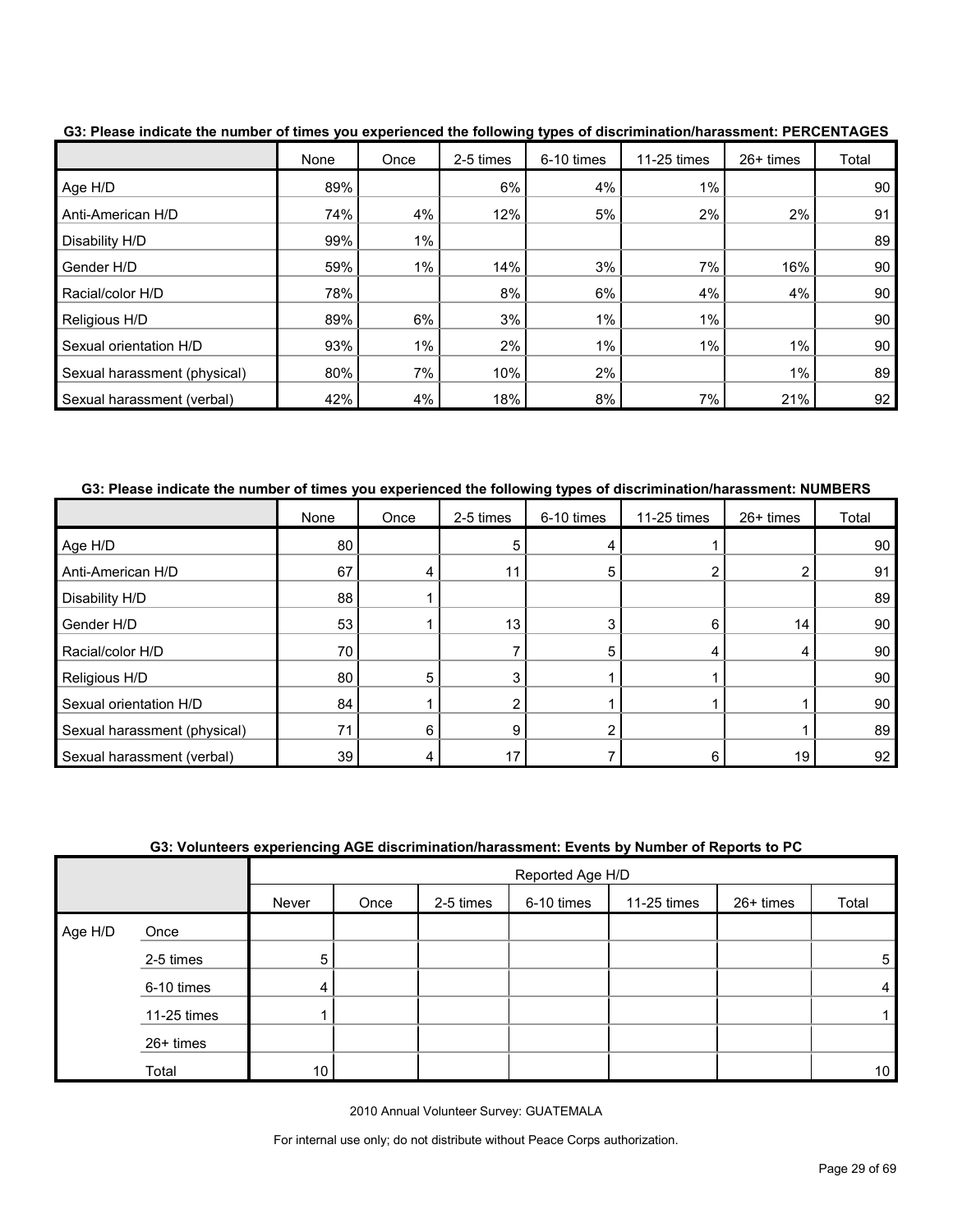|         |             |       | Reported Age H/D |           |            |             |           |                 |  |  |
|---------|-------------|-------|------------------|-----------|------------|-------------|-----------|-----------------|--|--|
|         |             | Never | Once             | 2-5 times | 6-10 times | 11-25 times | 26+ times | Total           |  |  |
| Age H/D | Once        |       |                  |           |            |             |           |                 |  |  |
|         | 2-5 times   | 5     |                  |           |            |             |           | 5               |  |  |
|         | 6-10 times  | 4     |                  |           |            |             |           | 4               |  |  |
|         | 11-25 times |       |                  |           |            |             |           |                 |  |  |
|         | 26+ times   |       |                  |           |            |             |           |                 |  |  |
|         | Total       | 10    |                  |           |            |             |           | 10 <sup>1</sup> |  |  |

#### **G3: Volunteers experiencing AGE discrimination/harassment: Events by Number of Reports to PC**

NOTE: Some PCVs provided the number of events without answering how many times they reported the event/s.

#### **G3: Volunteers experiencing AGE discrimination/harassment: Events by Person Responsible**

|         |                   | Stranger    | Someone you<br>know | Counterpart,<br>supervisor,<br>co-worker | Peace Corps<br>Volunteer | Peace Corps staff |
|---------|-------------------|-------------|---------------------|------------------------------------------|--------------------------|-------------------|
|         |                   | Responsible | Responsible         | Responsible                              | Responsible              | Responsible       |
| Age H/D | Once              |             |                     |                                          |                          |                   |
|         | 2-5 times         |             |                     |                                          |                          |                   |
|         | 6-10 times        |             |                     |                                          |                          |                   |
|         | 11-25 times       |             |                     |                                          |                          |                   |
|         | $26+$ times       |             |                     |                                          |                          |                   |
|         | <b>Total PCVs</b> |             |                     |                                          |                          |                   |

NOTE: Some PCVs provided the number of events without answering who was responsible.

#### **G3: Volunteers experiencing AGE discrimination/harassment:**

#### **Events by Person Responsible**

|         |                   | Host country family<br>member | Other       |
|---------|-------------------|-------------------------------|-------------|
|         |                   | Responsible                   | Responsible |
| Age H/D | Once              |                               |             |
|         | 2-5 times         |                               |             |
|         | 6-10 times        |                               |             |
|         | 11-25 times       |                               |             |
|         | 26+ times         |                               |             |
|         | <b>Total PCVs</b> |                               |             |

2010 Annual Volunteer Survey: GUATEMALA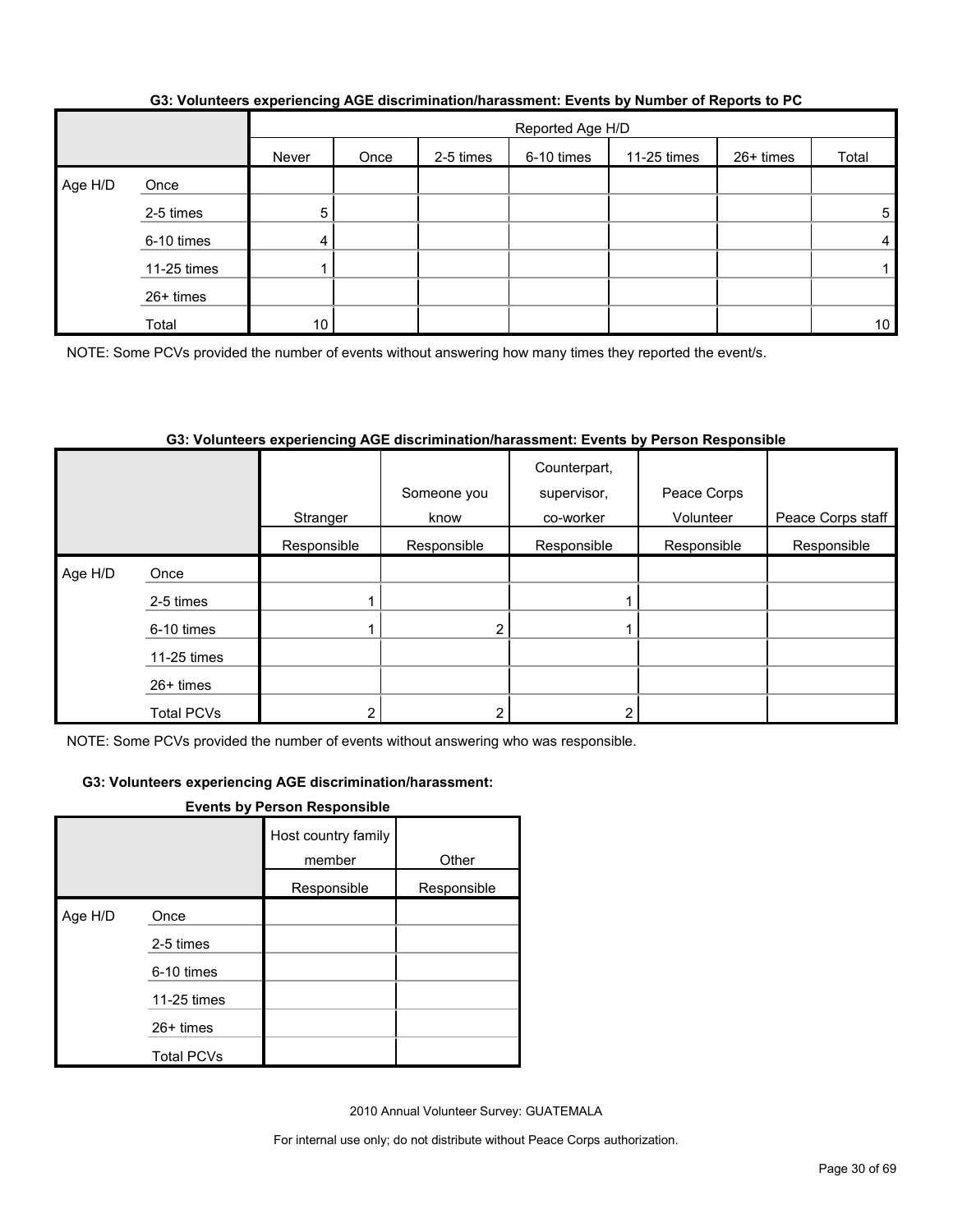#### **G3: Volunteers experiencing AGE discrimination/harassment:**

|         |                   | Host country family<br>member | Other       |
|---------|-------------------|-------------------------------|-------------|
|         |                   | Responsible                   | Responsible |
| Age H/D | Once              |                               |             |
|         | 2-5 times         |                               |             |
|         | 6-10 times        |                               |             |
|         | 11-25 times       |                               |             |
|         | 26+ times         |                               |             |
|         | <b>Total PCVs</b> |                               |             |

#### **Events by Person Responsible**

NOTE: Some PCVs provided the number of events without answering who was responsible.

#### **G3: Volunteers experiencing ANTI-AMERICAN discrimination/harassment: Events by Number of Reports to PC**

|                   |             |       | Reported Anti-American H/D |           |            |             |           |                 |  |  |
|-------------------|-------------|-------|----------------------------|-----------|------------|-------------|-----------|-----------------|--|--|
|                   |             | Never | Once                       | 2-5 times | 6-10 times | 11-25 times | 26+ times | Total           |  |  |
| Anti-American H/D | Once        |       |                            |           |            |             |           |                 |  |  |
|                   | 2-5 times   | 9     |                            |           |            |             |           | 10 <sup>°</sup> |  |  |
|                   | 6-10 times  | 4     |                            |           |            |             |           |                 |  |  |
|                   | 11-25 times |       |                            |           |            |             |           |                 |  |  |
|                   | 26+ times   |       |                            |           |            |             |           |                 |  |  |
|                   | Total       | 18    | 3                          |           |            |             |           | 22              |  |  |

NOTE: Some PCVs provided the number of events without answering how many times they reported the event/s .

#### **G3: Volunteers experiencing ANTI-AMERICAN discrimination/harassment: Events by Person Responsible**

|                   |             | Stranger    | Someone you<br>know | Counterpart,<br>supervisor,<br>co-worker | Peace Corps<br>Volunteer | Peace Corps<br>staff |
|-------------------|-------------|-------------|---------------------|------------------------------------------|--------------------------|----------------------|
|                   |             | Responsible | Responsible         | Responsible                              | Responsible              | Responsible          |
| Anti-American H/D | Once        |             |                     |                                          |                          |                      |
|                   | 2-5 times   | 8           | $\overline{2}$      |                                          |                          |                      |
|                   | 6-10 times  | ⌒           |                     |                                          |                          |                      |
|                   | 11-25 times |             |                     |                                          |                          |                      |

2010 Annual Volunteer Survey: GUATEMALA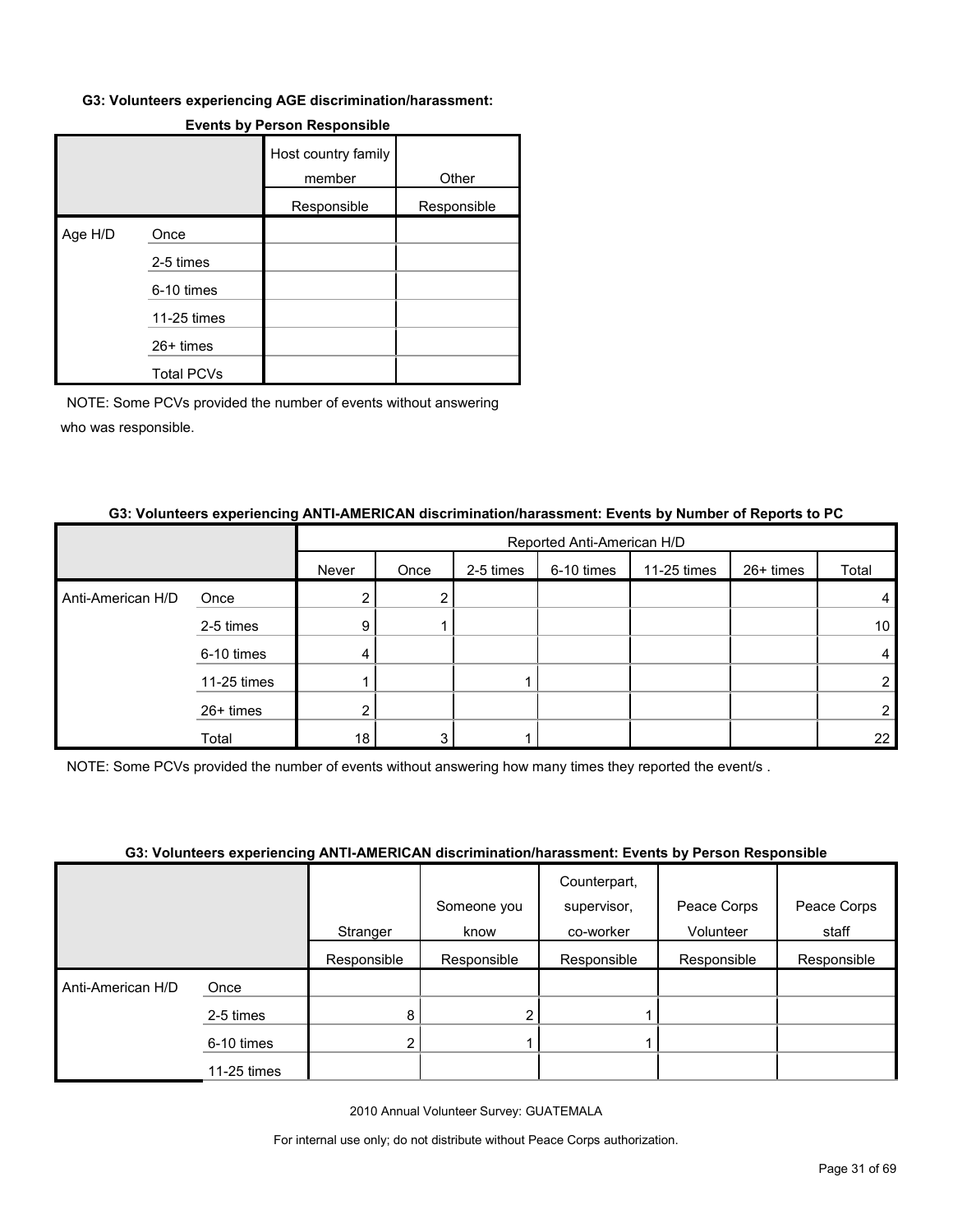| 26+ times  |          | - |  |  |
|------------|----------|---|--|--|
| Total PCVs | <u>.</u> |   |  |  |

#### **G3: Volunteers experiencing ANTI-AMERICAN discrimination/harassment:**

#### **Events by Person Responsible**

|                   |             | Host country family<br>member | Other       |
|-------------------|-------------|-------------------------------|-------------|
|                   |             | Responsible                   | Responsible |
| Anti-American H/D | Once        |                               |             |
|                   | 2-5 times   |                               |             |
|                   | 6-10 times  |                               |             |
|                   | 11-25 times |                               |             |
|                   | $26+$ times |                               |             |
|                   | Total PCVs  |                               |             |

NOTE: Some PCVs provided the number of events without answering who was responsible.

#### **G3: Volunteers experiencing DISABILITY discrimination/harassment: Events by Number of Reports to PC**

|                |             |       |      |           | Reported Disability H/D |             |           |       |
|----------------|-------------|-------|------|-----------|-------------------------|-------------|-----------|-------|
|                |             | Never | Once | 2-5 times | 6-10 times              | 11-25 times | 26+ times | Total |
| Disability H/D | Once        |       |      |           |                         |             |           |       |
|                | 2-5 times   |       |      |           |                         |             |           |       |
|                | 6-10 times  |       |      |           |                         |             |           |       |
|                | 11-25 times |       |      |           |                         |             |           |       |
|                | 26+ times   |       |      |           |                         |             |           |       |
|                | Total       |       |      |           |                         |             |           |       |

NOTE: Some PCVs provided the number of events without answering how many times they reported the event/s.

#### **G3: Volunteers experiencing DISABILITY discrimination/harassment: Events by Person Responsible**

|             |             | Counterpart, |             |                   |
|-------------|-------------|--------------|-------------|-------------------|
|             | Someone you | supervisor,  | Peace Corps |                   |
| Stranger    | know        | co-worker    | Volunteer   | Peace Corps staff |
| Responsible | Responsible | Responsible  | Responsible | Responsible       |

2010 Annual Volunteer Survey: GUATEMALA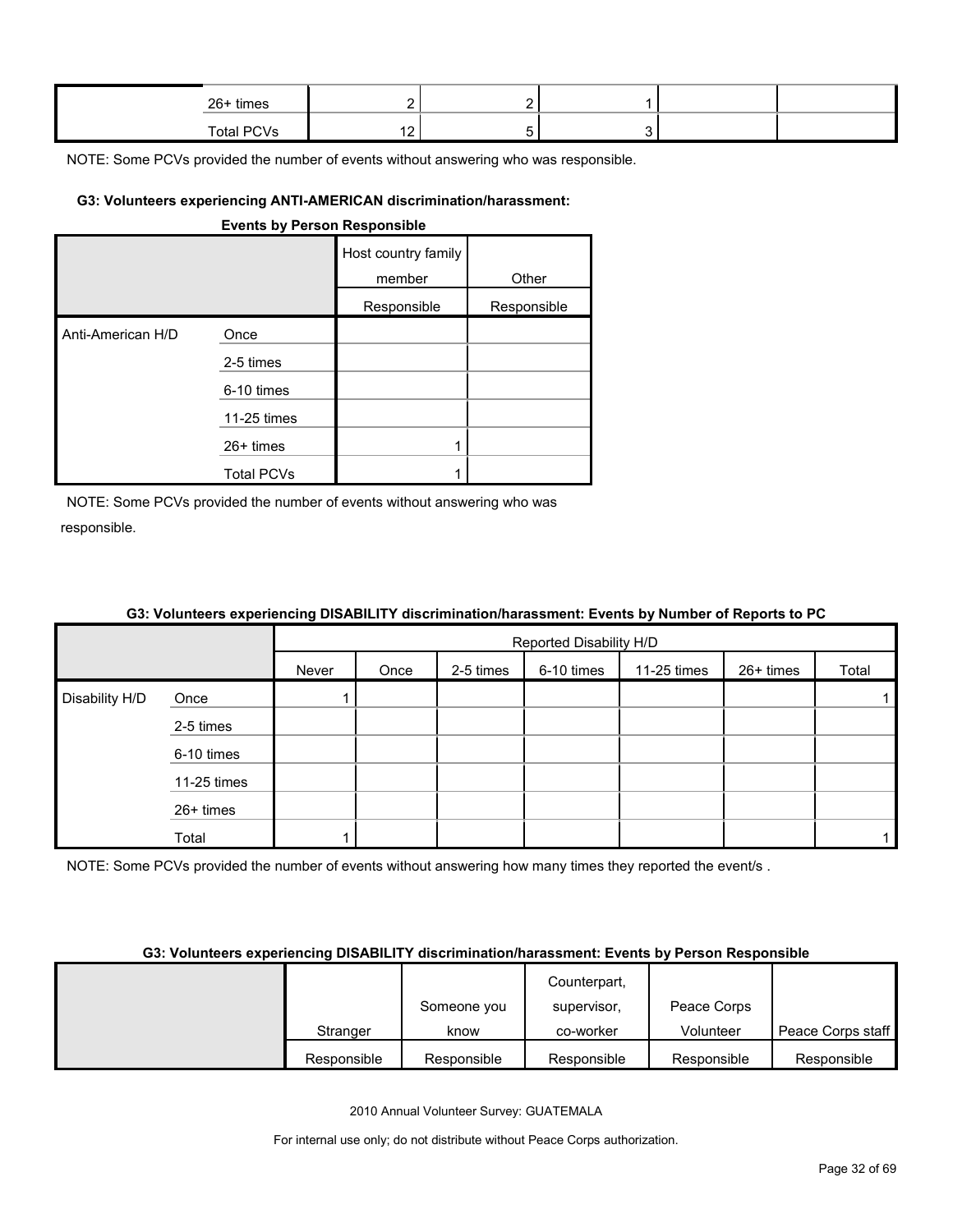| Disability H/D | Once              |  |  |  |
|----------------|-------------------|--|--|--|
|                | 2-5 times         |  |  |  |
|                | 6-10 times        |  |  |  |
|                | 11-25 times       |  |  |  |
|                | 26+ times         |  |  |  |
|                | <b>Total PCVs</b> |  |  |  |

#### **G3: Volunteers experiencing DISABILITY discrimination/harassment:**

#### **Events by Person Responsible**

|                |                   | Host country family<br>member | Other       |
|----------------|-------------------|-------------------------------|-------------|
|                |                   | Responsible                   | Responsible |
| Disability H/D | Once              |                               |             |
|                | 2-5 times         |                               |             |
|                | 6-10 times        |                               |             |
|                | 11-25 times       |                               |             |
|                | 26+ times         |                               |             |
|                | <b>Total PCVs</b> |                               |             |

NOTE: Some PCVs provided the number of events without answering who was responsible.

#### **G3: Volunteers experiencing GENDER discrimination/harassment: Events by Number of Reports to PC**

|            |             |       | Reported Gender H/D |           |            |             |           |       |  |  |
|------------|-------------|-------|---------------------|-----------|------------|-------------|-----------|-------|--|--|
|            |             | Never | Once                | 2-5 times | 6-10 times | 11-25 times | 26+ times | Total |  |  |
| Gender H/D | Once        |       |                     |           |            |             |           |       |  |  |
|            | 2-5 times   | 10    |                     |           |            |             |           | 11    |  |  |
|            | 6-10 times  | 3     |                     |           |            |             |           | 3     |  |  |
|            | 11-25 times | 5     |                     |           |            |             |           | 6     |  |  |
|            | 26+ times   | 11    |                     |           |            |             |           | 13    |  |  |
|            | Total       | 30    |                     | 3         |            |             |           | 34    |  |  |

NOTE: Some PCVs provided the number of events without answering how many times they reported the event/s.

#### **G3: Volunteers experiencing GENDER discrimination/harassment: Events by Person Responsible**

2010 Annual Volunteer Survey: GUATEMALA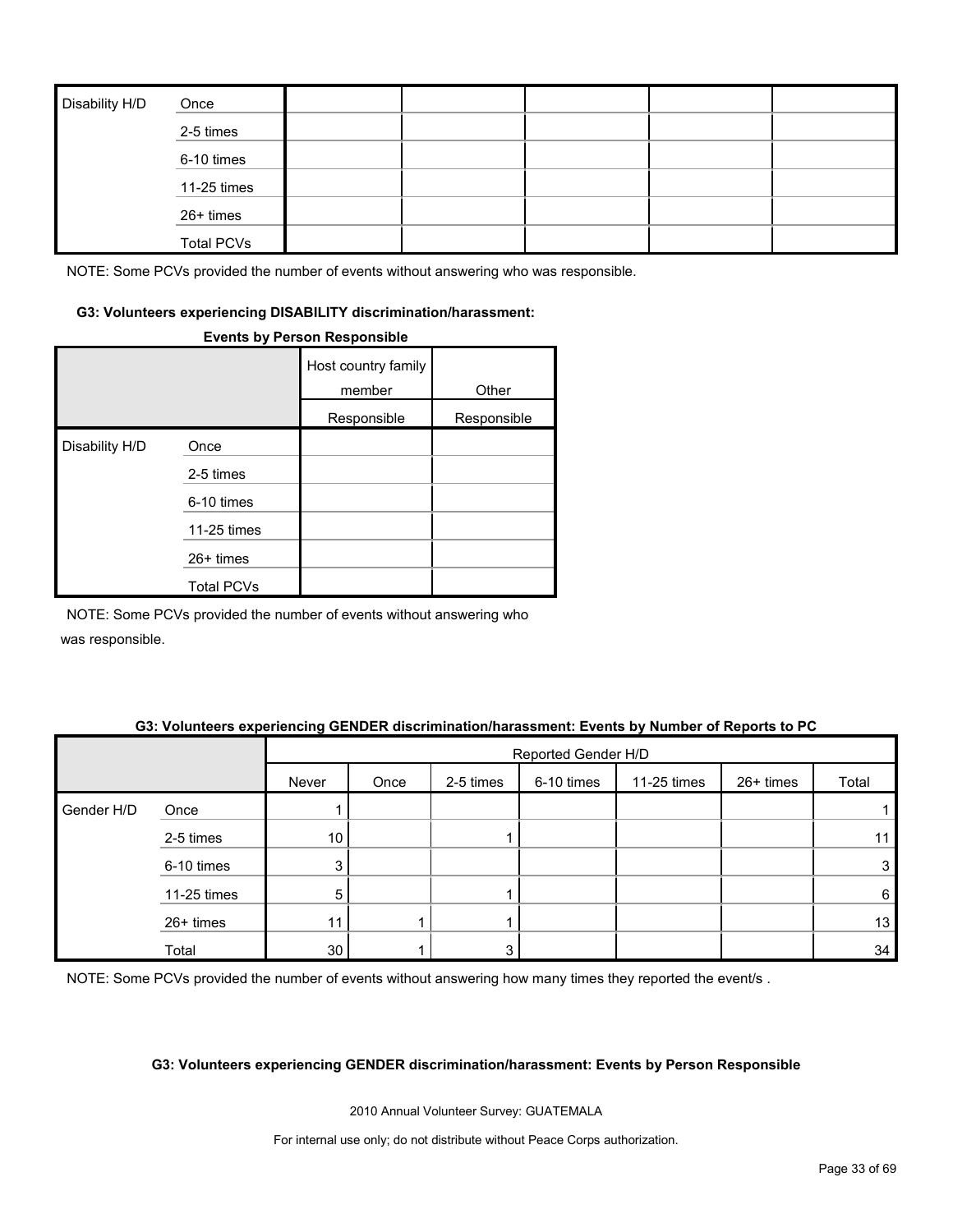|            |                   | Stranger    | Someone you<br>know | Counterpart,<br>supervisor,<br>co-worker | Peace Corps<br>Volunteer | Peace Corps staff |
|------------|-------------------|-------------|---------------------|------------------------------------------|--------------------------|-------------------|
|            |                   | Responsible | Responsible         | Responsible                              | Responsible              | Responsible       |
| Gender H/D | Once              |             |                     |                                          |                          |                   |
|            | 2-5 times         | 6           |                     | 3                                        |                          |                   |
|            | 6-10 times        |             |                     |                                          |                          |                   |
|            | 11-25 times       | 3           | 2                   | 3                                        |                          |                   |
|            | 26+ times         | 4           | 2                   |                                          |                          |                   |
|            | <b>Total PCVs</b> | 15          |                     | 6                                        |                          |                   |

#### **G3: Volunteers experiencing GENDER discrimination/harassment:**

|            |                   | Host country family<br>member | Other       |
|------------|-------------------|-------------------------------|-------------|
|            |                   | Responsible                   | Responsible |
| Gender H/D | Once              |                               |             |
|            | 2-5 times         |                               |             |
|            | 6-10 times        |                               |             |
|            | 11-25 times       |                               |             |
|            | $26+$ times       |                               |             |
|            | <b>Total PCVs</b> | 2                             |             |

#### **Events by Person Responsible**

NOTE: Some PCVs provided the number of events without answering who

was responsible.

#### **G3: Volunteers experiencing RACIAL/COLOR discrimination/harassment: Events by Number of Reports to PC**

|                  |             | $\sim$ | Reported Racial/color H/D |           |            |             |           |       |  |
|------------------|-------------|--------|---------------------------|-----------|------------|-------------|-----------|-------|--|
|                  |             | Never  | Once                      | 2-5 times | 6-10 times | 11-25 times | 26+ times | Total |  |
| Racial/color H/D | Once        |        |                           |           |            |             |           |       |  |
|                  | 2-5 times   | 5      | ົ                         |           |            |             |           |       |  |
|                  | 6-10 times  | 5      |                           |           |            |             |           | 5     |  |
|                  | 11-25 times | 4      |                           |           |            |             |           | 4     |  |
|                  | 26+ times   | 4      |                           |           |            |             |           | 4     |  |
|                  | Total       | 18     |                           |           |            |             |           | 20    |  |

2010 Annual Volunteer Survey: GUATEMALA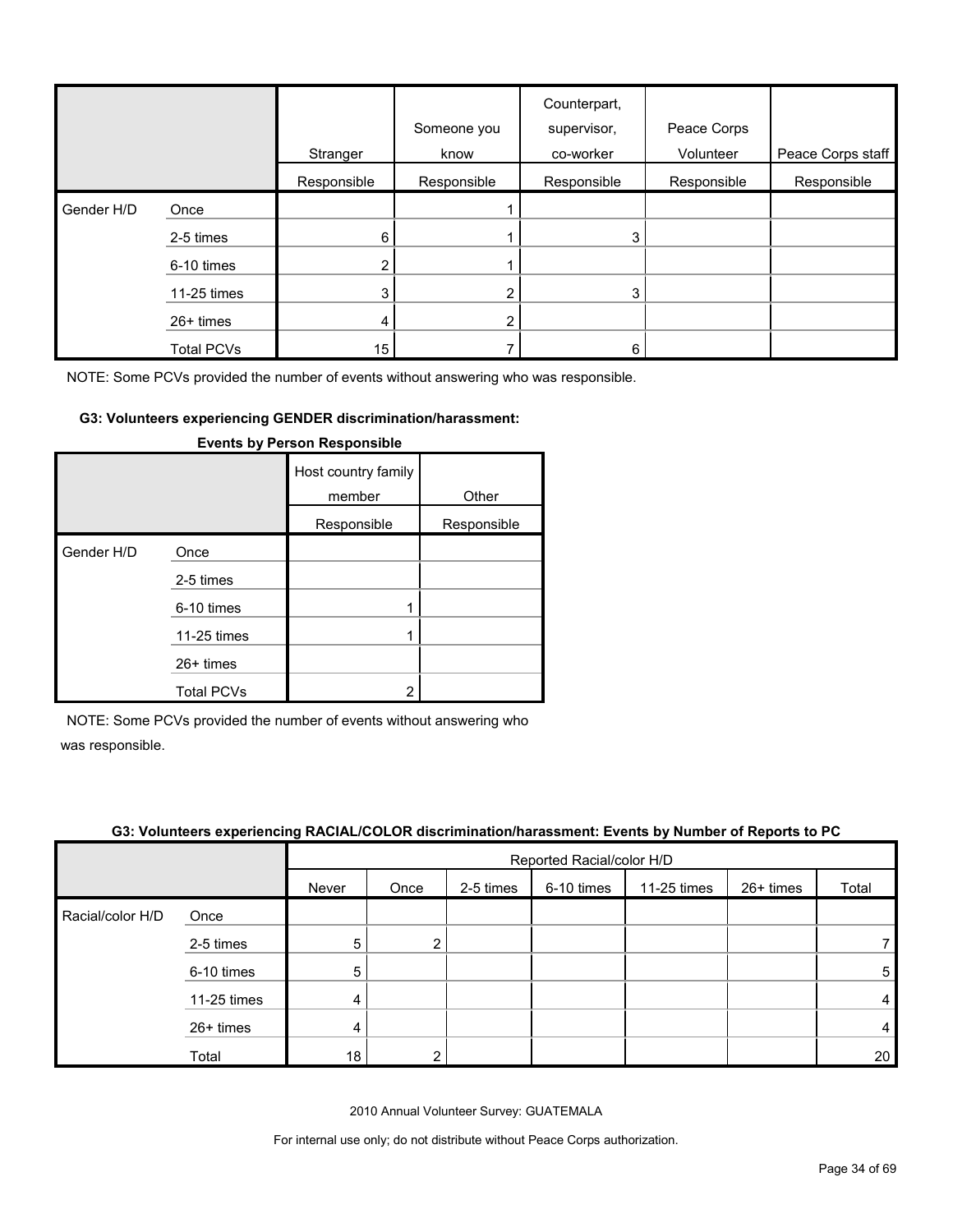| G3: Volunteers experiencing RACIAL/COLOR discrimination/harassment: Events by Number of Reports to PC |  |
|-------------------------------------------------------------------------------------------------------|--|
|                                                                                                       |  |

|                  |             |       | Reported Racial/color H/D |           |            |             |           |       |  |
|------------------|-------------|-------|---------------------------|-----------|------------|-------------|-----------|-------|--|
|                  |             | Never | Once                      | 2-5 times | 6-10 times | 11-25 times | 26+ times | Total |  |
| Racial/color H/D | Once        |       |                           |           |            |             |           |       |  |
|                  | 2-5 times   | 5     |                           |           |            |             |           |       |  |
|                  | 6-10 times  | 5     |                           |           |            |             |           | 5     |  |
|                  | 11-25 times | 4     |                           |           |            |             |           | 4     |  |
|                  | 26+ times   | 4     |                           |           |            |             |           | 4     |  |
|                  | Total       | 18    |                           |           |            |             |           | 20    |  |

NOTE: Some PCVs provided the number of events without answering how many times they reported the event/s .

#### **G3: Volunteers experiencing RACIAL/COLOR discrimination/harassment: Events by Person Responsible**

|                  |                   |             |             | Counterpart, |             |             |
|------------------|-------------------|-------------|-------------|--------------|-------------|-------------|
|                  |                   |             | Someone you | supervisor,  | Peace Corps | Peace Corps |
|                  |                   | Stranger    | know        | co-worker    | Volunteer   | staff       |
|                  |                   | Responsible | Responsible | Responsible  | Responsible | Responsible |
| Racial/color H/D | Once              |             |             |              |             |             |
|                  | 2-5 times         |             | ົ           |              |             |             |
|                  | 6-10 times        |             |             |              |             |             |
|                  | 11-25 times       |             |             |              |             |             |
|                  | 26+ times         |             |             |              |             |             |
|                  | <b>Total PCVs</b> | 10          | 5           | 3            |             |             |

NOTE: Some PCVs provided the number of events without answering who was responsible.

#### **G3: Volunteers experiencing RACIAL/COLOR discrimination/harassment:**

#### **Events by Person Responsible**

|                  |                   | Host country family<br>member | Other       |
|------------------|-------------------|-------------------------------|-------------|
|                  |                   | Responsible                   | Responsible |
| Racial/color H/D | Once              |                               |             |
|                  | 2-5 times         |                               |             |
|                  | 6-10 times        |                               |             |
|                  | 11-25 times       |                               |             |
|                  | 26+ times         |                               |             |
|                  | <b>Total PCVs</b> | າ                             |             |

2010 Annual Volunteer Survey: GUATEMALA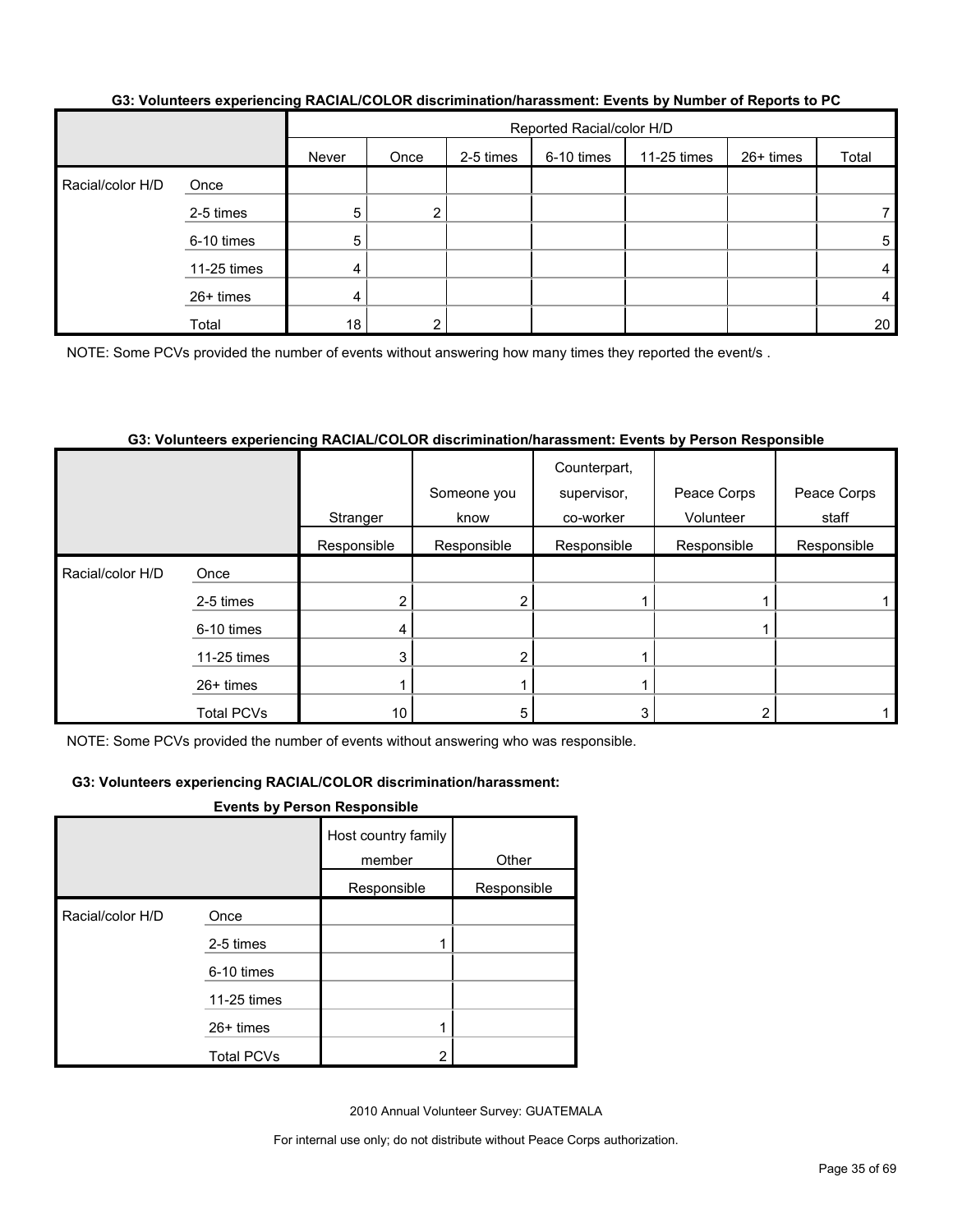#### **G3: Volunteers experiencing RACIAL/COLOR discrimination/harassment:**

|                  |                   | Host country family<br>member | Other       |
|------------------|-------------------|-------------------------------|-------------|
|                  |                   | Responsible                   | Responsible |
| Racial/color H/D | Once              |                               |             |
|                  | 2-5 times         |                               |             |
|                  | 6-10 times        |                               |             |
|                  | 11-25 times       |                               |             |
|                  | 26+ times         |                               |             |
|                  | <b>Total PCVs</b> | ົ                             |             |

#### **Events by Person Responsible**

NOTE: Some PCVs provided the number of events without answering who was responsible.

#### **G3: Volunteers experiencing RELIGIOUS discrimination/harassment: Events by Number of Reports to PC**

|               |             |        | Reported Religious H/D |           |            |             |           |                 |  |  |
|---------------|-------------|--------|------------------------|-----------|------------|-------------|-----------|-----------------|--|--|
|               |             | Never  | Once                   | 2-5 times | 6-10 times | 11-25 times | 26+ times | Total           |  |  |
| Religious H/D | Once        | 5      |                        |           |            |             |           | 5               |  |  |
|               | 2-5 times   | ົ<br>∠ |                        |           |            |             |           | 3               |  |  |
|               | 6-10 times  |        |                        |           |            |             |           |                 |  |  |
|               | 11-25 times |        |                        |           |            |             |           |                 |  |  |
|               | 26+ times   |        |                        |           |            |             |           |                 |  |  |
|               | Total       | 8      |                        |           |            |             |           | 10 <sup>°</sup> |  |  |

NOTE: Some PCVs provided the number of events without answering how many times they reported the event/s .

#### **G3: Volunteers experiencing RELIGIOUS discrimination/harassment: Events by Person Responsible**

|               |             |             | <u>aal taluusala suballallalla leelalaa aa maaliillimuusiallimuusin etallis ni talaali laaballanna</u> |              |             |                   |
|---------------|-------------|-------------|--------------------------------------------------------------------------------------------------------|--------------|-------------|-------------------|
|               |             |             |                                                                                                        | Counterpart, |             |                   |
|               |             |             | Someone you                                                                                            | supervisor,  | Peace Corps |                   |
|               |             | Stranger    | know                                                                                                   | co-worker    | Volunteer   | Peace Corps staff |
|               |             | Responsible | Responsible                                                                                            | Responsible  | Responsible | Responsible       |
| Religious H/D | Once        |             |                                                                                                        |              |             |                   |
|               | 2-5 times   |             |                                                                                                        |              |             |                   |
|               | 6-10 times  |             |                                                                                                        |              |             |                   |
|               | 11-25 times |             |                                                                                                        |              |             |                   |

2010 Annual Volunteer Survey: GUATEMALA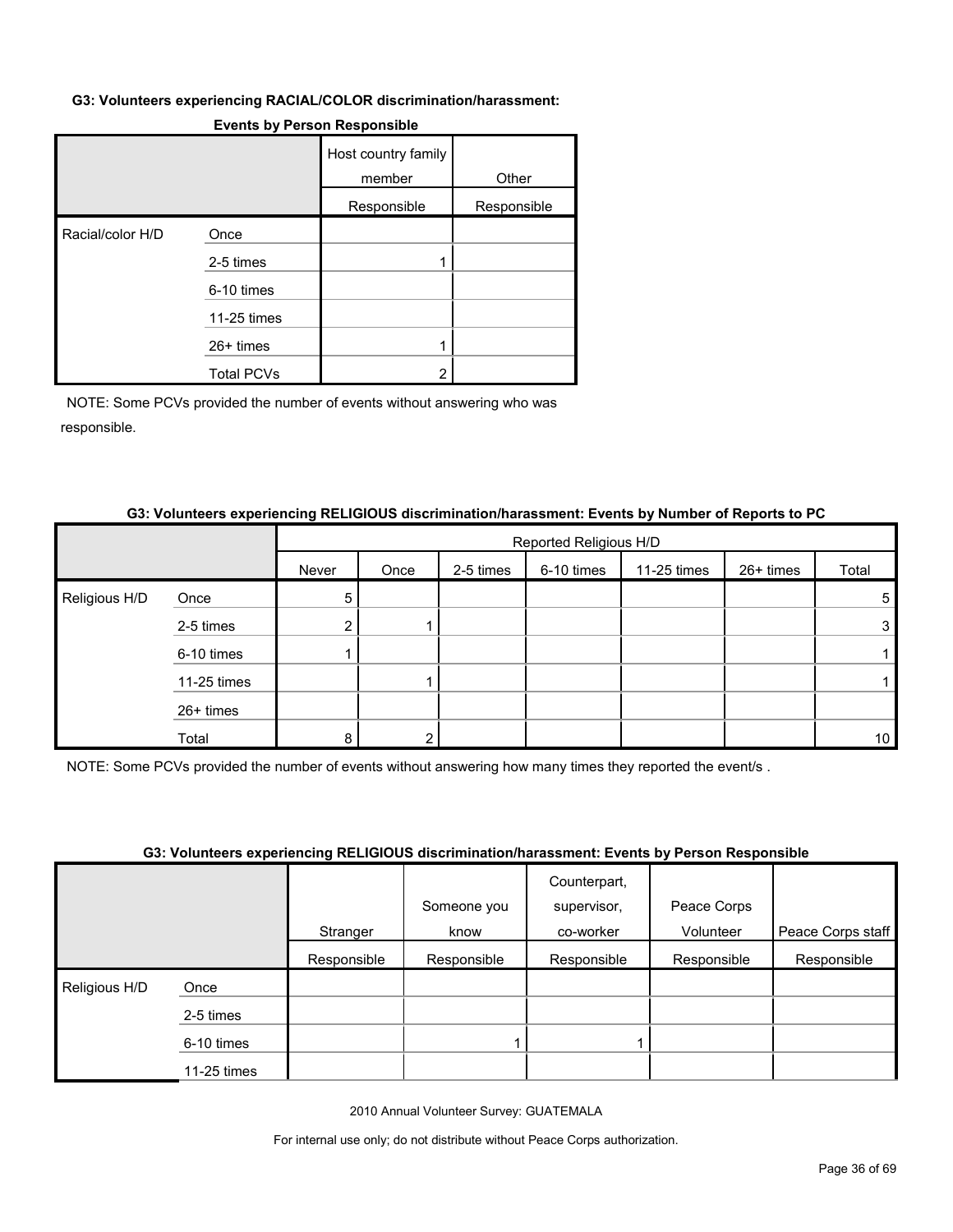| $26+$ times |  |  |  |
|-------------|--|--|--|
| Total PCVs  |  |  |  |

#### **G3: Volunteers experiencing RELIGIOUS discrimination/harassment:**

| <b>Events by Person Responsible</b> |                   |                               |             |  |  |  |  |
|-------------------------------------|-------------------|-------------------------------|-------------|--|--|--|--|
|                                     |                   | Host country family<br>member | Other       |  |  |  |  |
|                                     |                   | Responsible                   | Responsible |  |  |  |  |
| Religious H/D                       | Once              |                               |             |  |  |  |  |
|                                     | 2-5 times         |                               |             |  |  |  |  |
|                                     | 6-10 times        |                               |             |  |  |  |  |
|                                     | 11-25 times       |                               |             |  |  |  |  |
|                                     | $26+$ times       |                               |             |  |  |  |  |
|                                     | <b>Total PCVs</b> |                               |             |  |  |  |  |

NOTE: Some PCVs provided the number of events without answering who was responsible.

#### **G3: Volunteers experiencing SEXUAL ORIENTATION discrimination/harassment: Events by Number of Reports to PC**

|                        |             | Reported Sexual orientation H/D |      |           |            |             |  |
|------------------------|-------------|---------------------------------|------|-----------|------------|-------------|--|
|                        |             | Never                           | Once | 2-5 times | 6-10 times | 11-25 times |  |
| Sexual orientation H/D | Once        |                                 |      |           |            |             |  |
|                        | 2-5 times   | າ                               |      |           |            |             |  |
|                        | 6-10 times  |                                 |      |           |            |             |  |
|                        | 11-25 times |                                 |      |           |            |             |  |
|                        | 26+ times   |                                 |      |           |            |             |  |
|                        | Total       | 5                               |      |           |            |             |  |

NOTE: Some PCVs provided the number of events without answering how many times they reported the event/s.

#### **G3: Volunteers experiencing SEXUAL ORIENTATION discrimination/harassment:**

#### **Events by Number of Reports to PC**

|                        |            | Reported Sexual orientation H/D |       |
|------------------------|------------|---------------------------------|-------|
|                        |            | 26+ times                       | Total |
| Sexual orientation H/D | Once       |                                 |       |
|                        | 2-5 times  |                                 |       |
|                        | 6-10 times |                                 |       |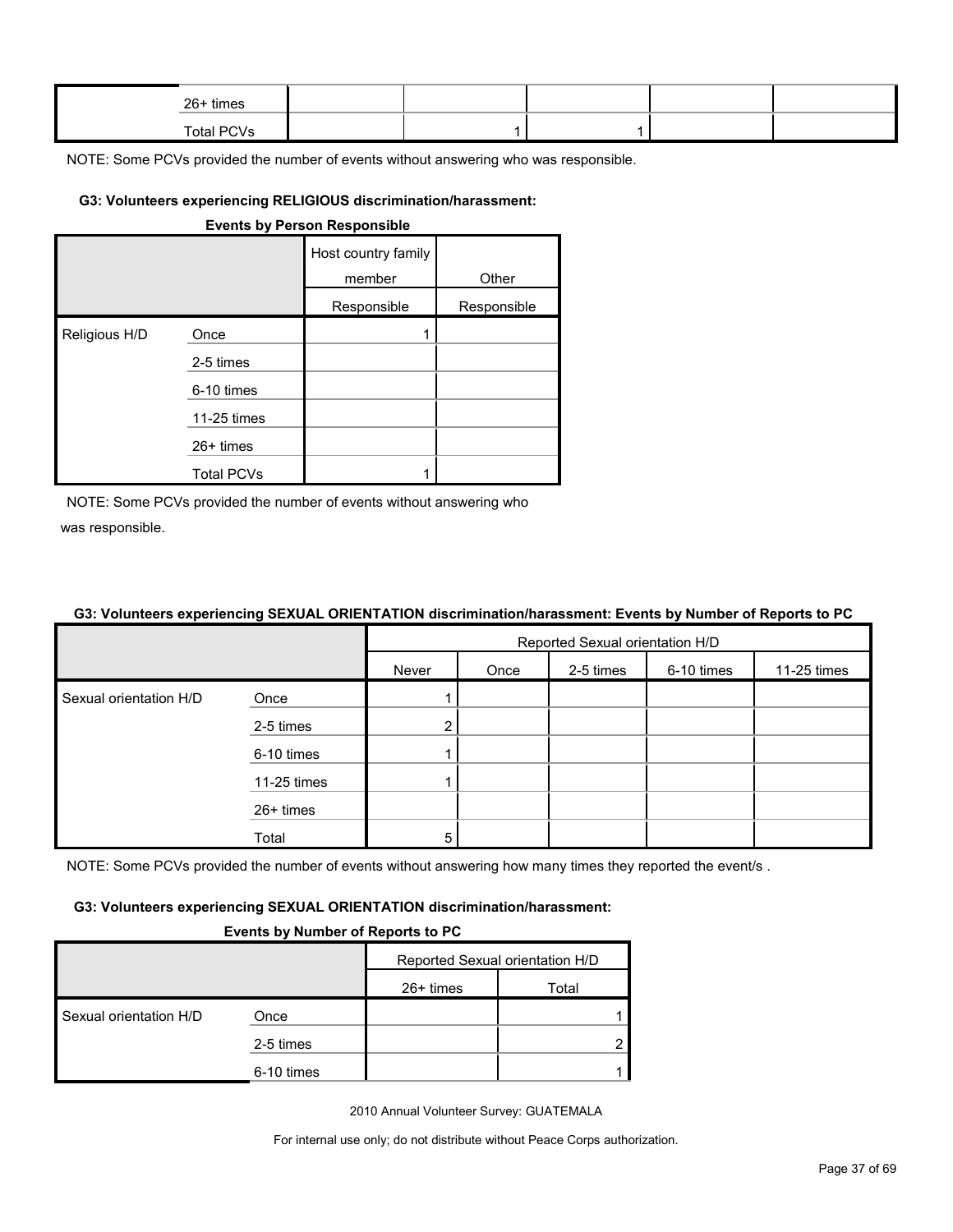| 11-25 times |  |
|-------------|--|
| 26+ times   |  |
| Total       |  |

NOTE: Some PCVs provided the number of events without answering how many times they reported the event/s .

#### **G3: Volunteers experiencing SEXUAL ORIENTATION discrimination/harassment: Events by Person Responsible**

|                        |                   |             |             | Counterpart, |             |             |
|------------------------|-------------------|-------------|-------------|--------------|-------------|-------------|
|                        |                   |             | Someone you | supervisor,  | Peace Corps | Peace Corps |
|                        |                   | Stranger    | know        | co-worker    | Volunteer   | staff       |
|                        |                   | Responsible | Responsible | Responsible  | Responsible | Responsible |
| Sexual orientation H/D | Once              |             |             |              |             |             |
|                        | 2-5 times         |             |             |              |             |             |
|                        | 6-10 times        |             |             |              |             |             |
|                        | 11-25 times       |             |             |              |             |             |
|                        | $26+$ times       |             |             |              |             |             |
|                        | <b>Total PCVs</b> | 3           | 3           |              |             |             |

NOTE: Some PCVs provided the number of events without answering who was responsible.

#### **G3: Volunteers experiencing SEXUAL ORIENTATION discrimination/harassment:**

|  | <b>Events by Person Responsible</b> |
|--|-------------------------------------|
|  |                                     |

|                        |                   | Host country family<br>member | Other       |
|------------------------|-------------------|-------------------------------|-------------|
|                        |                   | Responsible                   | Responsible |
| Sexual orientation H/D | Once              |                               |             |
|                        | 2-5 times         |                               |             |
|                        | 6-10 times        |                               |             |
|                        | 11-25 times       |                               |             |
|                        | $26+$ times       |                               |             |
|                        | <b>Total PCVs</b> |                               |             |

NOTE: Some PCVs provided the number of events without answering who was responsible.

#### **G3: Volunteers experiencing PHYSICAL SEXUAL harassment: Events by Number of Reports to PC**

2010 Annual Volunteer Survey: GUATEMALA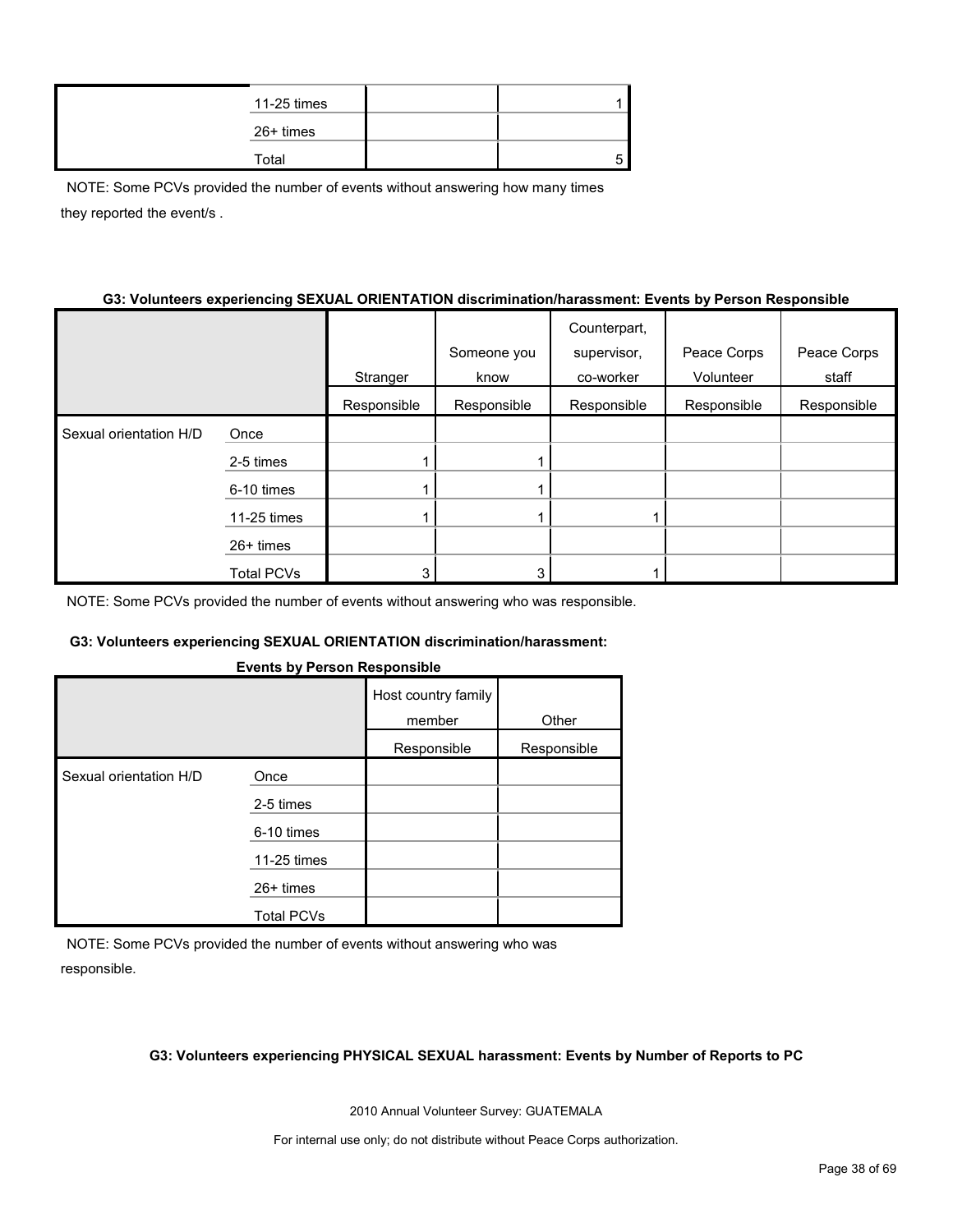|                              |             | Reported Sexual harassment (physical) |      |           |            |             |
|------------------------------|-------------|---------------------------------------|------|-----------|------------|-------------|
|                              |             | Never                                 | Once | 2-5 times | 6-10 times | 11-25 times |
| Sexual harassment (physical) | Once        | 5                                     |      |           |            |             |
|                              | 2-5 times   | 6                                     | 2    |           |            |             |
|                              | 6-10 times  |                                       |      |           |            |             |
|                              | 11-25 times |                                       |      |           |            |             |
|                              | 26+ times   |                                       |      |           |            |             |
|                              | Total       |                                       | 3    |           |            |             |

NOTE: Some PCVs provided the number of events without answering how many times they reported the event/s.

#### **G3: Volunteers experiencing PHYSICAL SEXUAL harassment: Events by Number of Reports**

|                              | to PC       |           |                                       |
|------------------------------|-------------|-----------|---------------------------------------|
|                              |             |           | Reported Sexual harassment (physical) |
|                              |             | 26+ times | Total                                 |
| Sexual harassment (physical) | Once        |           | 6                                     |
|                              | 2-5 times   |           | 8                                     |
|                              | 6-10 times  |           |                                       |
|                              | 11-25 times |           |                                       |
|                              | $26+$ times |           |                                       |
|                              | Total       |           | 15                                    |

NOTE: Some PCVs provided the number of events without answering how many times they reported the event/s .

#### **G3: Volunteers experiencing PHYSICAL SEXUAL harassment: Events by Person Responsible**

|                              |                   | Stranger    | Someone you<br>know | Counterpart,<br>supervisor,<br>co-worker | Peace Corps<br>Volunteer |
|------------------------------|-------------------|-------------|---------------------|------------------------------------------|--------------------------|
|                              |                   | Responsible | Responsible         | Responsible                              | Responsible              |
| Sexual harassment (physical) | Once              | 4           |                     |                                          |                          |
|                              | 2-5 times         | 4           |                     |                                          |                          |
|                              | 6-10 times        |             |                     |                                          |                          |
|                              | 11-25 times       |             |                     |                                          |                          |
|                              | 26+ times         |             |                     |                                          |                          |
|                              | <b>Total PCVs</b> | 8           |                     |                                          |                          |

NOTE: Some PCVs provided the number of events without answering who was responsible.

2010 Annual Volunteer Survey: GUATEMALA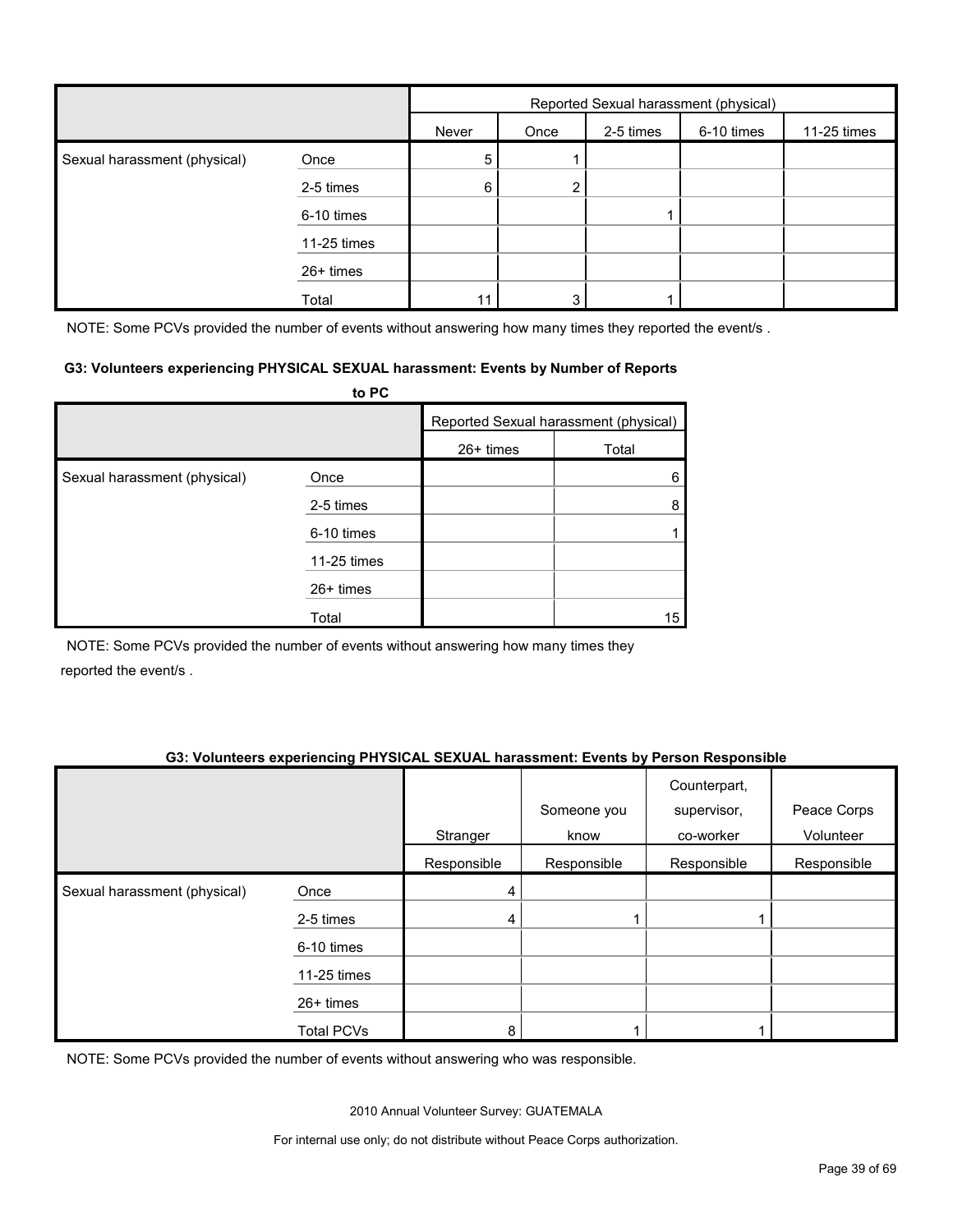#### **G3: Volunteers experiencing PHYSICAL SEXUAL harassment: Events by Person Responsible**

|                              |                   | Peace Corps staff | Host country family<br>member | Other       |
|------------------------------|-------------------|-------------------|-------------------------------|-------------|
|                              |                   | Responsible       | Responsible                   | Responsible |
| Sexual harassment (physical) | Once              |                   |                               |             |
|                              | 2-5 times         |                   |                               |             |
|                              | 6-10 times        |                   |                               |             |
|                              | 11-25 times       |                   |                               |             |
|                              | 26+ times         |                   |                               |             |
|                              | <b>Total PCVs</b> |                   |                               |             |

NOTE: Some PCVs provided the number of events without answering who was responsible.

#### **G3: Volunteers experiencing VERBAL SEXUAL harassment: Events by Number of Reports to PC**

|                            |             | Reported Sexual harassment (verbal) |      |           |            |             |
|----------------------------|-------------|-------------------------------------|------|-----------|------------|-------------|
|                            |             | Never                               | Once | 2-5 times | 6-10 times | 11-25 times |
| Sexual harassment (verbal) | Once        | 3                                   |      |           |            |             |
|                            | 2-5 times   | 12 <sub>1</sub>                     |      |           |            |             |
|                            | 6-10 times  | 6                                   |      |           |            |             |
|                            | 11-25 times | 5                                   |      |           |            |             |
|                            | 26+ times   | 13 <sub>1</sub>                     | 3    |           |            |             |
|                            | Total       | 39                                  | 5    | 3         |            |             |

NOTE: Some PCVs provided the number of events without answering how many times they reported the event/s.

#### **G3: Volunteers experiencing VERBAL SEXUAL harassment: Events by Number of Reports**

|                            | to PC       |           |                                     |
|----------------------------|-------------|-----------|-------------------------------------|
|                            |             |           | Reported Sexual harassment (verbal) |
|                            |             | 26+ times | Total                               |
| Sexual harassment (verbal) | Once        |           |                                     |
|                            | 2-5 times   |           | 13                                  |
|                            | 6-10 times  |           |                                     |
|                            | 11-25 times |           | 6                                   |
|                            | 26+ times   |           | 17                                  |
|                            | Total       |           | 47                                  |

NOTE: Some PCVs provided the number of events without answering how many times they reported the event/s .

2010 Annual Volunteer Survey: GUATEMALA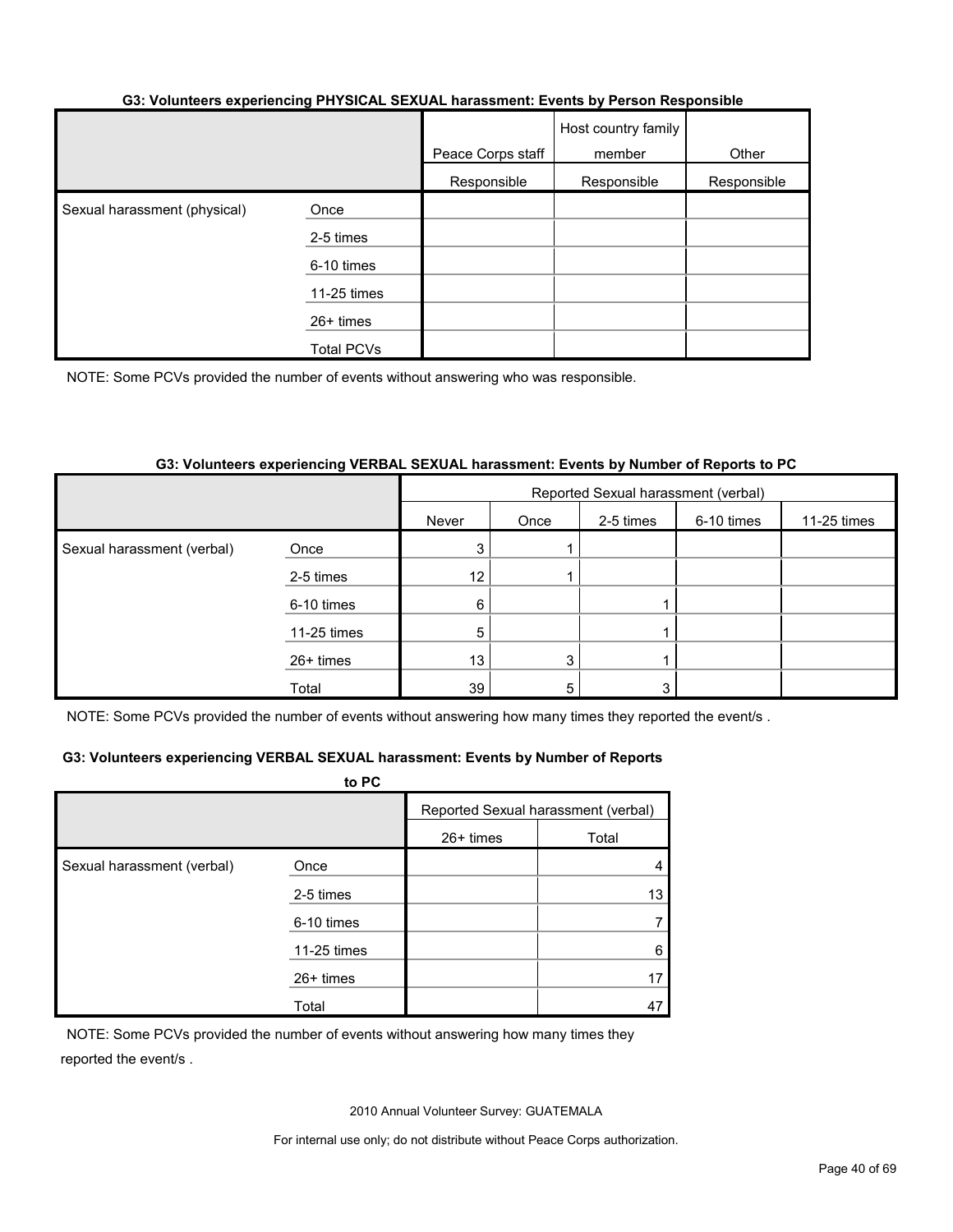|                            |                   | Stranger    | Someone you<br>know | Counterpart,<br>supervisor,<br>co-worker | Peace Corps<br>Volunteer |
|----------------------------|-------------------|-------------|---------------------|------------------------------------------|--------------------------|
|                            |                   | Responsible | Responsible         | Responsible                              | Responsible              |
| Sexual harassment (verbal) | Once              | 2           |                     |                                          |                          |
|                            | 2-5 times         | 8           |                     |                                          |                          |
|                            | 6-10 times        | 5           |                     |                                          |                          |
|                            | 11-25 times       |             |                     |                                          |                          |
|                            | 26+ times         | 10          | 6                   | 3                                        |                          |
|                            | <b>Total PCVs</b> | 26          |                     | 5                                        |                          |

#### **G3: Volunteers experiencing VERBAL SEXUAL harassment: Events by Person Responsible**

NOTE: Some PCVs provided the number of events without answering who was responsible.

#### **G3: Volunteers experiencing VERBAL SEXUAL harassment: Events by Person Responsible**

|                            |             | Peace Corps staff | Host country family<br>member | Other       |
|----------------------------|-------------|-------------------|-------------------------------|-------------|
|                            |             | Responsible       | Responsible                   | Responsible |
| Sexual harassment (verbal) | Once        |                   |                               |             |
|                            | 2-5 times   |                   |                               |             |
|                            | 6-10 times  |                   |                               |             |
|                            | 11-25 times |                   |                               |             |
|                            | $26+$ times |                   | 2                             |             |
|                            | Total PCVs  |                   | 2                             |             |

NOTE: Some PCVs provided the number of events without answering who was responsible.

| G4: Please indicate the number of times you experienced the following types of crimes: PERCENTAGES |  |  |  |
|----------------------------------------------------------------------------------------------------|--|--|--|
|                                                                                                    |  |  |  |
|                                                                                                    |  |  |  |

|                    | None | Once  | 2-5 times | 6-10 times | 11-25 times | 26+ times | Total |
|--------------------|------|-------|-----------|------------|-------------|-----------|-------|
| <b>Buglary</b>     | 93%  | 4%    | 2%        |            |             |           | 89    |
| Theft              | 51%  | 33%   | 15%       | $1\%$      |             |           | 103   |
| Robbery            | 93%  | 7%    |           |            |             |           | 85    |
| Physical assault   | 95%  | 3%    | $1\%$     |            |             |           | 86    |
| Aggravated assault | 99%  | $1\%$ |           |            |             |           | 85    |
| Sexual assault     | 94%  | 2%    | 3%        |            |             |           | 87    |

2010 Annual Volunteer Survey: GUATEMALA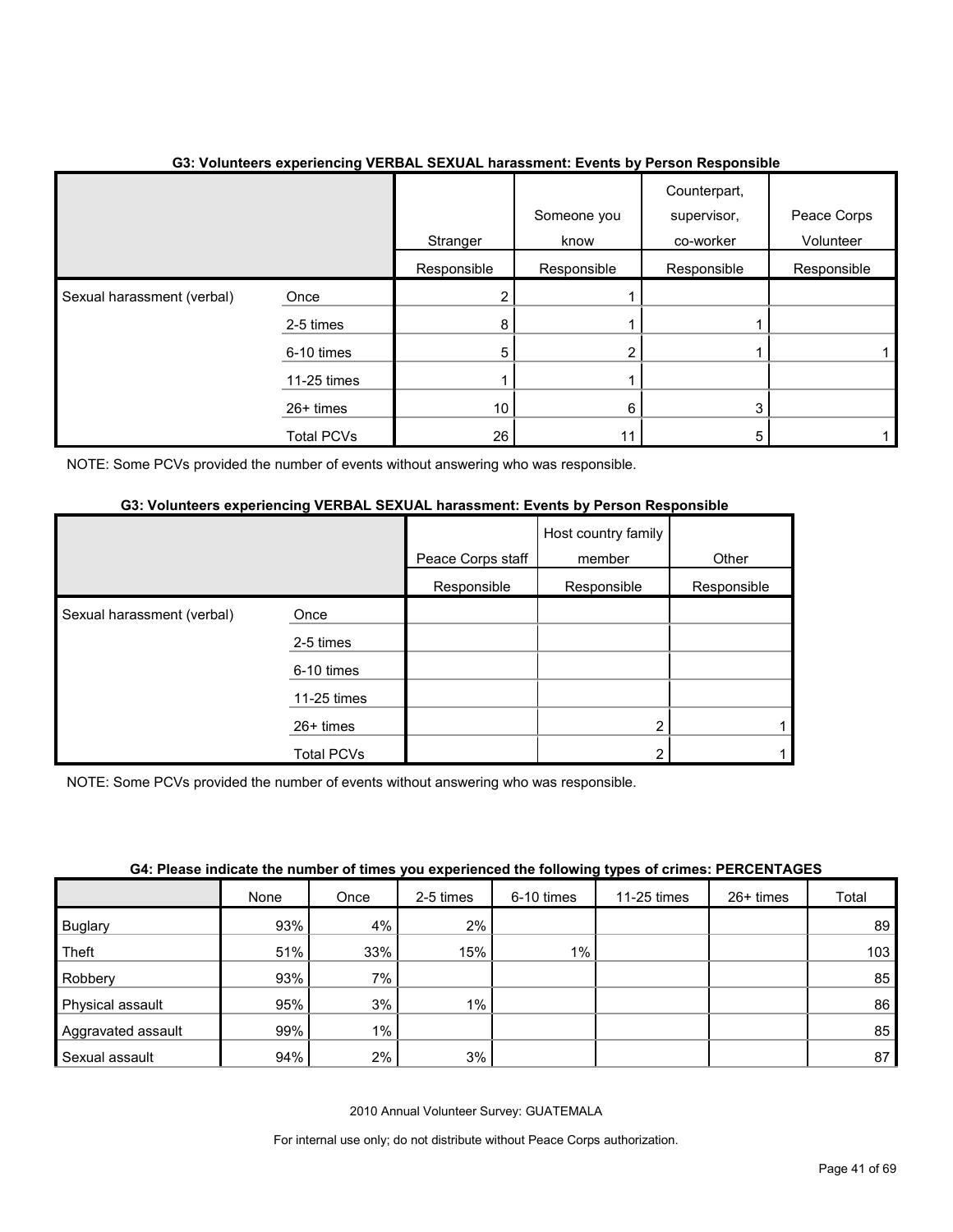|                    | None | Once  | 2-5 times | 6-10 times | 11-25 times | $26+$ times | Total |
|--------------------|------|-------|-----------|------------|-------------|-------------|-------|
| Buglary            | 93%  | 4%    | 2%        |            |             |             | 89    |
| Theft              | 51%  | 33%   | 15%       | $1\%$      |             |             | 103   |
| Robbery            | 93%  | 7%    |           |            |             |             | 85    |
| Physical assault   | 95%  | 3%    | $1\%$     |            |             |             | 86    |
| Aggravated assault | 99%  | $1\%$ |           |            |             |             | 85    |
| Sexual assault     | 94%  | 2%    | 3%        |            |             |             | 87    |
| Rape               | 100% |       |           |            |             |             | 86    |

**G4: Please indicate the number of times you experienced the following types of crimes: PERCENTAGES**

#### **G4: Please indicate the number of times you experienced the following types of crimes: NUMBERS**

|                    | None | Once | 2-5 times | 6-10 times | 11-25 times | 26+ times | Total |
|--------------------|------|------|-----------|------------|-------------|-----------|-------|
| Buglary            | 83   | 4    | າ         |            |             |           | 89    |
| Theft              | 53   | 34   | 15        |            |             |           | 103   |
| Robbery            | 79   | 6    |           |            |             |           | 85    |
| Physical assault   | 82   | 3    |           |            |             |           | 86    |
| Aggravated assault | 84   |      |           |            |             |           | 85    |
| Sexual assault     | 82   | ◠    | 3         |            |             |           | 87    |
| Rape               | 86   |      |           |            |             |           | 86    |
| Attempted rape     | 86   |      |           |            |             |           | 86    |

#### **G4: Volunteers experiencing BURGLARY: Events by Number of Reports to PC**

|                |             |       | <b>Buglary Reported</b> |           |            |             |           |                |
|----------------|-------------|-------|-------------------------|-----------|------------|-------------|-----------|----------------|
|                |             | Never | Once                    | 2-5 times | 6-10 times | 11-25 times | 26+ times | Total          |
| <b>Buglary</b> | Once        |       | 3                       |           |            |             |           | 4              |
|                | 2-5 times   |       |                         |           |            |             |           | $\overline{2}$ |
|                | 6-10 times  |       |                         |           |            |             |           |                |
|                | 11-25 times |       |                         |           |            |             |           |                |
|                | 26+ times   |       |                         |           |            |             |           |                |
|                | Total       |       | 2                       |           |            |             |           | 6              |

NOTE: Some PCVs provided the number of events without answering how many times they reported the event/s.

#### **G4: Volunteers experiencing BURGLARY: Events by Person Responsible**

2010 Annual Volunteer Survey: GUATEMALA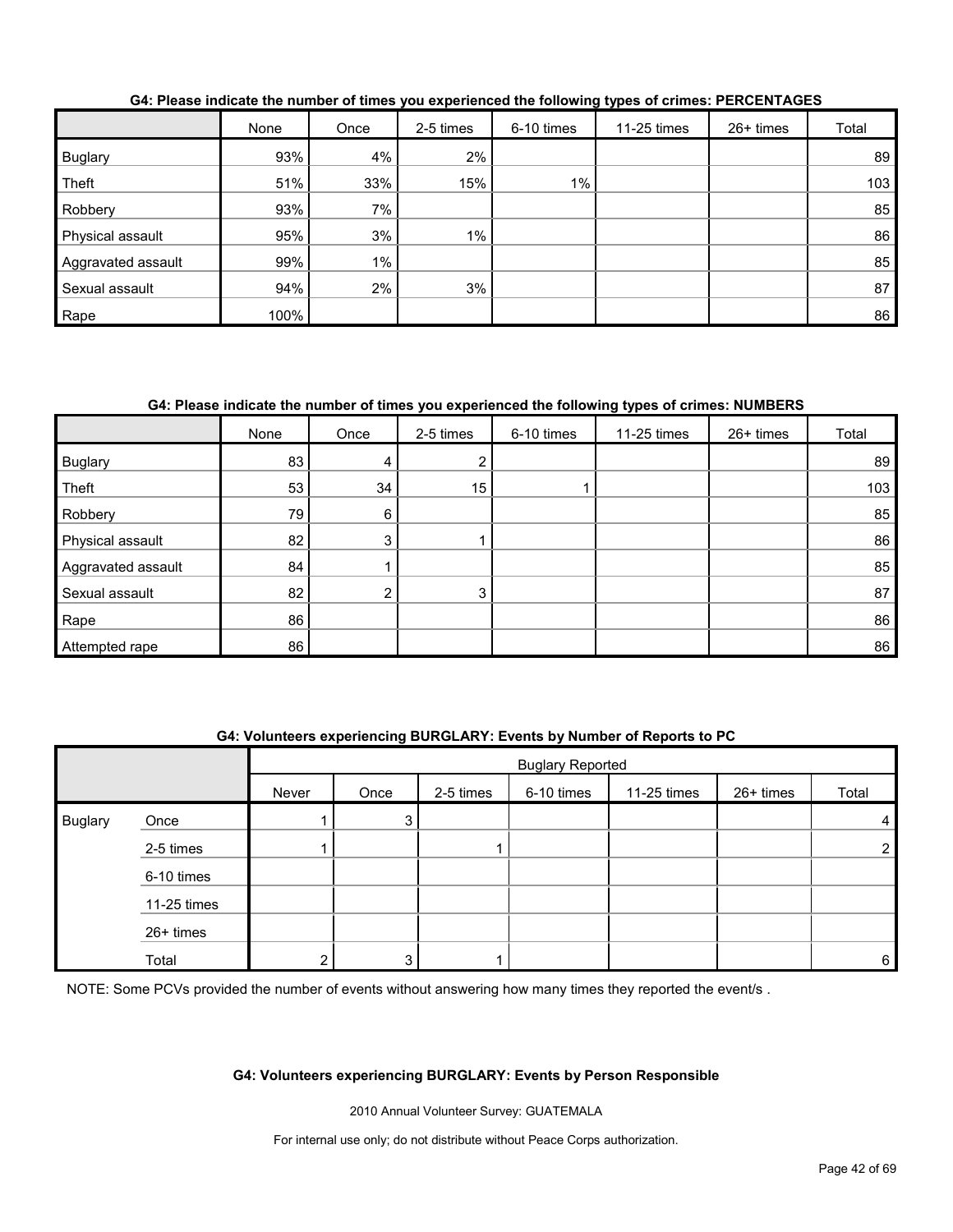|                |                   | Stranger    | Someone you<br>know | Counterpart,<br>supervisor,<br>co-worker | Peace Corps<br>Volunteer | Peace Corps staff |
|----------------|-------------------|-------------|---------------------|------------------------------------------|--------------------------|-------------------|
|                |                   | Responsible | Responsible         | Responsible                              | Responsible              | Responsible       |
| <b>Buglary</b> | Once              |             |                     |                                          |                          |                   |
|                | 2-5 times         |             |                     |                                          |                          |                   |
|                | 6-10 times        |             |                     |                                          |                          |                   |
|                | 11-25 times       |             |                     |                                          |                          |                   |
|                | 26+ times         |             |                     |                                          |                          |                   |
|                | <b>Total PCVs</b> |             |                     |                                          |                          |                   |

#### **G4: Volunteers experiencing BURGLARY: Events by Person**

|                | Responsible       |                               |             |  |  |  |  |  |
|----------------|-------------------|-------------------------------|-------------|--|--|--|--|--|
|                |                   | Host country family<br>member | Other       |  |  |  |  |  |
|                |                   | Responsible                   | Responsible |  |  |  |  |  |
| <b>Buglary</b> | Once              |                               |             |  |  |  |  |  |
|                | 2-5 times         |                               |             |  |  |  |  |  |
|                | 6-10 times        |                               |             |  |  |  |  |  |
|                | 11-25 times       |                               |             |  |  |  |  |  |
|                | $26+$ times       |                               |             |  |  |  |  |  |
|                | <b>Total PCVs</b> |                               |             |  |  |  |  |  |

NOTE: Some PCVs provided the number of events without answering

who was responsible.

|       |             |       |      |           |                | G4: Volunteers experiencing THEFT: Events by Number of Reports to PC |           |       |
|-------|-------------|-------|------|-----------|----------------|----------------------------------------------------------------------|-----------|-------|
|       |             |       |      |           | Theft Reported |                                                                      |           |       |
|       |             | Never | Once | 2-5 times | 6-10 times     | 11-25 times                                                          | 26+ times | Total |
| Theft | Once        | 9     | 23   |           |                |                                                                      |           | 32    |
|       | 2-5 times   | 4     | 6    | 4         |                |                                                                      |           | 14    |
|       | 6-10 times  |       |      |           |                |                                                                      |           |       |
|       | 11-25 times |       |      |           |                |                                                                      |           |       |
|       | $26+$ times |       |      |           |                |                                                                      |           |       |
|       | Total       | 13    | 29   | 5         |                |                                                                      |           | 47    |

2010 Annual Volunteer Survey: GUATEMALA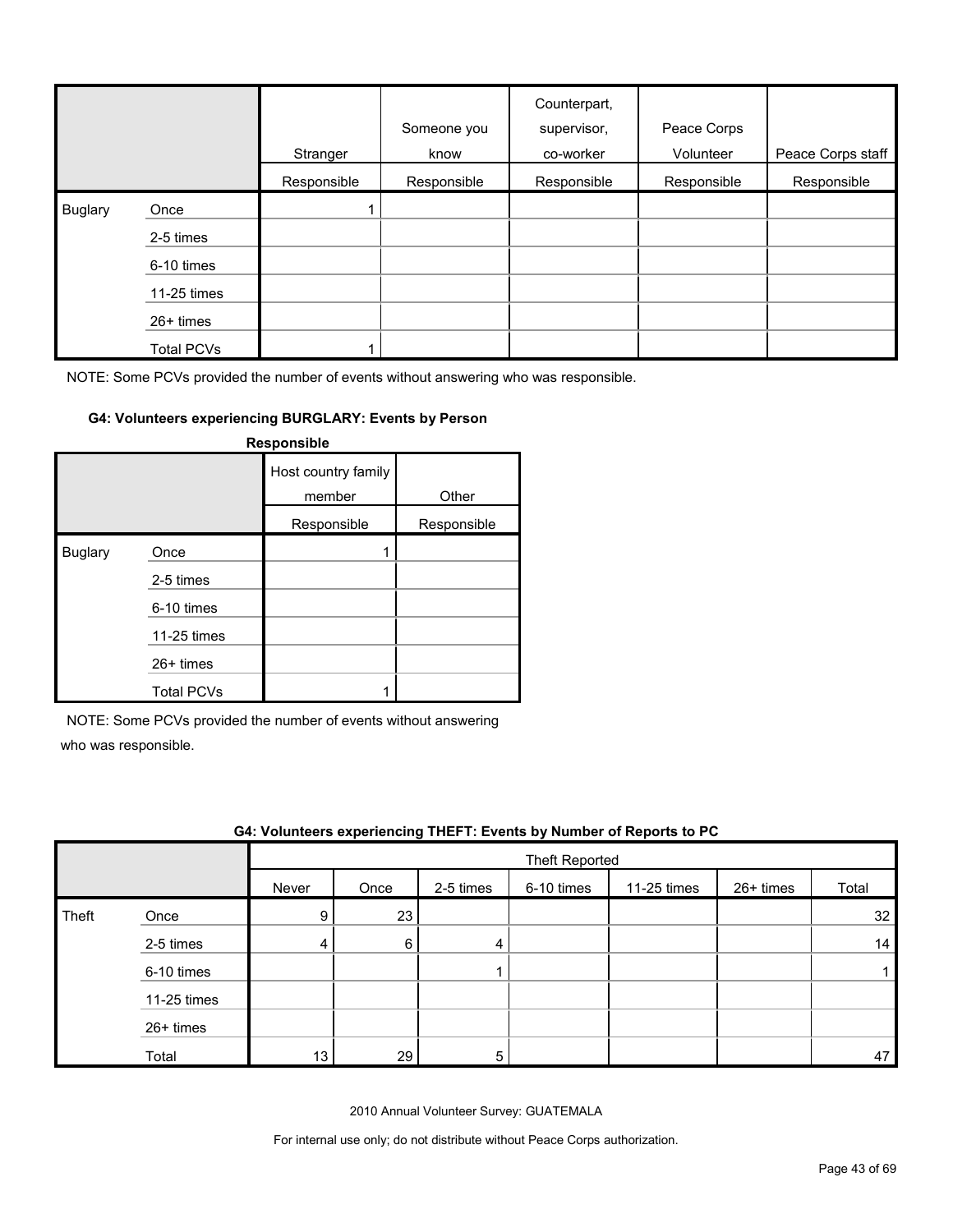|       |             |       | Theft Reported |           |            |             |           |       |
|-------|-------------|-------|----------------|-----------|------------|-------------|-----------|-------|
|       |             | Never | Once           | 2-5 times | 6-10 times | 11-25 times | 26+ times | Total |
| Theft | Once        | 9     | 23             |           |            |             |           | 32    |
|       | 2-5 times   | 4     | 6              | 4         |            |             |           | 14    |
|       | 6-10 times  |       |                |           |            |             |           |       |
|       | 11-25 times |       |                |           |            |             |           |       |
|       | 26+ times   |       |                |           |            |             |           |       |
|       | Total       | 13    | 29             | 5         |            |             |           | 47    |

NOTE: Some PCVs provided the number of events without answering how many times they reported the event/s.

#### **G4: Volunteers experiencing THEFT: Events by Person Responsible**

|       |                   | Stranger        | Someone you<br>know | Counterpart,<br>supervisor,<br>co-worker | Peace Corps<br>Volunteer | Peace Corps staff |
|-------|-------------------|-----------------|---------------------|------------------------------------------|--------------------------|-------------------|
|       |                   | Responsible     | Responsible         | Responsible                              | Responsible              | Responsible       |
| Theft | Once              | 14 <sub>1</sub> |                     |                                          |                          |                   |
|       | 2-5 times         | 9 <sub>1</sub>  |                     |                                          |                          |                   |
|       | 6-10 times        |                 |                     |                                          |                          |                   |
|       | 11-25 times       |                 |                     |                                          |                          |                   |
|       | $26+$ times       |                 |                     |                                          |                          |                   |
|       | <b>Total PCVs</b> | 23              |                     |                                          |                          |                   |

NOTE: Some PCVs provided the number of events without answering who was responsible.

#### **G4: Volunteers experiencing THEFT: Events by Person Responsible**

|       |                   | Host country family<br>member | Other       |
|-------|-------------------|-------------------------------|-------------|
|       |                   | Responsible                   | Responsible |
| Theft | Once              |                               |             |
|       | 2-5 times         |                               |             |
|       | 6-10 times        |                               |             |
|       | 11-25 times       |                               |             |
|       | 26+ times         |                               |             |
|       | <b>Total PCVs</b> |                               |             |

2010 Annual Volunteer Survey: GUATEMALA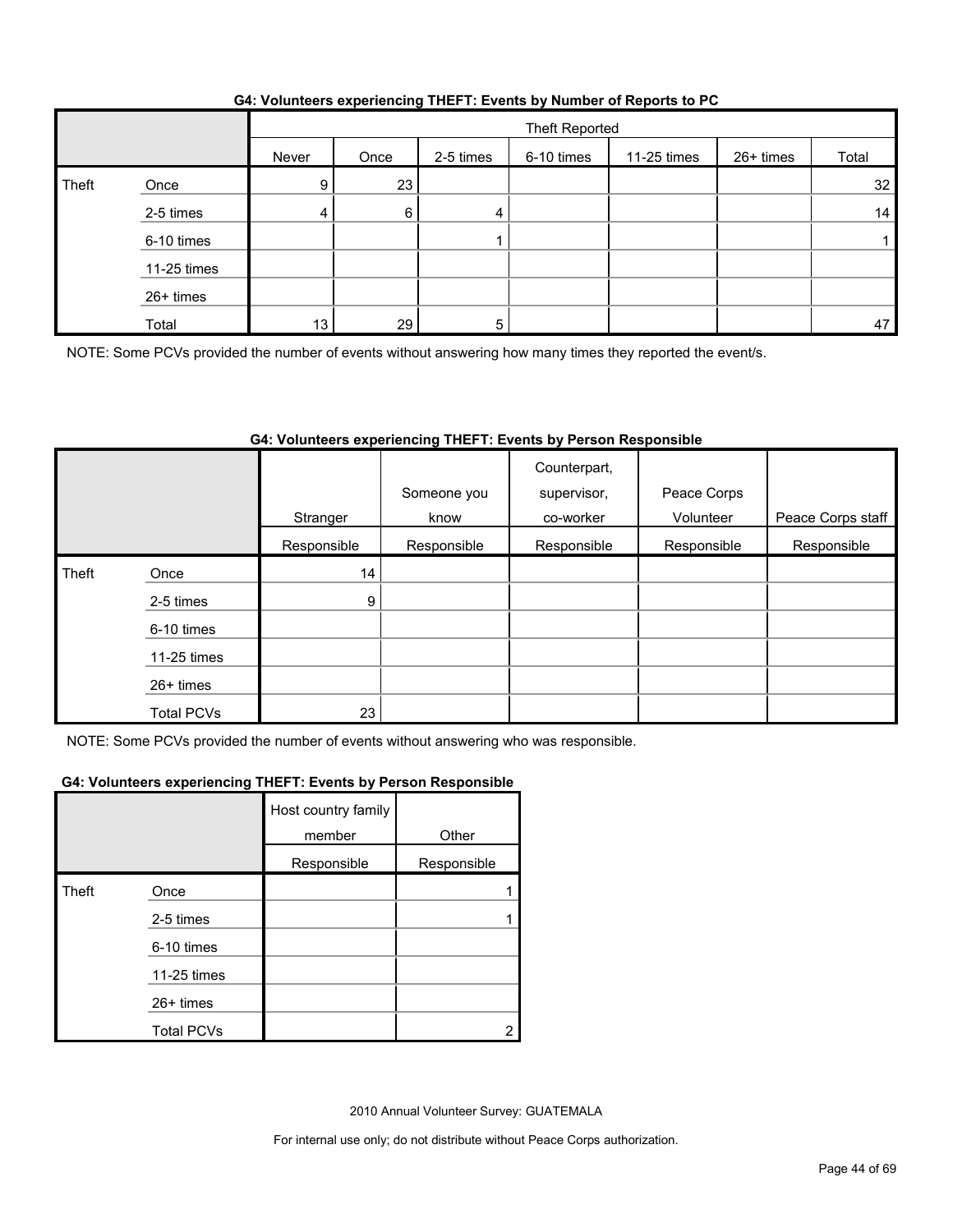#### **G4: Volunteers experiencing THEFT: Events by Person Responsible**

|       |                   | Host country family<br>member | Other       |
|-------|-------------------|-------------------------------|-------------|
|       |                   | Responsible                   | Responsible |
| Theft | Once              |                               |             |
|       | 2-5 times         |                               |             |
|       | 6-10 times        |                               |             |
|       | 11-25 times       |                               |             |
|       | 26+ times         |                               |             |
|       | <b>Total PCVs</b> |                               |             |

NOTE: Some PCVs provided the number of events without answering who was responsible.

|         |             |       | Robbery Reported |           |            |             |           |                |
|---------|-------------|-------|------------------|-----------|------------|-------------|-----------|----------------|
|         |             | Never | Once             | 2-5 times | 6-10 times | 11-25 times | 26+ times | Total          |
| Robbery | Once        |       | 3                |           |            |             |           | 4              |
|         | 2-5 times   |       |                  |           |            |             |           |                |
|         | 6-10 times  |       |                  |           |            |             |           |                |
|         | 11-25 times |       |                  |           |            |             |           |                |
|         | 26+ times   |       |                  |           |            |             |           |                |
|         | Total       |       |                  |           |            |             |           | $\overline{4}$ |

#### **G4: Volunteers experiencing ROBBERY: Events by Number of Reports to PC**

NOTE: Some PCVs provided the number of events without answering how many times they reported the event/s.

#### **G4: Volunteers experiencing ROBBERY: Events by Person Responsible**

|         |             |             | Someone you | Counterpart,<br>supervisor, | Peace Corps |                   |
|---------|-------------|-------------|-------------|-----------------------------|-------------|-------------------|
|         |             | Stranger    | know        | co-worker                   | Volunteer   | Peace Corps staff |
|         |             | Responsible | Responsible | Responsible                 | Responsible | Responsible       |
| Robbery | Once        | 2           |             |                             |             |                   |
|         | 2-5 times   |             |             |                             |             |                   |
|         | 6-10 times  |             |             |                             |             |                   |
|         | 11-25 times |             |             |                             |             |                   |
|         | 26+ times   |             |             |                             |             |                   |

2010 Annual Volunteer Survey: GUATEMALA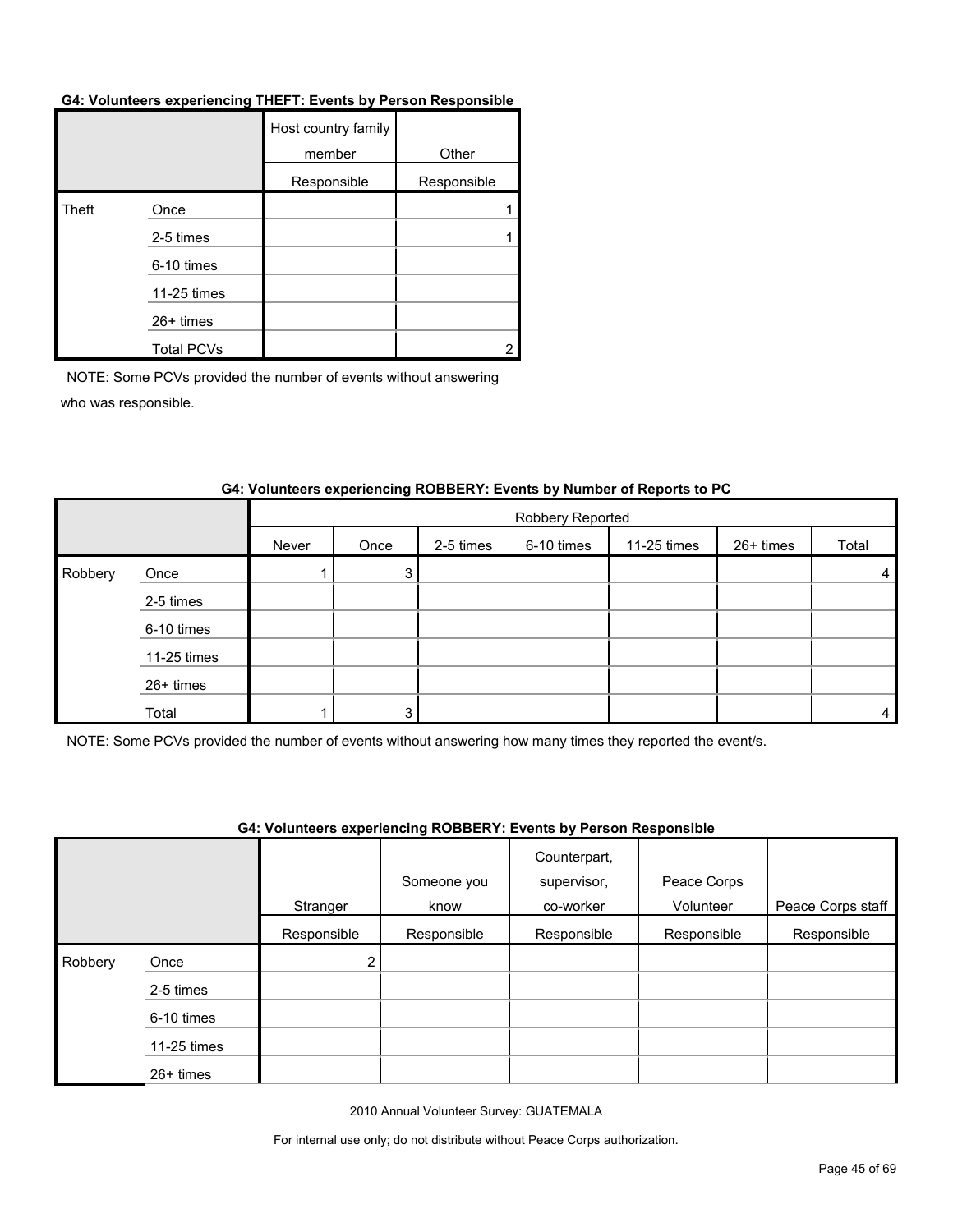| Total. |  |  |  |
|--------|--|--|--|
|        |  |  |  |

#### **G4: Volunteers experiencing ROBBERY: Events by Person**

|         |                   | Responsible                   |             |
|---------|-------------------|-------------------------------|-------------|
|         |                   | Host country family<br>member | Other       |
|         |                   | Responsible                   | Responsible |
| Robbery | Once              |                               |             |
|         | 2-5 times         |                               |             |
|         | 6-10 times        |                               |             |
|         | 11-25 times       |                               |             |
|         | $26+$ times       |                               |             |
|         | <b>Total PCVs</b> |                               |             |

NOTE: Some PCVs provided the number of events without answering who was responsible.

|                  |             | <b>One common oxygenomony in coordinate</b> in the control of individual or to port to the |                           |           |            |             |           |                |
|------------------|-------------|--------------------------------------------------------------------------------------------|---------------------------|-----------|------------|-------------|-----------|----------------|
|                  |             |                                                                                            | Physical assault Reported |           |            |             |           |                |
|                  |             | Never                                                                                      | Once                      | 2-5 times | 6-10 times | 11-25 times | 26+ times | Total          |
| Physical assault | Once        |                                                                                            | 3                         |           |            |             |           | 3 <sub>1</sub> |
|                  | 2-5 times   |                                                                                            |                           |           |            |             |           |                |
|                  | 6-10 times  |                                                                                            |                           |           |            |             |           |                |
|                  | 11-25 times |                                                                                            |                           |           |            |             |           |                |
|                  | 26+ times   |                                                                                            |                           |           |            |             |           |                |
|                  | Total       |                                                                                            | 3                         |           |            |             |           | 4              |

#### **G4: Volunteers experiencing PHYSICAL ASSAULT: Events by Number of Reports to PC**

NOTE: Some PCVs provided the number of events without answering how many times they reported the event/s.

#### **G4: Volunteers experiencing PHYSICAL ASSAULT: Events by Person Responsible**

|                  |      |             |             | Counterpart, |             |             |
|------------------|------|-------------|-------------|--------------|-------------|-------------|
|                  |      |             | Someone you | supervisor,  | Peace Corps | Peace Corps |
|                  |      | Stranger    | know        | co-worker    | Volunteer   | staff       |
|                  |      | Responsible | Responsible | Responsible  | Responsible | Responsible |
| Physical assault | Once |             |             |              |             |             |

2010 Annual Volunteer Survey: GUATEMALA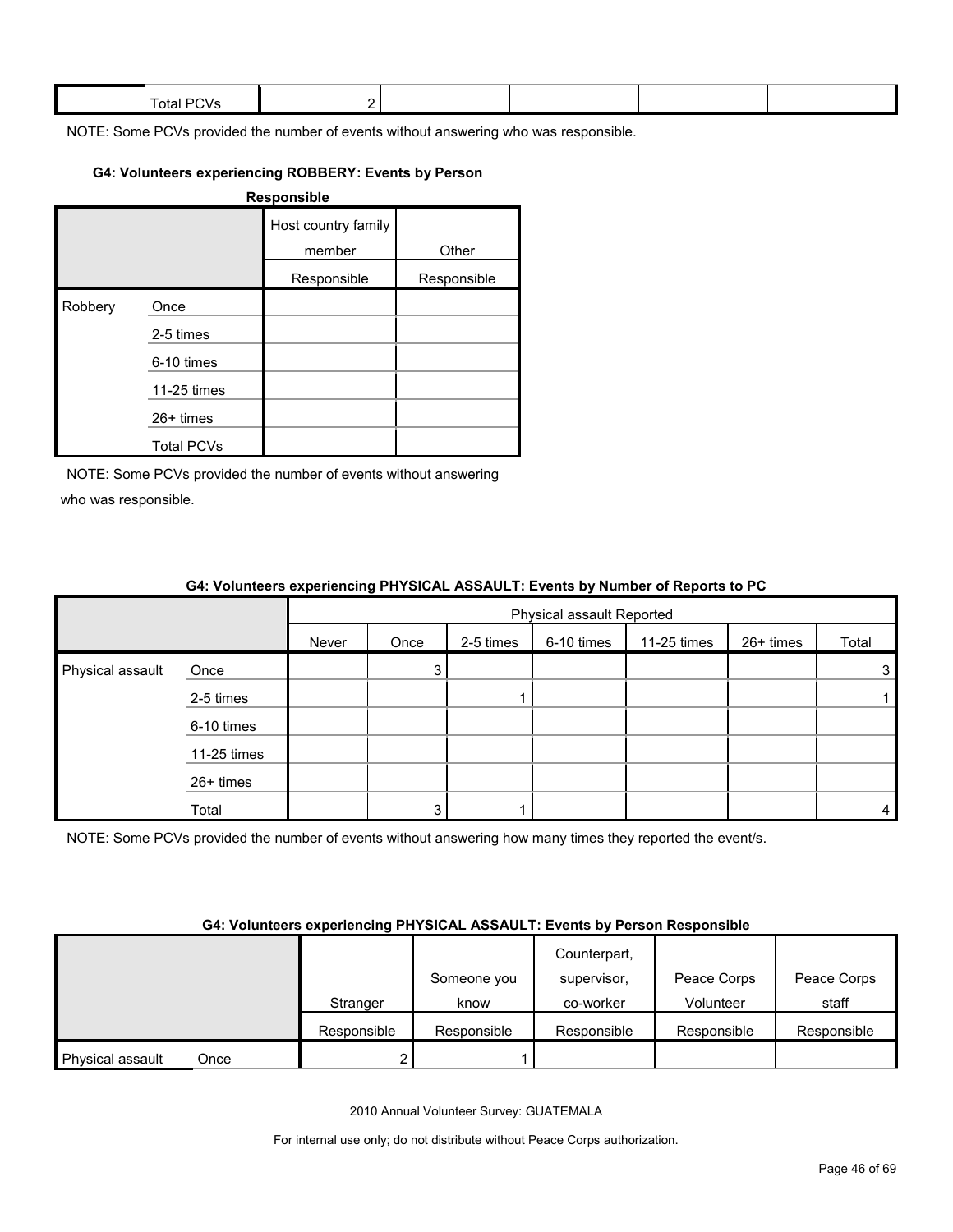| 2-5 times         |  |  |  |
|-------------------|--|--|--|
| 6-10 times        |  |  |  |
| 11-25 times       |  |  |  |
| 26+ times         |  |  |  |
| <b>Total PCVs</b> |  |  |  |

#### **G4: Volunteers experiencing PHYSICAL ASSAULT: Events by Person**

|                  | Responsible       |                               |             |
|------------------|-------------------|-------------------------------|-------------|
|                  |                   | Host country family<br>member | Other       |
|                  |                   | Responsible                   | Responsible |
| Physical assault | Once              |                               |             |
|                  | 2-5 times         |                               |             |
|                  | 6-10 times        |                               |             |
|                  | 11-25 times       |                               |             |
|                  | 26+ times         |                               |             |
|                  | <b>Total PCVs</b> |                               |             |

NOTE: Some PCVs provided the number of events without answering who was responsible.

#### **G4: Volunteers experiencing AGGRAVATED ASSAULT: Events by Number of Reports to PC**

|                    |             | Aggravated assault Reported |      |           |            |             |
|--------------------|-------------|-----------------------------|------|-----------|------------|-------------|
|                    |             | Never                       | Once | 2-5 times | 6-10 times | 11-25 times |
| Aggravated assault | Once        |                             |      |           |            |             |
|                    | 2-5 times   |                             |      |           |            |             |
|                    | 6-10 times  |                             |      |           |            |             |
|                    | 11-25 times |                             |      |           |            |             |
|                    | 26+ times   |                             |      |           |            |             |
|                    | Total       |                             |      |           |            |             |

NOTE: Some PCVs provided the number of events without answering how many times they reported the event/s.

#### **G4: Volunteers experiencing AGGRAVATED ASSAULT: Events by Number of**

| <b>Reports to PC</b> |                             |       |  |  |  |  |
|----------------------|-----------------------------|-------|--|--|--|--|
|                      | Aggravated assault Reported |       |  |  |  |  |
|                      | $26+$ times                 | ™otal |  |  |  |  |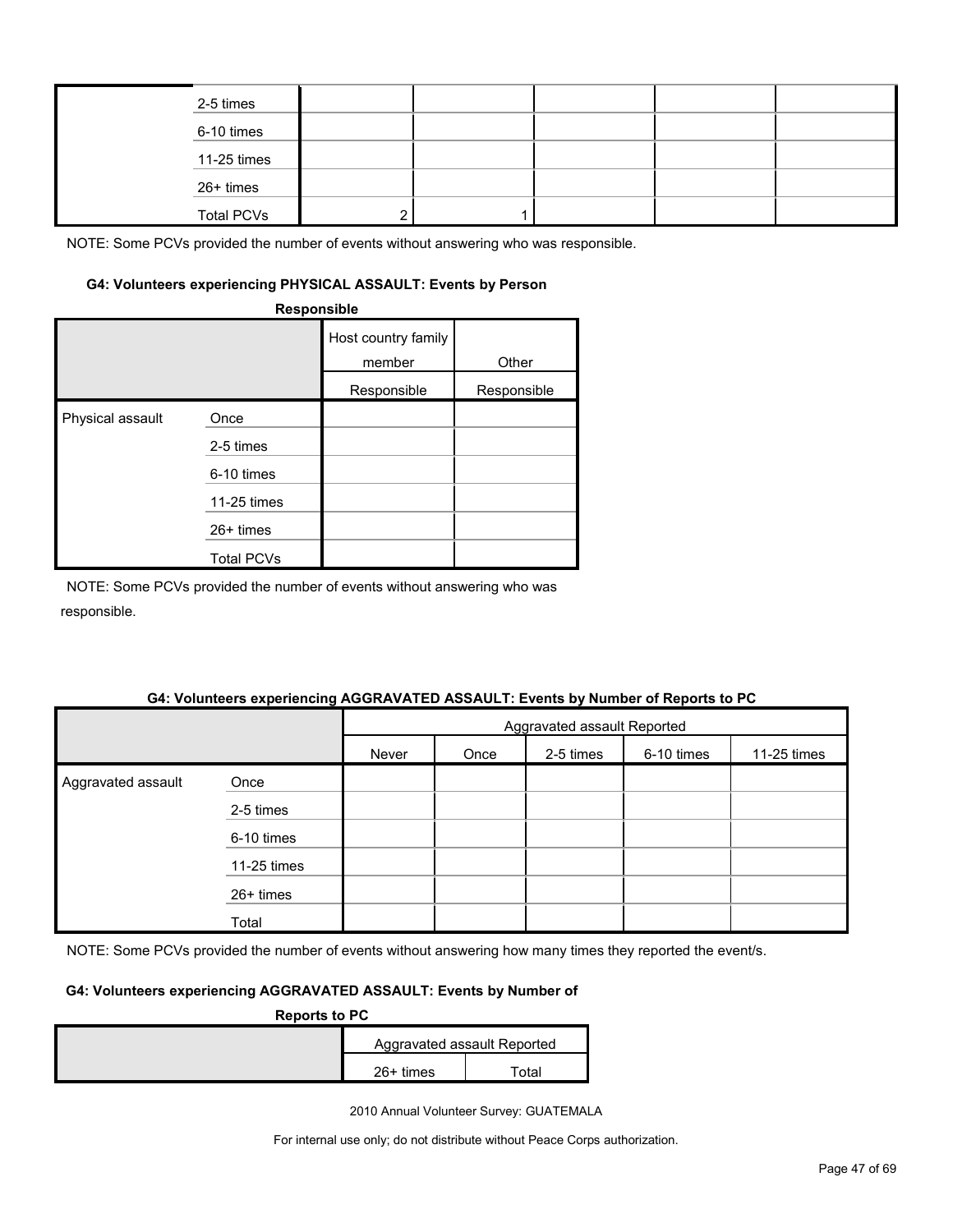| Aggravated assault | Once        |  |
|--------------------|-------------|--|
|                    | 2-5 times   |  |
|                    | 6-10 times  |  |
|                    | 11-25 times |  |
|                    | $26+$ times |  |
|                    | Total       |  |

NOTE: Some PCVs provided the number of events without answering how many times they reported the event/s.

#### **G4: Volunteers experiencing AGGRAVATED ASSAULT: Events by Person Responsible**

|                    |             |             | Someone you | Counterpart,<br>supervisor, | Peace Corps | Peace Corps |
|--------------------|-------------|-------------|-------------|-----------------------------|-------------|-------------|
|                    |             | Stranger    | know        | co-worker                   | Volunteer   | staff       |
|                    |             | Responsible | Responsible | Responsible                 | Responsible | Responsible |
| Aggravated assault | Once        |             |             |                             |             |             |
|                    | 2-5 times   |             |             |                             |             |             |
|                    | 6-10 times  |             |             |                             |             |             |
|                    | 11-25 times |             |             |                             |             |             |
|                    | $26+$ times |             |             |                             |             |             |
|                    | Total PCVs  |             |             |                             |             |             |

NOTE: Some PCVs provided the number of events without answering who was responsible.

#### **G4: Volunteers experiencing AGGRAVATED ASSAULT: Events by Person**

| <b>Responsible</b> |                                 |                               |             |  |  |  |
|--------------------|---------------------------------|-------------------------------|-------------|--|--|--|
|                    |                                 | Host country family<br>member | Other       |  |  |  |
|                    |                                 | Responsible                   | Responsible |  |  |  |
| Aggravated assault | Once<br>2-5 times<br>6-10 times |                               |             |  |  |  |
|                    | 11-25 times                     |                               |             |  |  |  |
|                    | $26+$ times                     |                               |             |  |  |  |
|                    | <b>Total PCVs</b>               |                               |             |  |  |  |

NOTE: Some PCVs provided the number of events without answering who was responsible.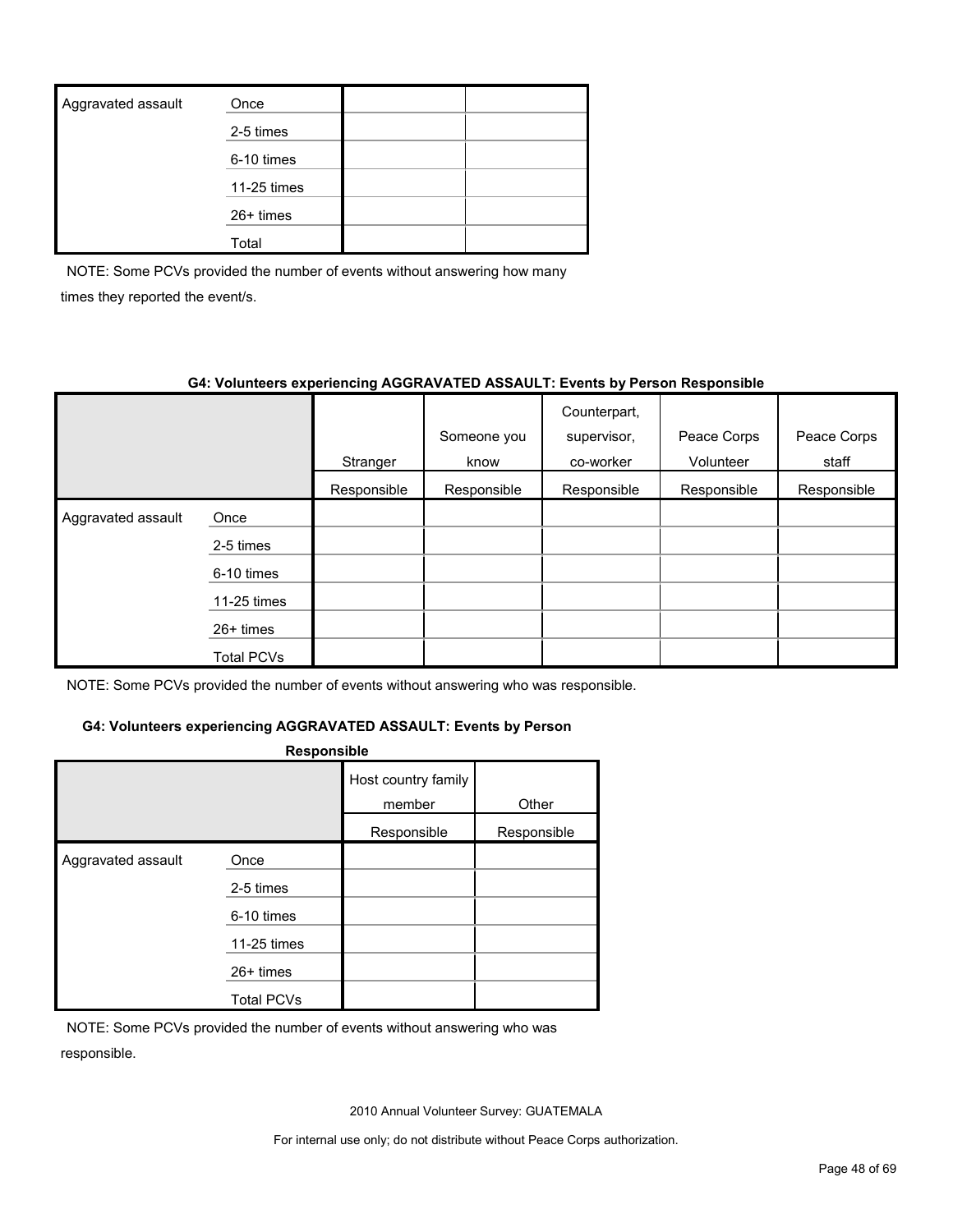|                |             |       | . <b>. .</b><br>Sexual assault Reported |           |            |             |           |       |
|----------------|-------------|-------|-----------------------------------------|-----------|------------|-------------|-----------|-------|
|                |             | Never | Once                                    | 2-5 times | 6-10 times | 11-25 times | 26+ times | Total |
| Sexual assault | Once        |       |                                         |           |            |             |           | 2     |
|                | 2-5 times   | 2     |                                         |           |            |             |           | 3     |
|                | 6-10 times  |       |                                         |           |            |             |           |       |
|                | 11-25 times |       |                                         |           |            |             |           |       |
|                | 26+ times   |       |                                         |           |            |             |           |       |
|                | Total       | 3     | ົ                                       |           |            |             |           | 5     |

#### **G4: Volunteers experiencing SEXUAL ASSAULT: Events by Number of Reports to PC**

NOTE: Some PCVs provided the number of events without answering how many times they reported the event/s.

#### **G4: Volunteers experiencing SEXUAL ASSAULT: Events by Person Responsible**

|                |                   | Stranger    | Someone you<br>know | Counterpart,<br>supervisor,<br>co-worker | Peace Corps<br>Volunteer | Peace Corps<br>staff |
|----------------|-------------------|-------------|---------------------|------------------------------------------|--------------------------|----------------------|
|                |                   | Responsible | Responsible         | Responsible                              | Responsible              | Responsible          |
| Sexual assault | Once              | 2           |                     |                                          |                          |                      |
|                | 2-5 times         |             |                     |                                          |                          |                      |
|                | 6-10 times        |             |                     |                                          |                          |                      |
|                | 11-25 times       |             |                     |                                          |                          |                      |
|                | $26+$ times       |             |                     |                                          |                          |                      |
|                | <b>Total PCVs</b> | 3           |                     |                                          |                          |                      |

NOTE: Some PCVs provided the number of events without answering who was responsible.

#### **G4: Volunteers experiencing SEXUAL ASSAULT: Events by Person**

**Responsible**

|                |             | Host country family |             |
|----------------|-------------|---------------------|-------------|
|                |             | member              | Other       |
|                |             | Responsible         | Responsible |
| Sexual assault | Once        |                     |             |
|                | 2-5 times   |                     |             |
|                | 6-10 times  |                     |             |
|                | 11-25 times |                     |             |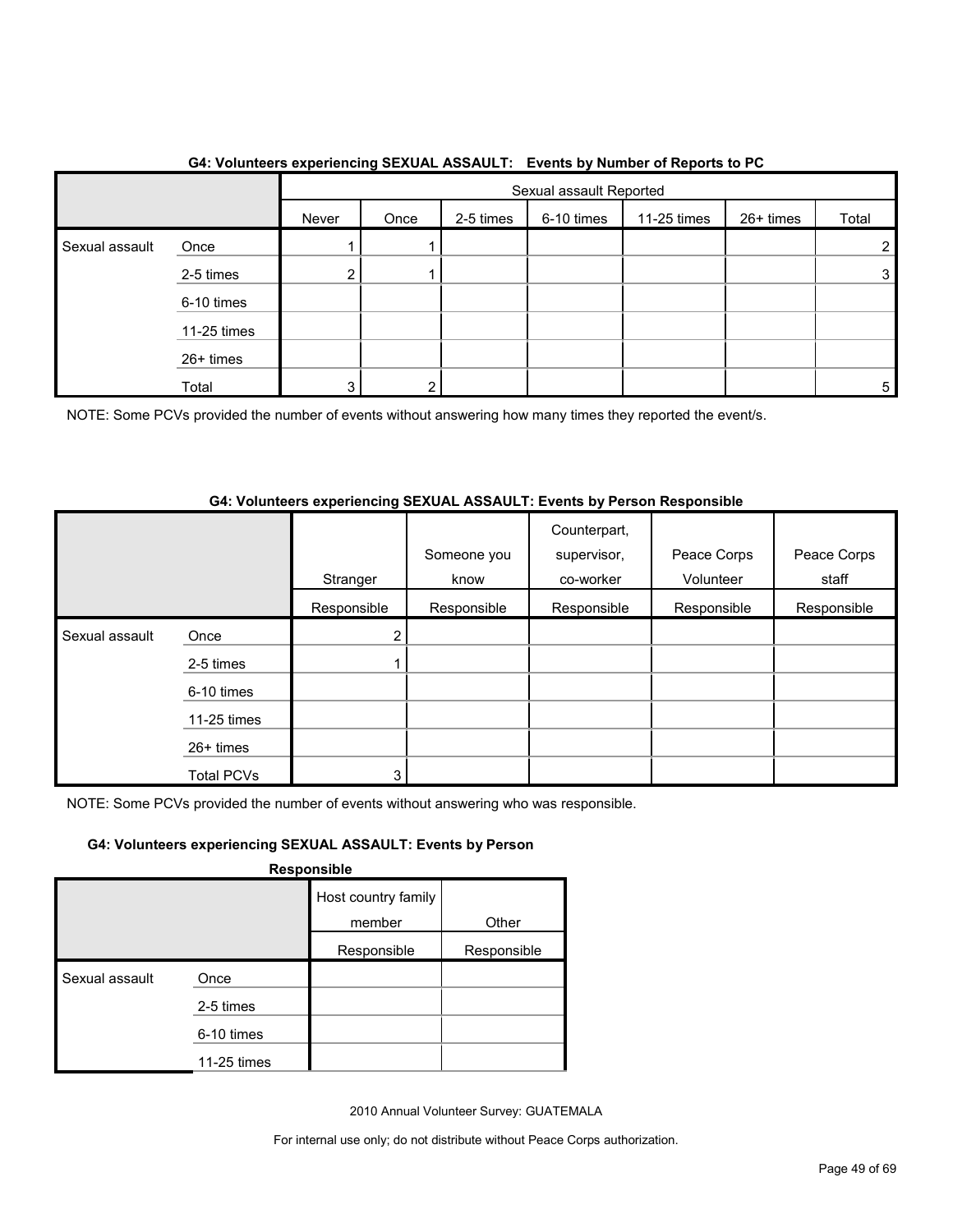| 26+ times  |  |
|------------|--|
| Total PCVs |  |

|      | G4: VOIUNTERS EXPERIENCING RAPE: EVENTS by NUMBER OF REPORTS TO PU |       |               |           |            |             |           |       |
|------|--------------------------------------------------------------------|-------|---------------|-----------|------------|-------------|-----------|-------|
|      |                                                                    |       | Rape Reported |           |            |             |           |       |
|      |                                                                    | Never | Once          | 2-5 times | 6-10 times | 11-25 times | 26+ times | Total |
| Rape | Once                                                               |       |               |           |            |             |           |       |
|      | 2-5 times                                                          |       |               |           |            |             |           |       |
|      | 6-10 times                                                         |       |               |           |            |             |           |       |
|      | 11-25 times                                                        |       |               |           |            |             |           |       |
|      | 26+ times                                                          |       |               |           |            |             |           |       |
|      | Total                                                              |       |               |           |            |             |           |       |

## **Gynorianoing PADE: Events by Number of Ban**

NOTE: Some PCVs provided the number of events without answering how many times they reported the event/s .

|      |                   |             |             | Counterpart, |             |                   |
|------|-------------------|-------------|-------------|--------------|-------------|-------------------|
|      |                   |             | Someone you | supervisor,  | Peace Corps |                   |
|      |                   | Stranger    | know        | co-worker    | Volunteer   | Peace Corps staff |
|      |                   | Responsible | Responsible | Responsible  | Responsible | Responsible       |
| Rape | Once              |             |             |              |             |                   |
|      | 2-5 times         |             |             |              |             |                   |
|      | 6-10 times        |             |             |              |             |                   |
|      | 11-25 times       |             |             |              |             |                   |
|      | 26+ times         |             |             |              |             |                   |
|      | <b>Total PCVs</b> |             |             |              |             |                   |

#### **G4: Volunteers experiencing RAPE: Events by Person Responsible**

NOTE: Some PCVs provided the number of events without answering who was responsible.

#### **G4: Volunteers experiencing RAPE: Events by Person Responsible**

|      |      | Host country family |             |
|------|------|---------------------|-------------|
|      |      | member              | Other       |
|      |      | Responsible         | Responsible |
| Rape | Once |                     |             |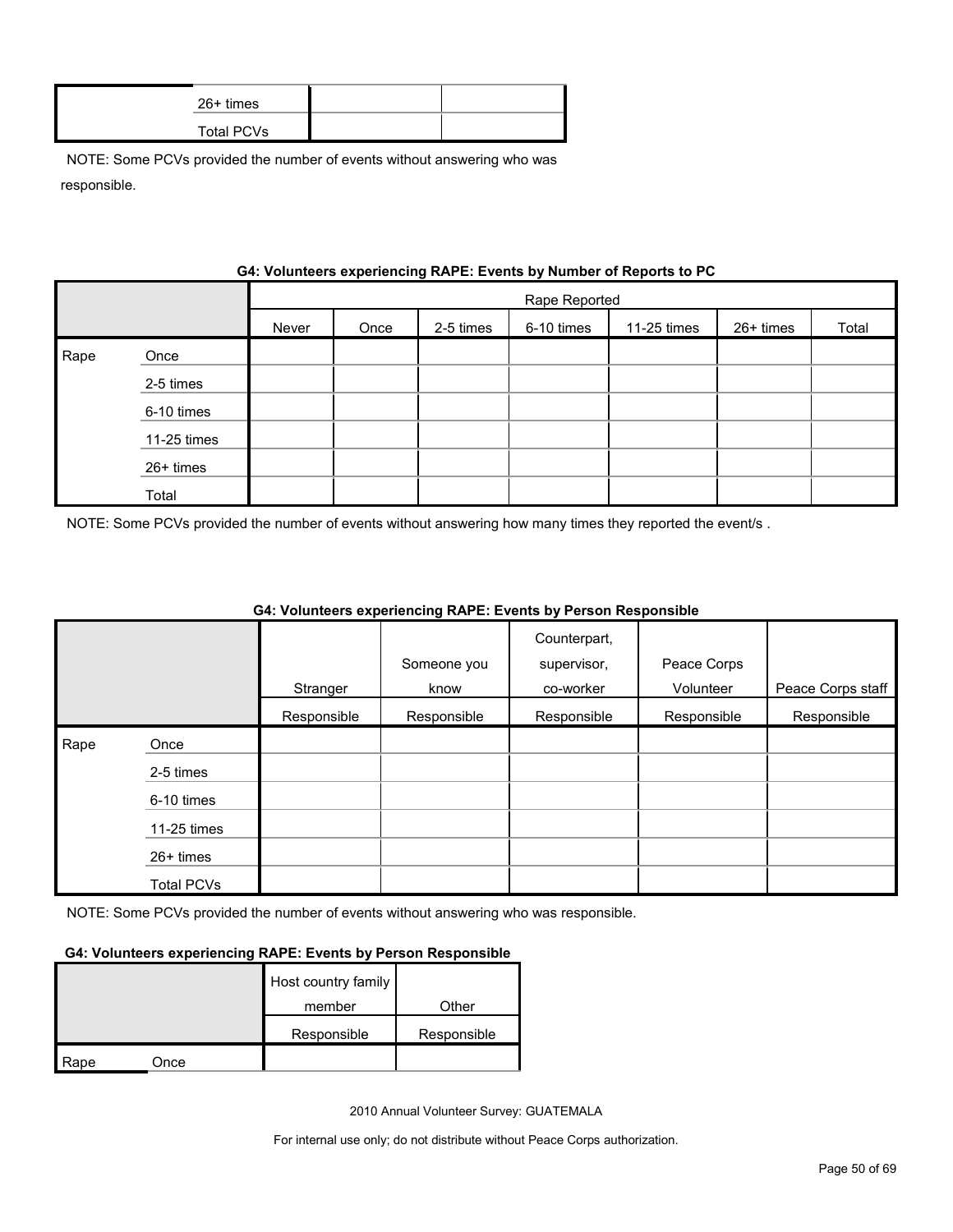| 2-5 times         |  |
|-------------------|--|
| 6-10 times        |  |
| 11-25 times       |  |
| 26+ times         |  |
| <b>Total PCVs</b> |  |

#### **G4: Volunteers experiencing ATTEMPTED RAPE: Events by Number of Reports to PC**

|                |             | Attempted rape Reported |      |           |            |             |           |       |
|----------------|-------------|-------------------------|------|-----------|------------|-------------|-----------|-------|
|                |             | Never                   | Once | 2-5 times | 6-10 times | 11-25 times | 26+ times | Total |
| Attempted rape | Once        |                         |      |           |            |             |           |       |
|                | 2-5 times   |                         |      |           |            |             |           |       |
|                | 6-10 times  |                         |      |           |            |             |           |       |
|                | 11-25 times |                         |      |           |            |             |           |       |
|                | 26+ times   |                         |      |           |            |             |           |       |
|                | Total       |                         |      |           |            |             |           |       |

NOTE: Some PCVs provided the number of events without answering how many times they reported the event/s.

#### **G4: Volunteers experiencing ATTEMPTED RAPE: Events by Person Responsible**

|                |                   | Stranger    | Someone you<br>know | Counterpart,<br>supervisor,<br>co-worker | Peace Corps<br>Volunteer | Peace Corps<br>staff |
|----------------|-------------------|-------------|---------------------|------------------------------------------|--------------------------|----------------------|
|                |                   | Responsible | Responsible         | Responsible                              | Responsible              | Responsible          |
| Attempted rape | Once              |             |                     |                                          |                          |                      |
|                | 2-5 times         |             |                     |                                          |                          |                      |
|                | 6-10 times        |             |                     |                                          |                          |                      |
|                | 11-25 times       |             |                     |                                          |                          |                      |
|                | 26+ times         |             |                     |                                          |                          |                      |
|                | <b>Total PCVs</b> |             |                     |                                          |                          |                      |

NOTE: Some PCVs provided the number of events without answering who was responsible.

#### **G4: Volunteers experiencing ATTEMPTED RAPE: Events by Person**

#### **Responsible**

2010 Annual Volunteer Survey: GUATEMALA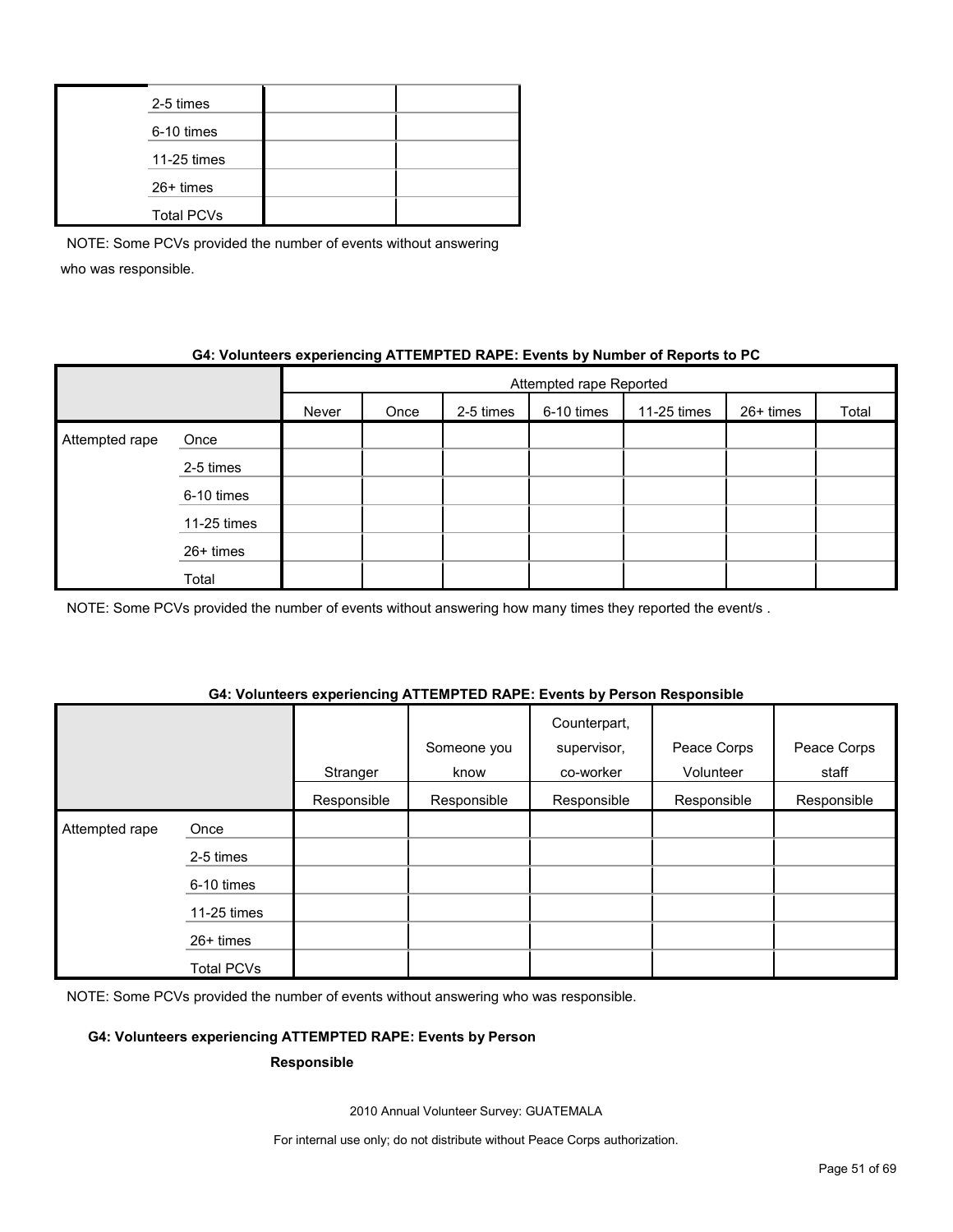|                |                   | Host country family<br>member | Other       |
|----------------|-------------------|-------------------------------|-------------|
|                |                   | Responsible                   | Responsible |
| Attempted rape | Once              |                               |             |
|                | 2-5 times         |                               |             |
|                | 6-10 times        |                               |             |
|                | 11-25 times       |                               |             |
|                | 26+ times         |                               |             |
|                | <b>Total PCVs</b> |                               |             |

## <span id="page-51-0"></span>**H. Volunteers Working in HIV/AIDS**

This section reports Volunteers' level of involvement in HIV/AIDS work. It also reports Volunteers' assessment of their Peace Corps HIV/AIDS training and the perceived effectiveness of their HIV/AIDS work with host country individuals or groups.

#### **H1: Which of the following best describes your involvement in HIV/AIDS**

| activities?                                           |         |        |
|-------------------------------------------------------|---------|--------|
|                                                       | Percent | Number |
| HIV/AIDS work is my primary assignment.               | 21%     | 25     |
| HIV/AIDS work is part of my secondary activities.     | 26%     | 30     |
| My HIV/AIDS efforts are not part of primary/secondary | 18%     | 21     |
| actvities.                                            |         |        |
| I have not been involved in any HIV/AIDS activities.  | 35%     | 41     |
| Total                                                 | 100%    |        |

**H2: How effective was the PC training you received in preparing you to undertake your HIV/AIDS activities?**

|                | Not effective | Poor | Adequate | Effective | Very effective | <b>NA</b> | Total |
|----------------|---------------|------|----------|-----------|----------------|-----------|-------|
| H <sub>2</sub> |               | 6%   | 19%      | 29%       | $1\%$          | 4%        | 94    |

## **H2: How effective was the PC training you received in preparing you to undertake your HIV/AIDS**

#### **activities? (excluding the "NA" responses)**

2010 Annual Volunteer Survey: GUATEMALA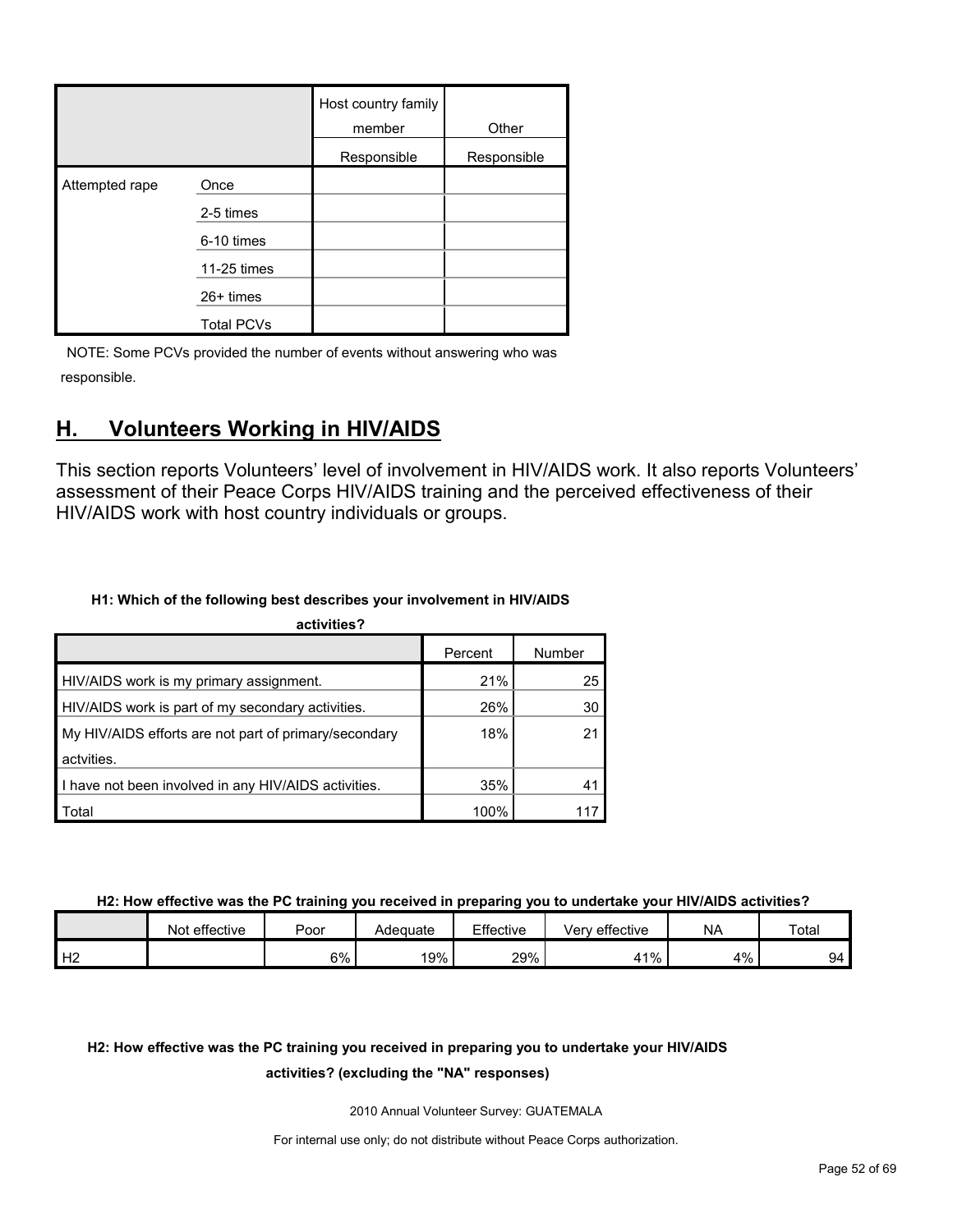|                | effective<br>Not | Poor  | Adequate | Effective | Verv effective | Total |
|----------------|------------------|-------|----------|-----------|----------------|-------|
| H <sub>2</sub> |                  | $7\%$ | 20%      | 30%       | 43%            | 90    |

#### **H3: In working with HC individuals or groups, how would you rate the effectiveness of your specific HIV/AIDS activities?**

|                |                  | Sometimes |                 | Almost always |            |       |
|----------------|------------------|-----------|-----------------|---------------|------------|-------|
|                | Seldom effective | effective | Often effective | effective     | Don't know | Total |
| H <sub>3</sub> |                  | 5%        | 48%             | 21%           | 25%        | Ω1    |

**H3: In working with HC individuals or groups, how would you rate the effectiveness of your specific HIV/AIDS activities? (excluding both the "NA" and the H1="No involvement in HIV/AIDS activities"** 

|                | responses)       |           |                 |               |       |  |  |  |  |  |
|----------------|------------------|-----------|-----------------|---------------|-------|--|--|--|--|--|
|                |                  | Sometimes |                 | Almost always |       |  |  |  |  |  |
|                | Seldom effective | effective | Often effective | effective     | Total |  |  |  |  |  |
| H <sub>3</sub> |                  | 8%        | 63%             | 30%           | 64    |  |  |  |  |  |

NOTE: See Open-Ended Responses Report for PCV explanations and examples of their H3 answers)

## <span id="page-52-0"></span>**I. Your Life in the Peace Corps**

This section reports Volunteers' descriptions of and adjustments to their living conditions, including stress factors and how Volunteers cope with stress.

#### **I1: Have you lived with a host country individual or family?**

|                                                         | Percent | Number |
|---------------------------------------------------------|---------|--------|
| No, I have never lived with a HC individual or family.  | 1%      |        |
| Yes, I lived with a HC individual or family only during | 7%      |        |
| PST.                                                    |         |        |
| Yes, in my community (not during PST).                  | 2%      |        |
| Yes, both during PST and later in my community.         | 91%     | 107    |
| Total                                                   | 100%    | 118    |

**I1: How long (in months) have you lived with a host country individual or family?**

2010 Annual Volunteer Survey: GUATEMALA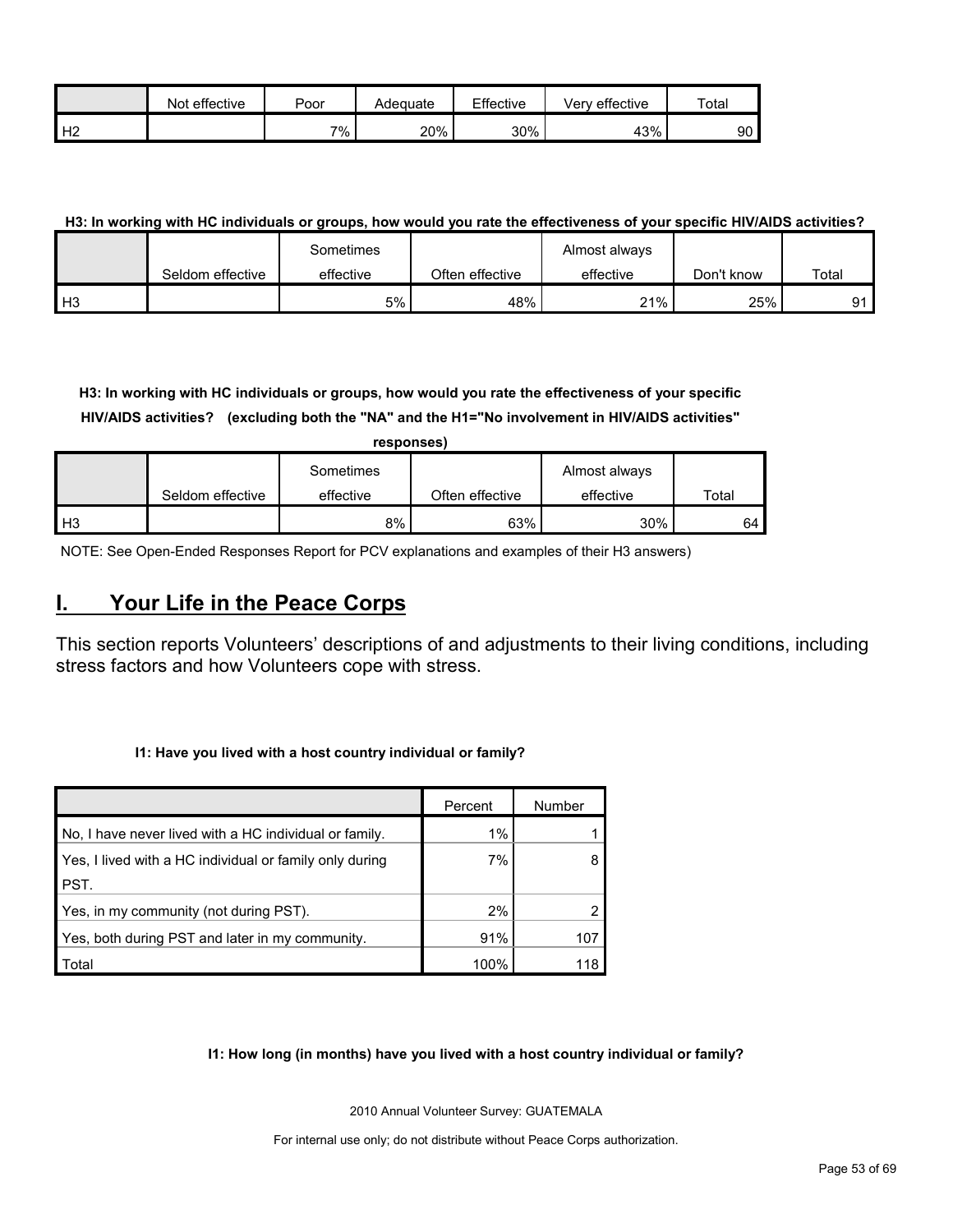|                 | month |      | 4   | 5  |     | $7 - 11$ | $12 - 16$ | 17-26 |
|-----------------|-------|------|-----|----|-----|----------|-----------|-------|
| <b>PST Only</b> |       | 100% |     |    |     |          |           |       |
| Post-PST        |       | 100% |     |    |     |          |           |       |
| PST & Later     | 2%    | 11%  | 11% | 6% | 22% | 21%      | 10%       | 14%   |

**I1: How long (in months) have you lived** 

**with a host country individual or family?**

|                        | $27+$ mos | Total |
|------------------------|-----------|-------|
| PST Only               |           |       |
| Post-PST               |           |       |
| <b>PST &amp; Later</b> | 3%        | 105   |

#### **I2: How often do you interact with HCNs in community/family social events?**

|                   |       | Several times a |        | Several times a |         | ∟ess than once a |       |
|-------------------|-------|-----------------|--------|-----------------|---------|------------------|-------|
|                   | Dailv | week            | Weeklv | month           | Monthly | month            | Total |
| $\overline{1}$ 12 | 42%   | 25%             | 14%    | 8%              | 8%      | 2%               | 118   |

#### **I3: How integrated into your community do you feel now?**

|    | Not at all | Minimally | Adequatelv | :onsiderablv | Exceptionally | Total |
|----|------------|-----------|------------|--------------|---------------|-------|
| 13 | $1\%$      | 12%       | 31%        | 36%          | 20%           | 118   |

**I4a: Do you have the following at your worksite?**

|               | Never | Sometimes | Usuallv | Always | $\tau$ otal |
|---------------|-------|-----------|---------|--------|-------------|
| Electricity   | $1\%$ | 12%       | 44%     | 44%    | 117         |
| Running water | 6%    | 29%       | 38%     | 27%    | 117         |

|  | I4b: Do you have the following at your residence? |  |
|--|---------------------------------------------------|--|
|--|---------------------------------------------------|--|

|                      | Never | Sometimes | Usuallv | Always | ™otal |
|----------------------|-------|-----------|---------|--------|-------|
| Electricity          | 2%    | 4%        | 45%     | 49%    | 117   |
| <b>Running water</b> | 6%    | 17%       | 41%     | 36%    | 115   |

2010 Annual Volunteer Survey: GUATEMALA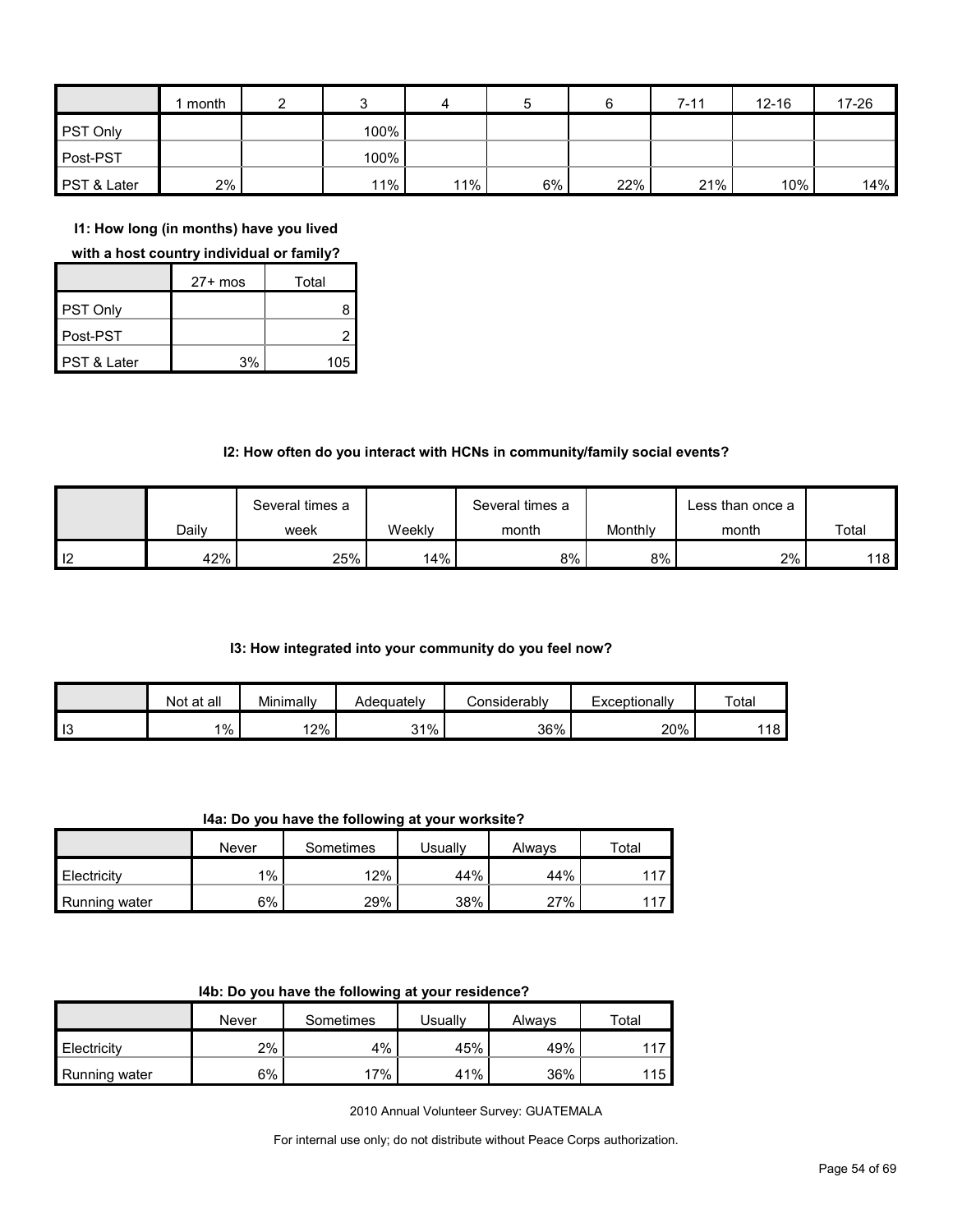| 15: How often do you have access to--? |  |
|----------------------------------------|--|
|----------------------------------------|--|

|                                  | Not at all | Less than monthly | Monthly | Weekly | Daily | Total |
|----------------------------------|------------|-------------------|---------|--------|-------|-------|
| Landline phone                   | 53%        | 6%                | 2%      | 13%    | 27%   | 118   |
| Computer                         |            |                   | $1\%$ . | 14%    | 86%   | 118   |
| Internet                         |            | $1\%$             | 4%      | 29%    | 66%   | 118   |
| Cell phone (voice)               |            |                   |         | $1\%$  | 99%   | 118   |
| Text messaging                   |            |                   |         | $1\%$  | 99%   | 117   |
| Voice over internet, e.g., SKYPE | 21%        | 14%               | 10%     | 21%    | 34%   | 117   |
| Webcam/internet video            | 27%        | 14%               | 9%      | 20%    | 31%   | 117   |

**I6: Where do you most frequently connect to the Internet?**

|            |                |         | Another person's |               | PC office/satellite | Other: Please |       |
|------------|----------------|---------|------------------|---------------|---------------------|---------------|-------|
|            | Your residence | At work | home             | Internet cafe | office              | specify       | Total |
| $\vert$ 16 | 52%            | 20%     | 3%               | 23%           | 2%                  |               | 118 I |

#### **I6.TEXT: Description of "other" location**

#### **to connect to Internet**

|       | Percent | Number |
|-------|---------|--------|
|       | 100%    | 118    |
| Total | 100%    | 118    |

#### **I7: How long do you travel to access the internet using your typical transport method (one-way trip)?**

|      | Less than one |                  | From two to four |                     | More than eight |       |
|------|---------------|------------------|------------------|---------------------|-----------------|-------|
|      | hour          | One to two hours | hours            | Four to eight hours | hours           | Total |
| l 17 | 89%           | 11%              | 1%               |                     |                 | 114   |

#### **Percent of Volunteers Traveling to/from Internet Connection in One Day (I8) by Travel Time (I7)**

| 18 Return same day from traveling to Internet |
|-----------------------------------------------|
| connection?                                   |
|                                               |

2010 Annual Volunteer Survey: GUATEMALA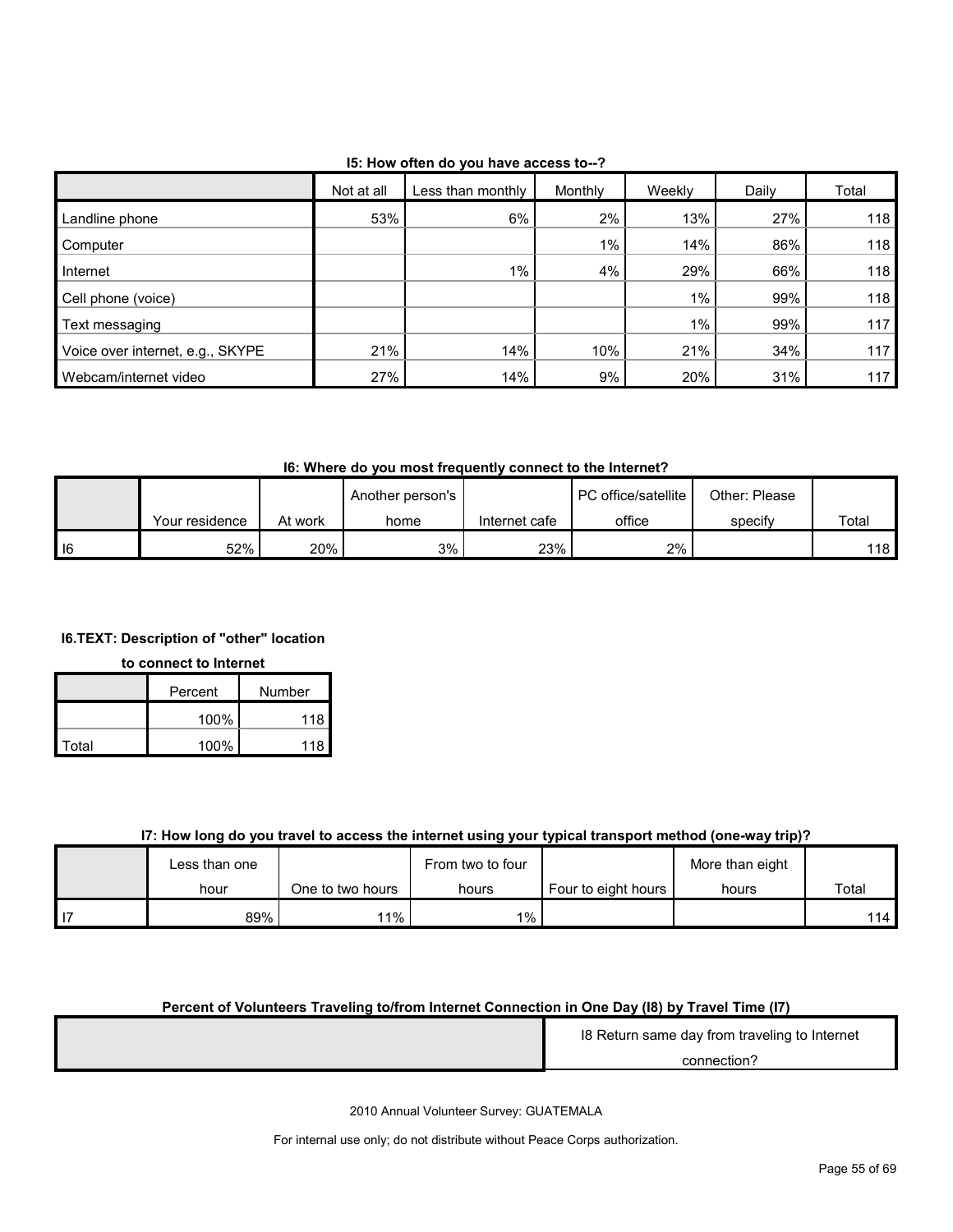|                                               |                        | Yes   | No | Total           |
|-----------------------------------------------|------------------------|-------|----|-----------------|
| 17 Typical time to reach Internect connection | Less than one hour     | 88%   |    | 98              |
|                                               | One to two hours       | 11%   |    | 12 <sub>1</sub> |
|                                               | From two to four hours | $1\%$ |    |                 |
|                                               | Four to eight hours    |       |    |                 |
|                                               | More than eight hours  |       |    |                 |
|                                               | Total                  | 100%  |    | 111             |

#### **Number of Volunteers Traveling to/from Internet Connection in One Day (I8) by Travel Time (I7)**

|                                               |                        | 18 Return same day from traveling to Internet<br>connection? |    |       |
|-----------------------------------------------|------------------------|--------------------------------------------------------------|----|-------|
|                                               |                        | Yes                                                          | No | Total |
| I7 Typical time to reach Internect connection | Less than one hour     | 98                                                           |    | 98    |
|                                               | One to two hours       | 12                                                           |    | 12    |
|                                               | From two to four hours |                                                              |    |       |
|                                               | Four to eight hours    |                                                              |    |       |
|                                               | More than eight hours  |                                                              |    |       |
|                                               | Total                  | 111                                                          |    | 111   |

#### **I9: Have you participated in the Coverdell World Wise**

#### **Schools/Correspondence Match (CWWS/CM)?**

|    | Yes - Please          | No - Please       |       |
|----|-----------------------|-------------------|-------|
|    | describe your         | describe your     |       |
|    | activities/interactio | reason(s) for not |       |
|    | n withCWWS/CM         | participating     | Total |
| Ι9 | 56%                   | 44%               |       |

NOTE: See the Open-Ended Responses Report for PCV descriptions

of participation and reasons for not participating.

#### **I10: To what extent do the following create stress and/or emotional health issues for you?**

|                 |                        | Minimally | Moderately | Considerably |
|-----------------|------------------------|-----------|------------|--------------|
|                 | Not at all stressful I | stressful | stressful  | stressful    |
| Cultural issues | 6%                     | 38%       | 36%        | 14%          |

2010 Annual Volunteer Survey: GUATEMALA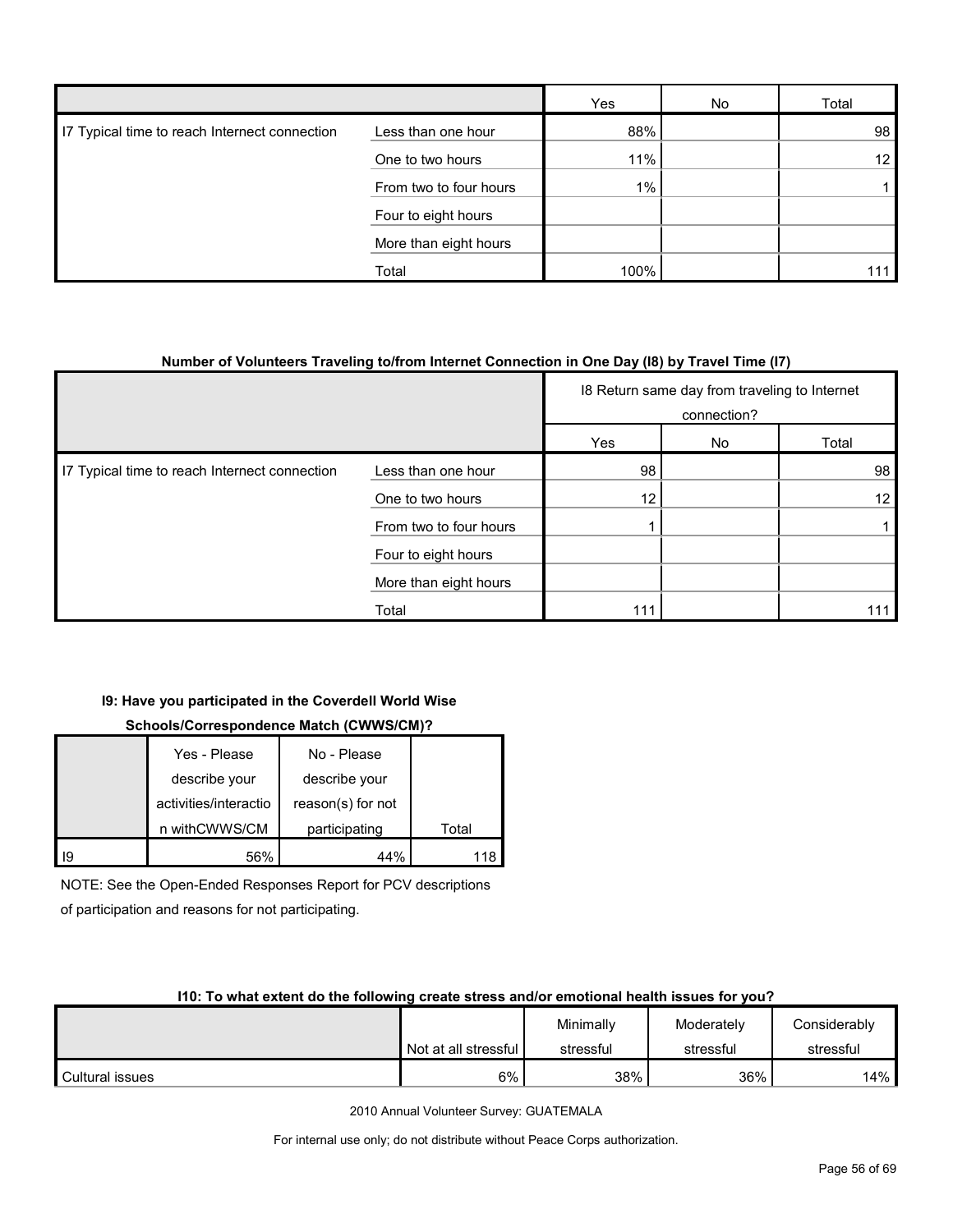| Dealing with violence in country                     | 9%  | 39% | 31% | 15% |
|------------------------------------------------------|-----|-----|-----|-----|
| Health/medical problems                              | 9%  | 41% | 29% | 11% |
| Issues including family, friends, loved ones in U.S. | 9%  | 42% | 30% | 12% |
| Isolation/Ioneliness                                 | 9%  | 36% | 24% | 23% |
| Local language                                       | 18% | 32% | 32% | 13% |
| Primary assignment                                   | 8%  | 33% | 36% | 18% |
| Romantic relationships in-country                    | 31% | 22% | 11% | 7%  |
| Interactions with other Volunteers                   | 55% | 33% | 9%  | 3%  |
| Interactions with PC Staff                           | 42% | 32% | 13% | 8%  |
| Safety and security                                  | 12% | 45% | 31% | 9%  |
| Please specify below<br>Other:                       | 6%  | 3%  | 3%  | 13% |

#### **I10: To what extent do the following create stress and/or emotional health issues for you?**

|                                                      | Exceptionally |           |       |
|------------------------------------------------------|---------------|-----------|-------|
|                                                      | stressful     | <b>NA</b> | Total |
| <b>Cultural issues</b>                               | 6%            |           | 118   |
| Dealing with violence in country                     | 4%            | 2%        | 118   |
| Health/medical problems                              | 9%            | 1%        | 118   |
| Issues including family, friends, loved ones in U.S. | 5%            | 2%        | 117   |
| Isolation/loneliness                                 | 8%            |           | 118   |
| Local language                                       | 5%            |           | 118   |
| Primary assignment                                   | 5%            |           | 117   |
| Romantic relationships in-country                    | 3%            | 26%       | 118   |
| Interactions with other Volunteers                   |               |           | 118   |
| Interactions with PC Staff                           | 5%            |           | 118   |
| Safety and security                                  | 3%            |           | 118   |
| Please specify below<br>Other:                       | 13%           | 61%       | 31    |

#### **I10: To what extent do the following create stress and/or emotional health issues for you? (excluding "NA" responses)**

|                                         |                      |                     | Moderately | Considerably |
|-----------------------------------------|----------------------|---------------------|------------|--------------|
|                                         | Not at all stressful | Minimally stressful | stressful  | stressful    |
| Cultural issues                         | 6%                   | 38%                 | 36%        | 14%          |
| Dealing with violence in country        | 9%                   | 40%                 | 31%        | 16%          |
| Health/medical problems                 | 9%                   | 41%                 | 29%        | 11%          |
| Issues including family, friends, loved | 10%                  | 43%                 | 30%        | 12%          |
| ones in U.S.                            |                      |                     |            |              |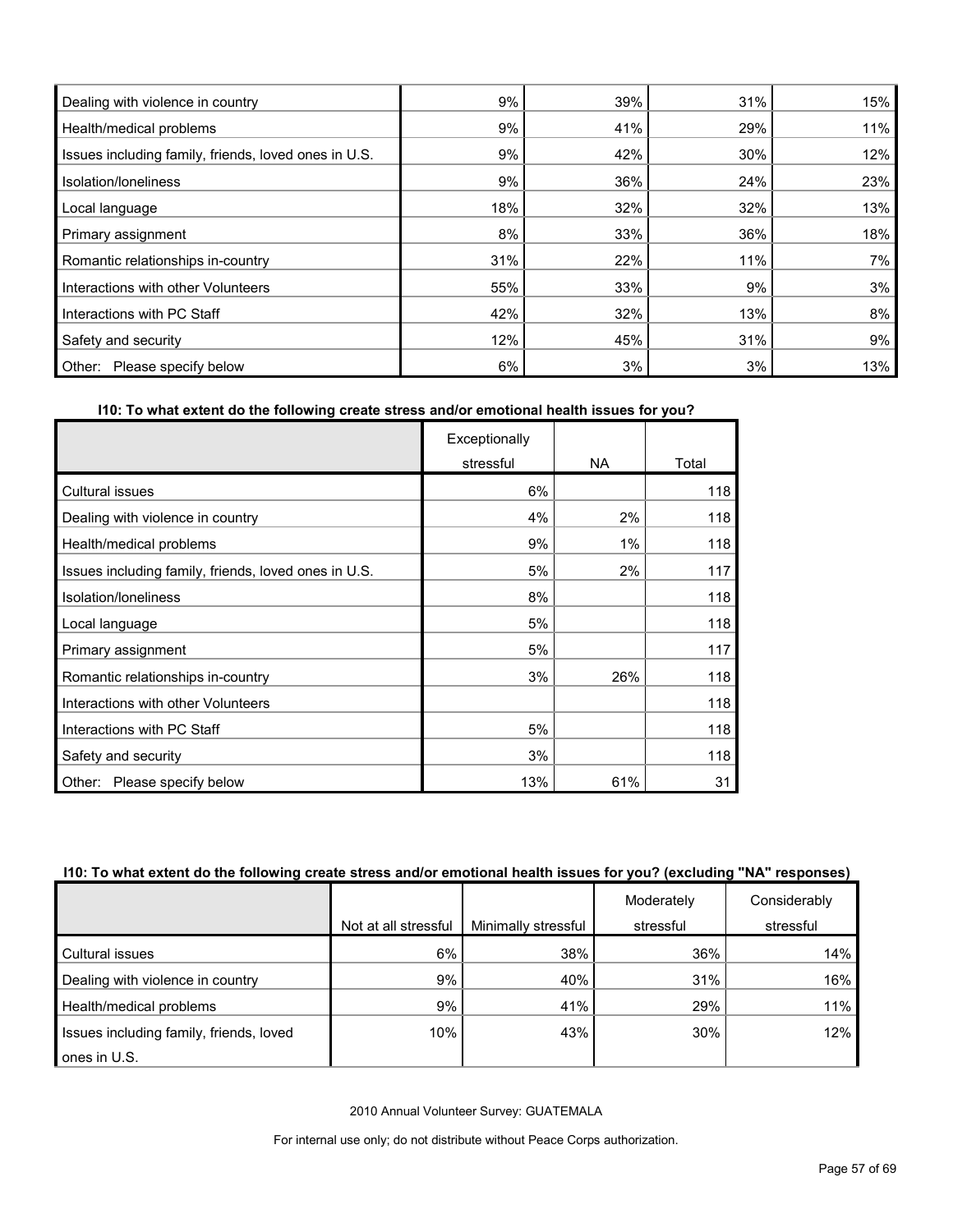| Isolation/Ioneliness               | 9%  | 36% | 24% | 23% |
|------------------------------------|-----|-----|-----|-----|
| Local language                     | 18% | 32% | 32% | 13% |
| Primary assignment                 | 8%  | 33% | 36% | 18% |
| Romantic relationships in-country  | 43% | 30% | 15% | 9%  |
| Interactions with other Volunteers | 55% | 33% | 9%  | 3%  |
| Interactions with PC Staff         | 42% | 32% | 13% | 8%  |
| Safety and security                | 12% | 45% | 31% | 9%  |
| Other:<br>Please specify below     | 17% | 8%  | 8%  | 33% |

**I10: To what extent do the following create stress and/or emotional** 

|                                         | Exceptionally |       |
|-----------------------------------------|---------------|-------|
|                                         | stressful     | Total |
| <b>Cultural issues</b>                  | 6%            | 118   |
| Dealing with violence in country        | 4%            | 116   |
| Health/medical problems                 | 9%            | 117   |
| Issues including family, friends, loved | 5%            | 115   |
| ones in U.S.                            |               |       |
| Isolation/Ioneliness                    | 8%            | 118   |
| Local language                          | 5%            | 118   |
| Primary assignment                      | 5%            | 117   |
| Romantic relationships in-country       | 3%            | 87    |
| Interactions with other Volunteers      |               | 118   |
| Interactions with PC Staff              | 5%            | 118   |
| Safety and security                     | 3%            | 118   |
| Please specify below<br>Other:          | 33%           | 12    |

#### **health issues for you? (excluding "NA" responses)**

#### **I10.TEXT: Description of "other" stress factor**

Open-ended results. Not responsive to request.

2010 Annual Volunteer Survey: GUATEMALA

For internal use only; do not distribute without Peace Corps authorization.

Percent | Number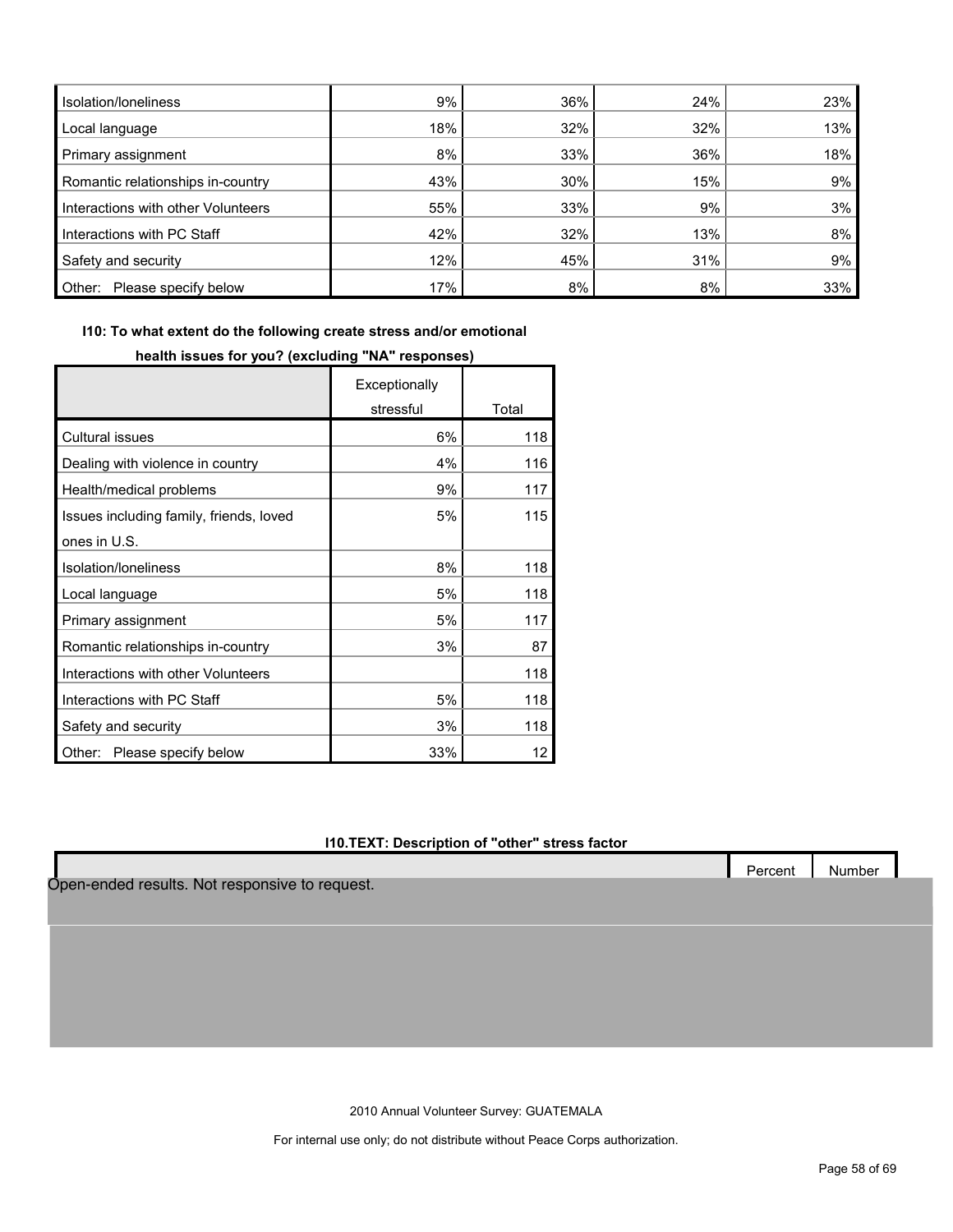| Total | $00\%$ |  |
|-------|--------|--|
|       |        |  |

NOTE: Long PCV descriptions of "other" factors may have be cut off in this table. The complete text is available upon request from OSIRP.

| <b>1.1 ICASC MAIN AIL OF THE TYPICAL WAYS IN WHICH YOU COPC WITH STICSS</b> |                      |                                       |                                 |
|-----------------------------------------------------------------------------|----------------------|---------------------------------------|---------------------------------|
|                                                                             | <b>PCV Responses</b> | % Using This<br><b>Stress Reducer</b> | <b>Total PCVs</b><br>Responding |
| Friends/family in U.S.                                                      | 114                  | 97%                                   |                                 |
| PCVs outside my community                                                   | 99                   | 84%                                   |                                 |
| Pursue personal hobbies/interests                                           | 91                   | 77%                                   |                                 |
| Participate in sports/exercise                                              | 87                   | 74%                                   |                                 |
| Leave community for a time                                                  | 84                   | 71%                                   |                                 |
| Get involved in other projects                                              | 62                   | 53%                                   |                                 |
| PCVs in my community                                                        | 61                   | 52%                                   |                                 |
| Co-workers/friends (not PCVs)                                               | 54                   | 46%                                   |                                 |
| My host family                                                              | 53                   | 45%                                   |                                 |
| Meditate                                                                    | 36                   | 31%                                   |                                 |
| PC in-country staff                                                         | 25                   | 21%                                   |                                 |
| Pray                                                                        | 25                   | 21%                                   |                                 |
| Other activities                                                            | 18                   | 15%                                   |                                 |
| <b>Others</b>                                                               | 9                    | 8%                                    |                                 |
| Peer Support Network                                                        | 4                    | 3%                                    |                                 |
| Attend individual/group counseling                                          | $\overline{2}$       | 2%                                    |                                 |
| Office of Special Services                                                  | 1                    | 1%                                    |                                 |
| Total                                                                       |                      |                                       | 118                             |

#### **I11: Please mark all of the typical ways in which you cope with stress.**

2010 Annual Volunteer Survey: GUATEMALA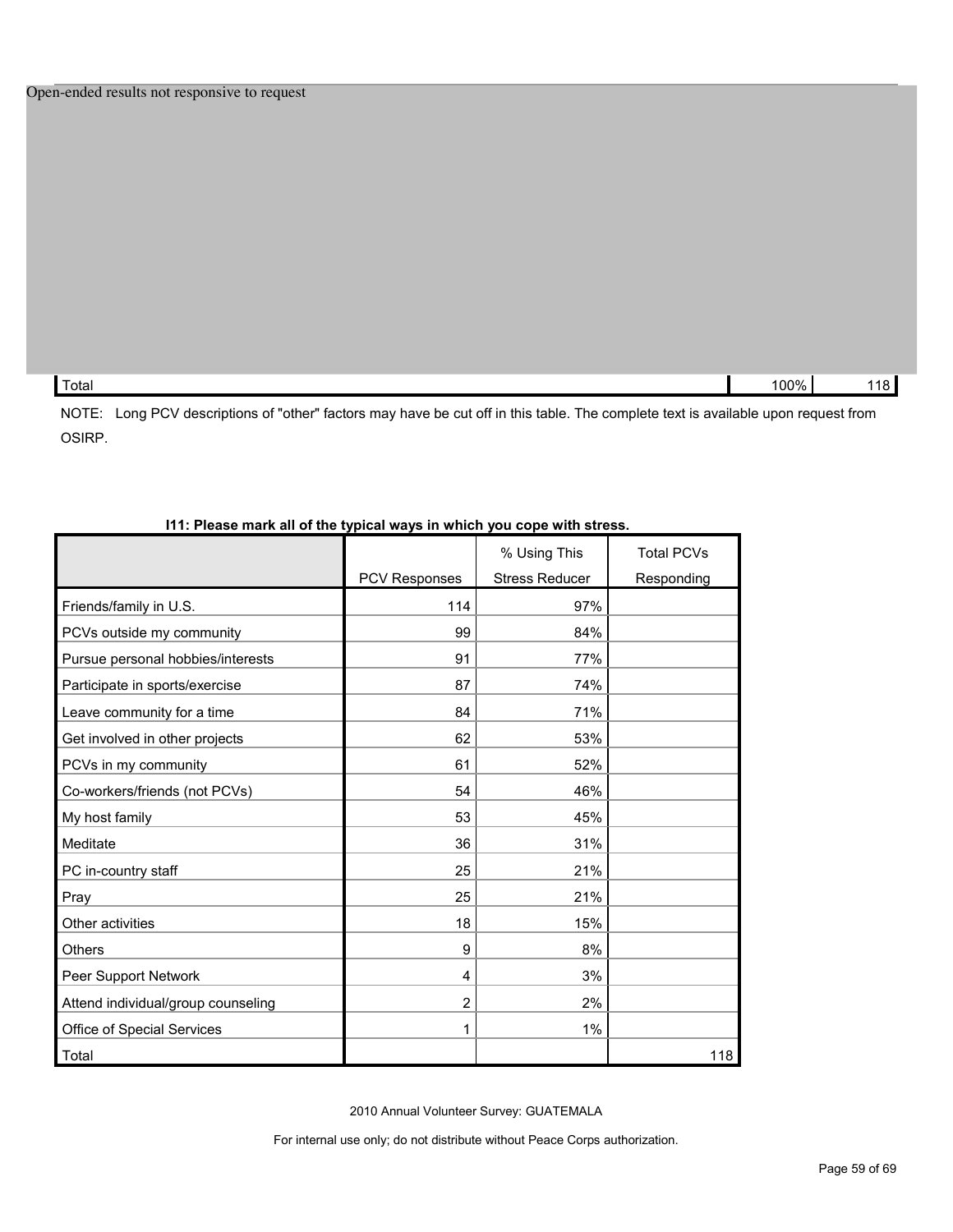|                                    |               | % Using This          | <b>Total PCVs</b> |
|------------------------------------|---------------|-----------------------|-------------------|
|                                    | PCV Responses | <b>Stress Reducer</b> | Responding        |
| Friends/family in U.S.             | 114           | 97%                   |                   |
| PCVs outside my community          | 99            | 84%                   |                   |
| Pursue personal hobbies/interests  | 91            | 77%                   |                   |
| Participate in sports/exercise     | 87            | 74%                   |                   |
| Leave community for a time         | 84            | 71%                   |                   |
| Get involved in other projects     | 62            | 53%                   |                   |
| PCVs in my community               | 61            | 52%                   |                   |
| Co-workers/friends (not PCVs)      | 54            | 46%                   |                   |
| My host family                     | 53            | 45%                   |                   |
| Meditate                           | 36            | 31%                   |                   |
| PC in-country staff                | 25            | 21%                   |                   |
| Pray                               | 25            | 21%                   |                   |
| Other activities                   | 18            | 15%                   |                   |
| <b>Others</b>                      | 9             | 8%                    |                   |
| Peer Support Network               | 4             | 3%                    |                   |
| Attend individual/group counseling | 2             | 2%                    |                   |
| Office of Special Services         | 1             | 1%                    |                   |
| Total                              |               |                       | 118               |

#### **I11: Please mark all of the typical ways in which you cope with stress.**

\*Percents total to more than 100% since Volunteers were asked to "mark all that apply."

#### **I11: Others I talk with to reduce stress**

|                      | <b>STATES</b><br>aroont<br>ו טסוונ | Number |  |
|----------------------|------------------------------------|--------|--|
| . .<br>$\sim$ $\sim$ |                                    |        |  |

Open-ended results. Not responsive to request.

2010 Annual Volunteer Survey: GUATEMALA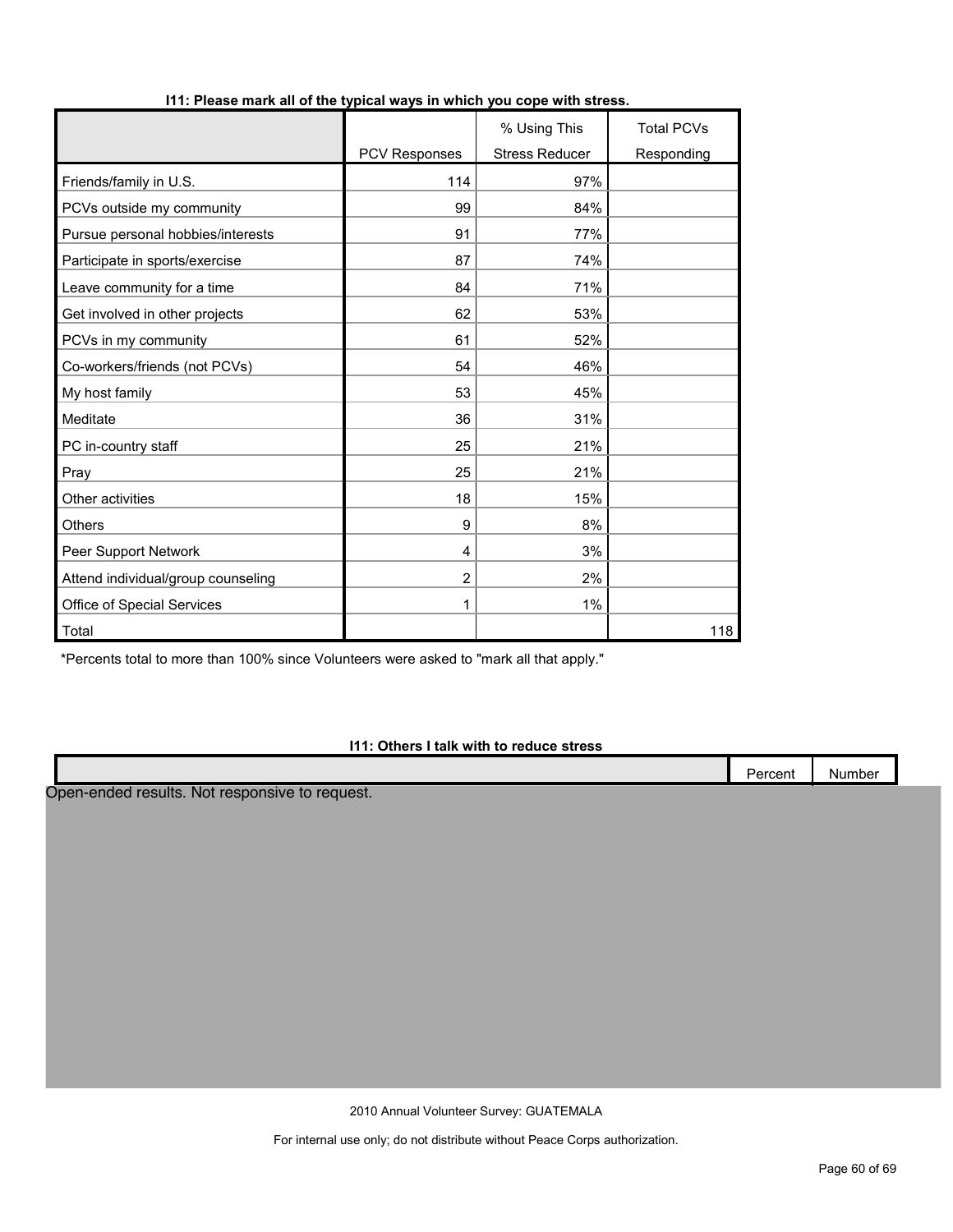|                                                | Percent | Number |
|------------------------------------------------|---------|--------|
| Open-ended results. Not responsive to request. |         |        |
|                                                |         |        |
|                                                |         |        |
|                                                |         |        |
|                                                |         |        |
|                                                |         |        |
|                                                |         |        |
|                                                |         |        |
|                                                |         |        |
|                                                |         |        |
|                                                |         |        |
|                                                |         |        |
|                                                |         |        |
| Total                                          | 100%    | 118    |
|                                                |         |        |

| 111: Other activities to reduce stress         |         |        |  |  |
|------------------------------------------------|---------|--------|--|--|
|                                                | Percent | Number |  |  |
| Open-ended results. Not responsive to request. |         |        |  |  |
|                                                |         |        |  |  |
|                                                |         |        |  |  |
|                                                |         |        |  |  |
|                                                |         |        |  |  |
|                                                |         |        |  |  |
|                                                |         |        |  |  |
|                                                |         |        |  |  |
|                                                |         |        |  |  |
|                                                |         |        |  |  |
|                                                |         |        |  |  |
|                                                |         |        |  |  |
|                                                |         |        |  |  |
|                                                |         |        |  |  |
|                                                |         |        |  |  |
|                                                |         |        |  |  |
|                                                |         |        |  |  |
|                                                |         |        |  |  |
|                                                |         |        |  |  |

2010 Annual Volunteer Survey: GUATEMALA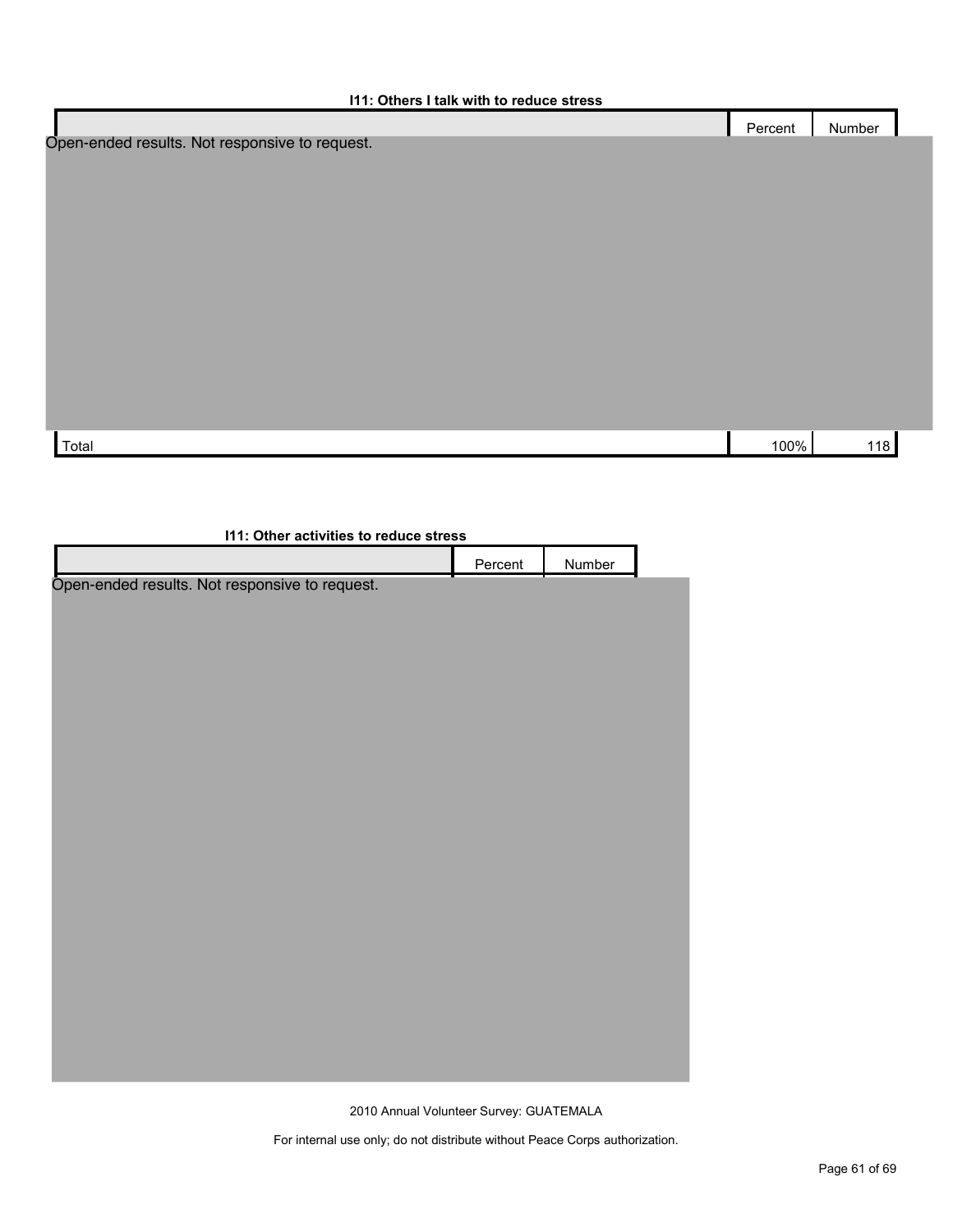| I11: Other activities to reduce stress         |         |        |  |
|------------------------------------------------|---------|--------|--|
|                                                | Percent | Number |  |
| Open-ended results. Not responsive to request. |         |        |  |
|                                                |         |        |  |
|                                                |         |        |  |
|                                                |         |        |  |
|                                                |         |        |  |
|                                                |         |        |  |
|                                                |         |        |  |
|                                                |         |        |  |
|                                                |         |        |  |
|                                                |         |        |  |
|                                                |         |        |  |
|                                                |         |        |  |
|                                                |         |        |  |
|                                                |         |        |  |
|                                                |         |        |  |
|                                                |         |        |  |
|                                                |         |        |  |
|                                                |         |        |  |
|                                                |         |        |  |
| Total                                          | 100%    | 118    |  |

#### **I8: When asked about ways of coping with stress, Volunteers who answered "No stress"**

|                     | ΝA   | Yes, I have no<br>stress | Total |
|---------------------|------|--------------------------|-------|
|                     |      |                          |       |
| <b>I11.NOSTRESS</b> | 100% |                          |       |

## <span id="page-61-0"></span>**J. Overall Assessment of Your Peace Corps Service**

This section reports Volunteers' level of satisfaction with their Peace Corps service and their expectations about completing their service.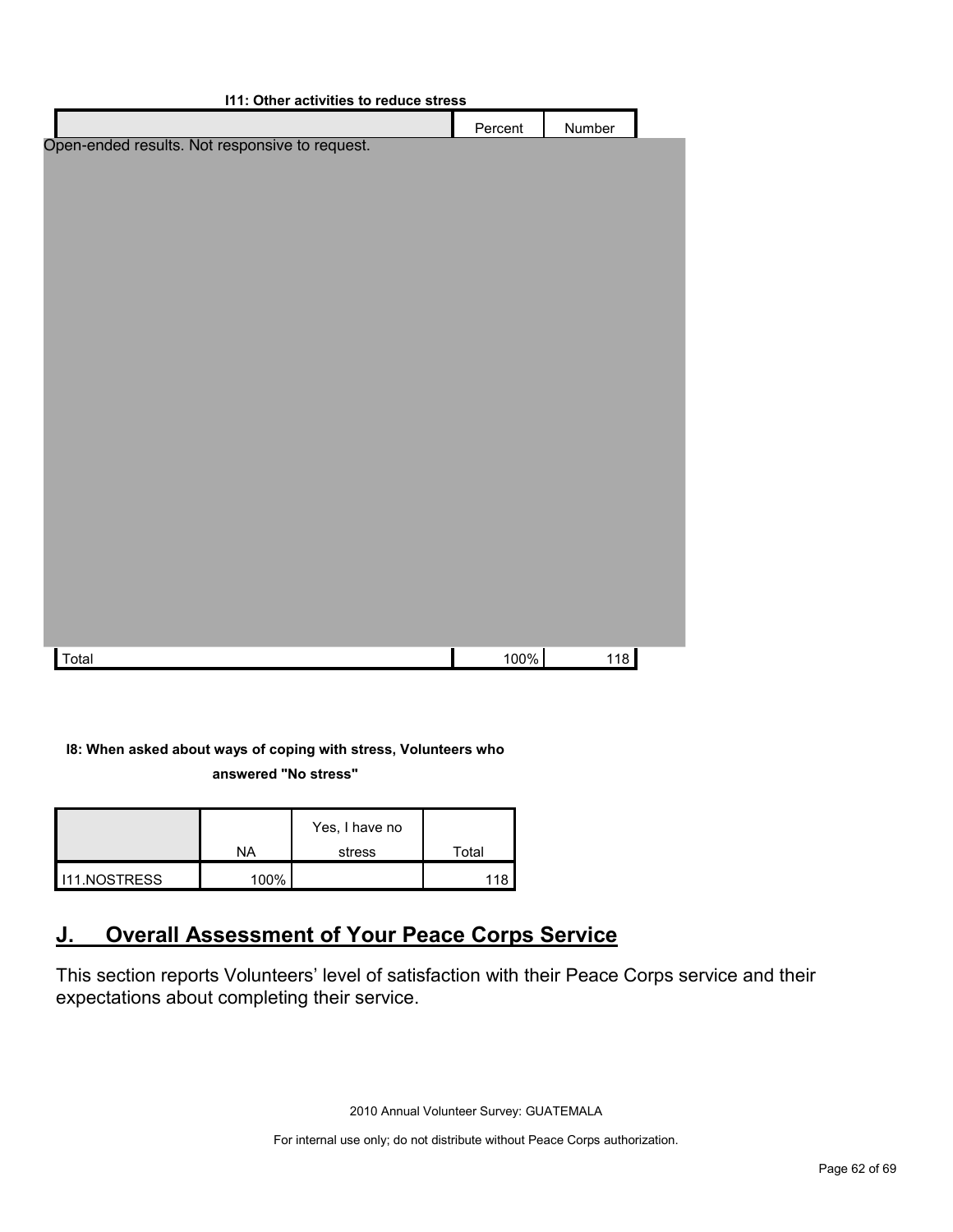#### **J1: How personally rewarding do you find your--?**

|                                    | Not at all | Minimally | Adequately | Considerably | Exceptionally | Total |
|------------------------------------|------------|-----------|------------|--------------|---------------|-------|
| Overall Peace Corps service        |            | $1\%$     | 21%        | 52%          | 27%           | 116   |
| Community involvement              |            | 3%        | 23%        | 49%          | 26%           | 115   |
| Experience with other Volunteers   | $1\%$      | 11%       | 17%        | 44%          | 27%           | 115   |
| Work with counterparts/community   | 2%         | 8%        | 43%        | 34%          | 13%           | 116   |
| partners                           |            |           |            |              |               |       |
| Experience with other host country |            | $2\%$     | 25%        | 49%          | 24%           | 116   |
| nationals                          |            |           |            |              |               |       |

NOTE: See the Open-Ended Responses Report for PCV comments on J7 "What has been the best aspect of your PC service?"

#### **J2: Today, would you make the same decision to join the Peace Corps?**

|                         | N٥ | Probably<br>not | Possibly | Probably | Definitelv | Total              |
|-------------------------|----|-----------------|----------|----------|------------|--------------------|
| $\overline{ }$<br>ے ں ∎ |    | $1\%$ .         | 4%       | 23%      | 72%        | <b>440 F</b><br>סי |

#### **J3: Would you recommend Peace Corps service to others you think are qualified?**

|           | No | Probably<br>not | Possibly | Probably | Definitely | Total      |
|-----------|----|-----------------|----------|----------|------------|------------|
| -12<br>ഄഄ |    | $1\%$           | 8%       | 16%      | 75%        | 11R<br>. U |

#### **J4: Do you intend to complete your Peace Corps service?**

|      | No | Not sure | Yes | Might extend | Total |
|------|----|----------|-----|--------------|-------|
| I J4 |    | 5%       | 70% | 25%          | 18    |

#### **J5: Would your host country benefit most if the Peace Corps program was---?**

|    |              |         | Refocused/redesig |                  |          |       |
|----|--------------|---------|-------------------|------------------|----------|-------|
|    | Discontinued | Reduced | ned               | Maintained as is | Expanded | Total |
| J5 |              | 4%      | 27%               | 33%              | 35%      | 447   |

NOTE: See the Open-Ended Responses Report for PCV comments on J6 "How can the PC better address the needs of your host country?"

## <span id="page-62-0"></span>**K. Demographics and Factors Affecting Extensions**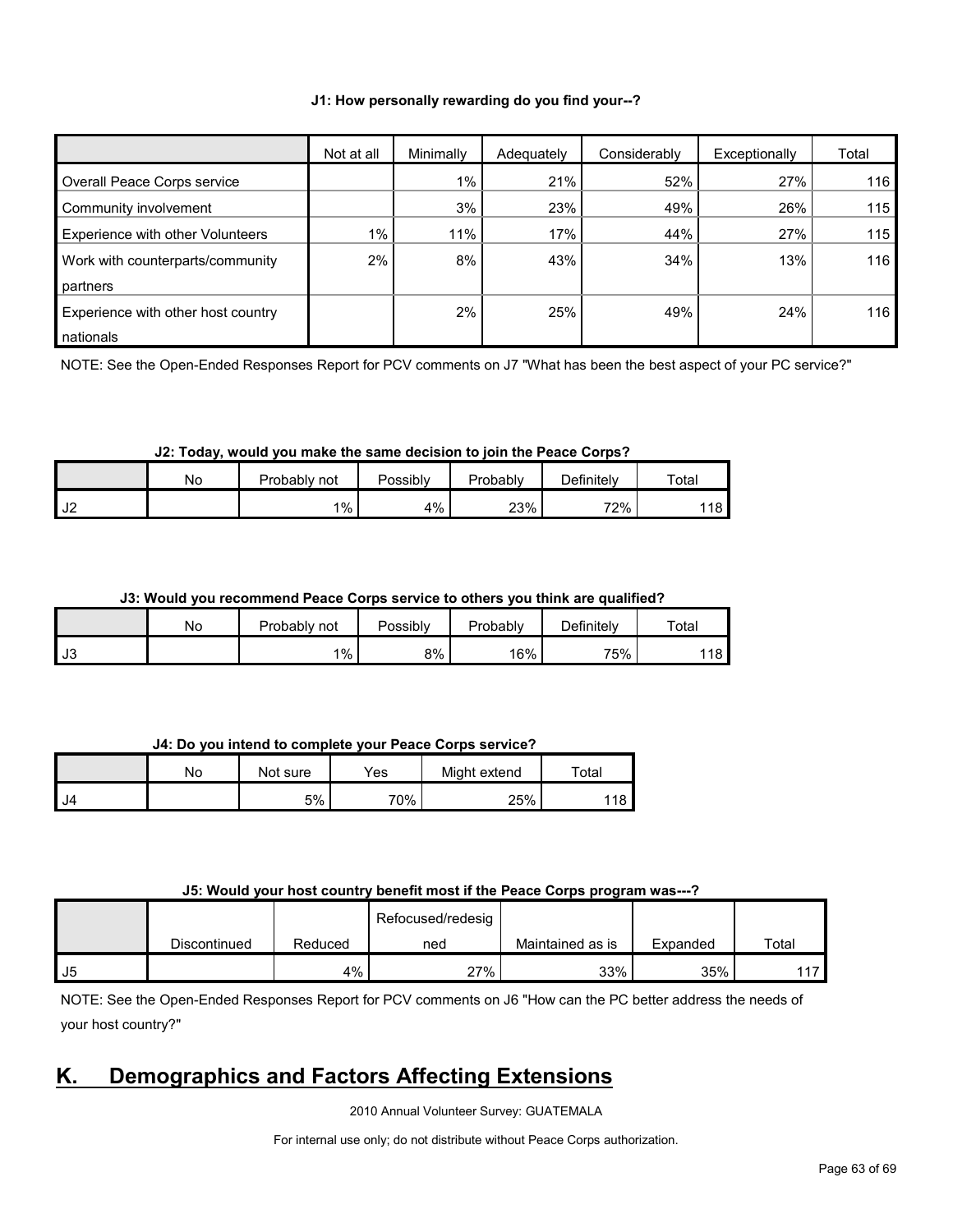This section reports on the age and gender of all respondents. It also reports on the importance Volunteers place on various factors that may influence their decision to extend or not extend their service beyond two years. Volunteers who answered that they either were considering an extension or were already serving beyond two years were asked to rate nine "motivating" factors and nine "challenging" factors. Volunteers could also write in any of their own motivating or challenging factors not included in the list.

#### **K1: What is your age?**

|         | 20-29<br>$30-49$ |    | 50+ | $\tau$ otal |  |
|---------|------------------|----|-----|-------------|--|
| AGE3grp | 96%              | 3% | 1%  | 16          |  |

**K2: What is your gender?**

|               | Female | Male | $\tau$ otal |  |
|---------------|--------|------|-------------|--|
| <b>GENDER</b> | 70%    | 30%  | <b>45</b>   |  |

Other demographic tables are available upon request

#### **K8: Are you considering a 3rd year extension?**

|                                              | Percent | Number |
|----------------------------------------------|---------|--------|
| <b>No</b>                                    | 54%     | 64     |
| May extend beyond my original COS date       | 42%     | 50     |
| I am now serving beyond my original COS date | 3%      |        |
| Total                                        | 100%    | 118    |

#### **Ext Q1: Comparison of Reasons for Extending by Importance to PCVs Who May Extend Beyond COS**

|                                                  |               | Somewhat  |           |       |       |
|--------------------------------------------------|---------------|-----------|-----------|-------|-------|
|                                                  | Not Important | important | Important | NA.   | Total |
| Ability to partner with an NGO and/or government | 17%           | 33%       | 46%       | 4%    | 48    |
| counterpart                                      |               |           |           |       |       |
| Additional financial compensation (higher living | 18%           | 20%       | 53%       | 8%    | 49    |
| allowance, etc.)                                 |               |           |           |       |       |
| Flexibility to design my extension assignment    | 4%            | 22%       | 73%       |       | 49    |
| Opportunity for more substantive work            | $2\%$         | 19%       | 77%       | $2\%$ | 48    |

2010 Annual Volunteer Survey: GUATEMALA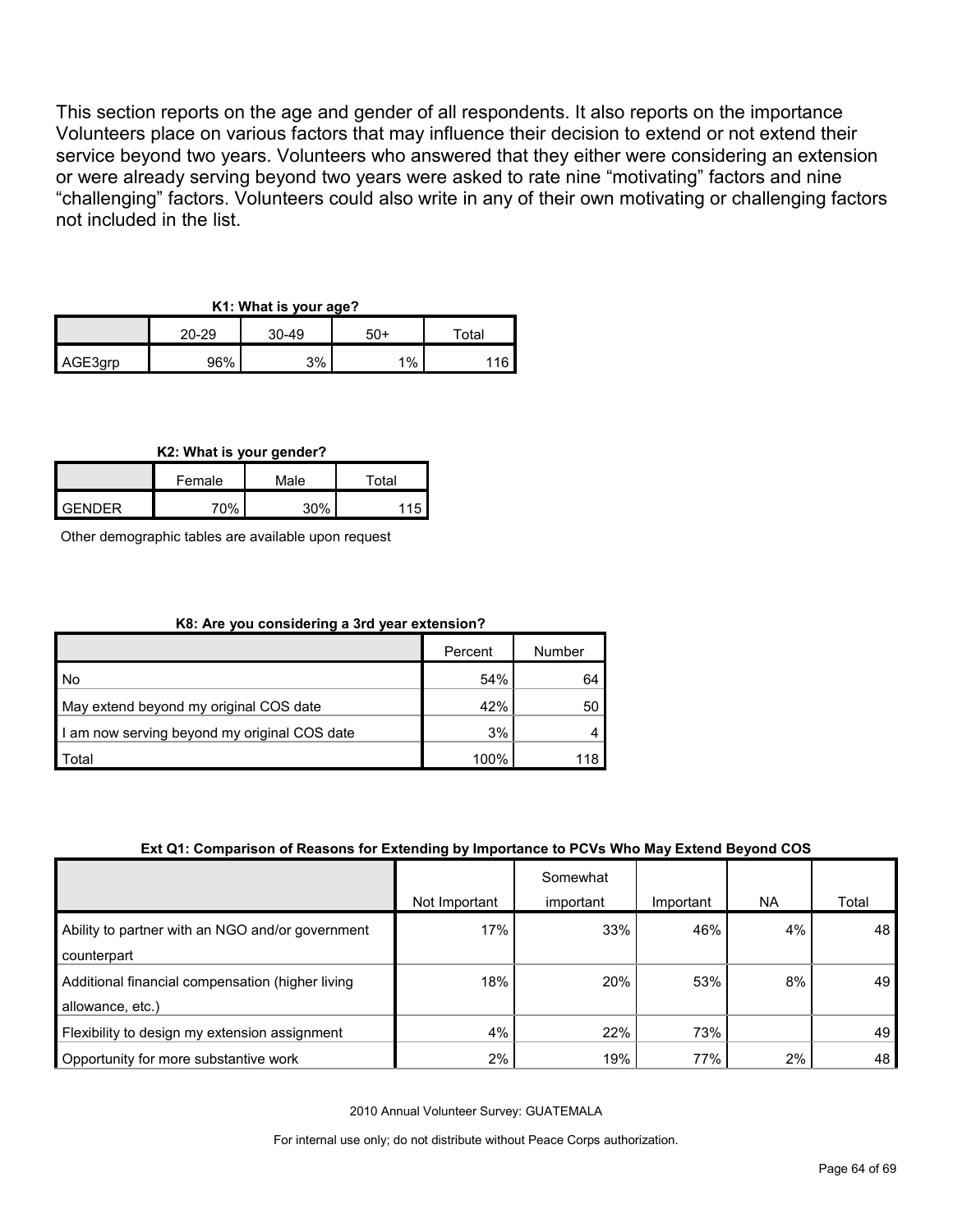| Opportunity to finish or be more productive in my<br>project          | 8%  | 20% | 67% | 4%  | 49 |
|-----------------------------------------------------------------------|-----|-----|-----|-----|----|
| Opportunity to serve in a different site, country or<br>project       | 16% | 33% | 49% | 2%  | 49 |
| Opportunity to take on additional responsibilities with<br>PC at post | 4%  | 39% | 53% | 4%  | 49 |
| Recognition of excellent performance                                  | 35% | 16% | 45% | 4%  | 49 |
| Support from local Peace Corps staff                                  | 15% | 15% | 69% | 2%  | 48 |
| Other:<br>Please specify below                                        |     |     | 44% | 56% | 16 |

NOTE: This table includes only PCVs who answered K8="May extend beyond my original COS date"

|                                                         |               | Somewhat  |           |           |       |
|---------------------------------------------------------|---------------|-----------|-----------|-----------|-------|
|                                                         | Not Important | important | Important | <b>NA</b> | Total |
| Ability to partner with an NGO and/or government        |               |           | 75%       | 25%       | 4     |
| counterpart                                             |               |           |           |           |       |
| Additional financial compensation (higher living        | 50%           | 25%       | 25%       |           | 4     |
| allowance, etc.)                                        |               |           |           |           |       |
| Flexibility to design my extension assignment           |               | 50%       | 50%       |           | 4     |
| Opportunity for more substantive work                   |               |           | 100%      |           | 4     |
| Opportunity to finish or be more productive in my       |               | 50%       | 50%       |           | 4     |
| project                                                 |               |           |           |           |       |
| Opportunity to serve in a different site, country or    | 25%           | 25%       | 50%       |           | 4     |
| project                                                 |               |           |           |           |       |
| Opportunity to take on additional responsibilities with |               |           | 100%      |           | 4     |
| PC at post                                              |               |           |           |           |       |
| Recognition of excellent performance                    |               | 25%       | 75%       |           | 4     |
| Support from local Peace Corps staff                    |               | 25%       | 75%       |           | 4     |
| Please specify below<br>Other:                          |               |           | 100%      |           |       |

#### **Ext Q1: Comparison of Reasons for Extending by Importance to PCVs Serving an Extension**

NOTE: This table includes only PCVs who answered K8="Now serving beyond my original COS date"

#### **Ext Q1: Comparison of Reasons for Extending by Importance to PCVs Who May Extend and PCVs Serving an Extension (excluding all "NA" responses)**

| Are you considering a 3rd year extension? |
|-------------------------------------------|
| May extend beyond my original COS date    |

2010 Annual Volunteer Survey: GUATEMALA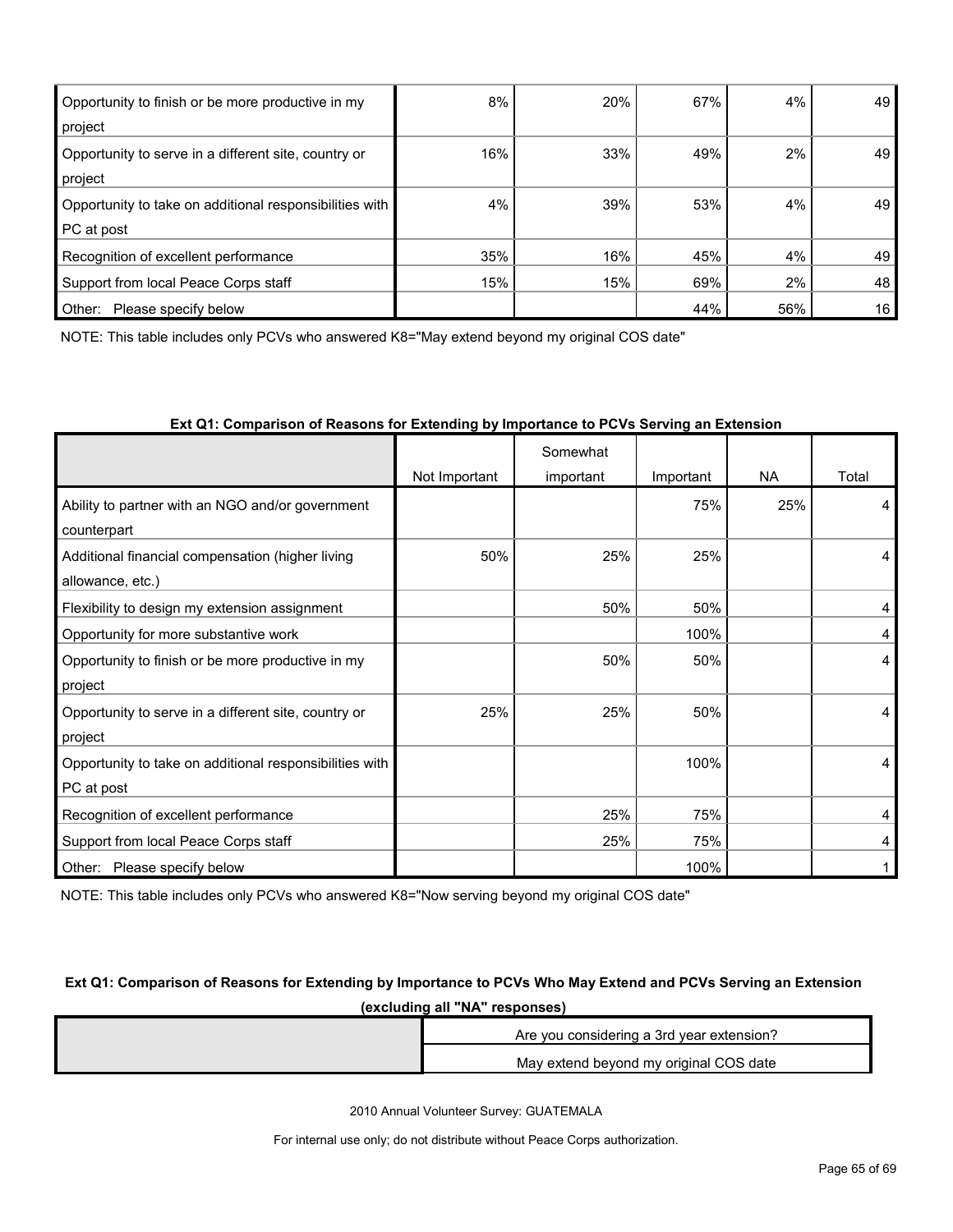|                                                              |               | Somewhat  |           |       |
|--------------------------------------------------------------|---------------|-----------|-----------|-------|
|                                                              | Not Important | important | Important | Total |
| Ability to partner with an NGO and/or government             | 17%           | 35%       | 48%       | 46    |
| counterpart                                                  |               |           |           |       |
| Additional financial compensation (higher living             | 20%           | 22%       | 58%       | 45    |
| allowance, etc.)                                             |               |           |           |       |
| Flexibility to design my extension assignment                | 4%            | 22%       | 73%       | 49    |
| Opportunity for more substantive work                        | 2%            | 19%       | 79%       | 47    |
| Opportunity to finish or be more productive in my project    | 9%            | 21%       | 70%       | 47    |
| Opportunity to serve in a different site, country or project | 17%           | 33%       | 50%       | 48    |
| Opportunity to take on additional responsibilities with PC   | 4%            | 40%       | 55%       | 47    |
| at post                                                      |               |           |           |       |
| Recognition of excellent performance                         | 36%           | 17%       | 47%       | 47    |
| Support from local Peace Corps staff                         | 15%           | 15%       | 70%       | 47    |
| Other: Please specify below                                  |               |           | 100%      |       |

NOTE: See Open-Ended Responses Report for "other" reasons for extending beyond COS

#### **Ext Q1: Comparison of Reasons for Extending by Importance to PCVs Who May Extend and PCVs Serving an Extension (excluding all "NA" responses)**

|                                                              | Are you considering a 3rd year extension?    |           |           |       |
|--------------------------------------------------------------|----------------------------------------------|-----------|-----------|-------|
|                                                              | I am now serving beyond my original COS date |           |           |       |
|                                                              | Somewhat                                     |           |           |       |
|                                                              | Not Important                                | important | Important | Total |
| Ability to partner with an NGO and/or government             |                                              |           | 100%      | 3     |
| counterpart                                                  |                                              |           |           |       |
| Additional financial compensation (higher living             | 50%                                          | 25%       | 25%       | 4     |
| allowance, etc.)                                             |                                              |           |           |       |
| Flexibility to design my extension assignment                |                                              | 50%       | 50%       | 4     |
| Opportunity for more substantive work                        |                                              |           | 100%      | 4     |
| Opportunity to finish or be more productive in my project    |                                              | 50%       | 50%       | 4     |
| Opportunity to serve in a different site, country or project | 25%                                          | 25%       | 50%       | 4     |
| Opportunity to take on additional responsibilities with PC   |                                              |           | 100%      | 4     |
| at post                                                      |                                              |           |           |       |
| Recognition of excellent performance                         |                                              | 25%       | 75%       | 4     |
| Support from local Peace Corps staff                         |                                              | 25%       | 75%       | 4     |
| Other: Please specify below                                  |                                              |           | 100%      |       |

NOTE: See Open-Ended Responses Report for "other" reasons for extending beyond COS

2010 Annual Volunteer Survey: GUATEMALA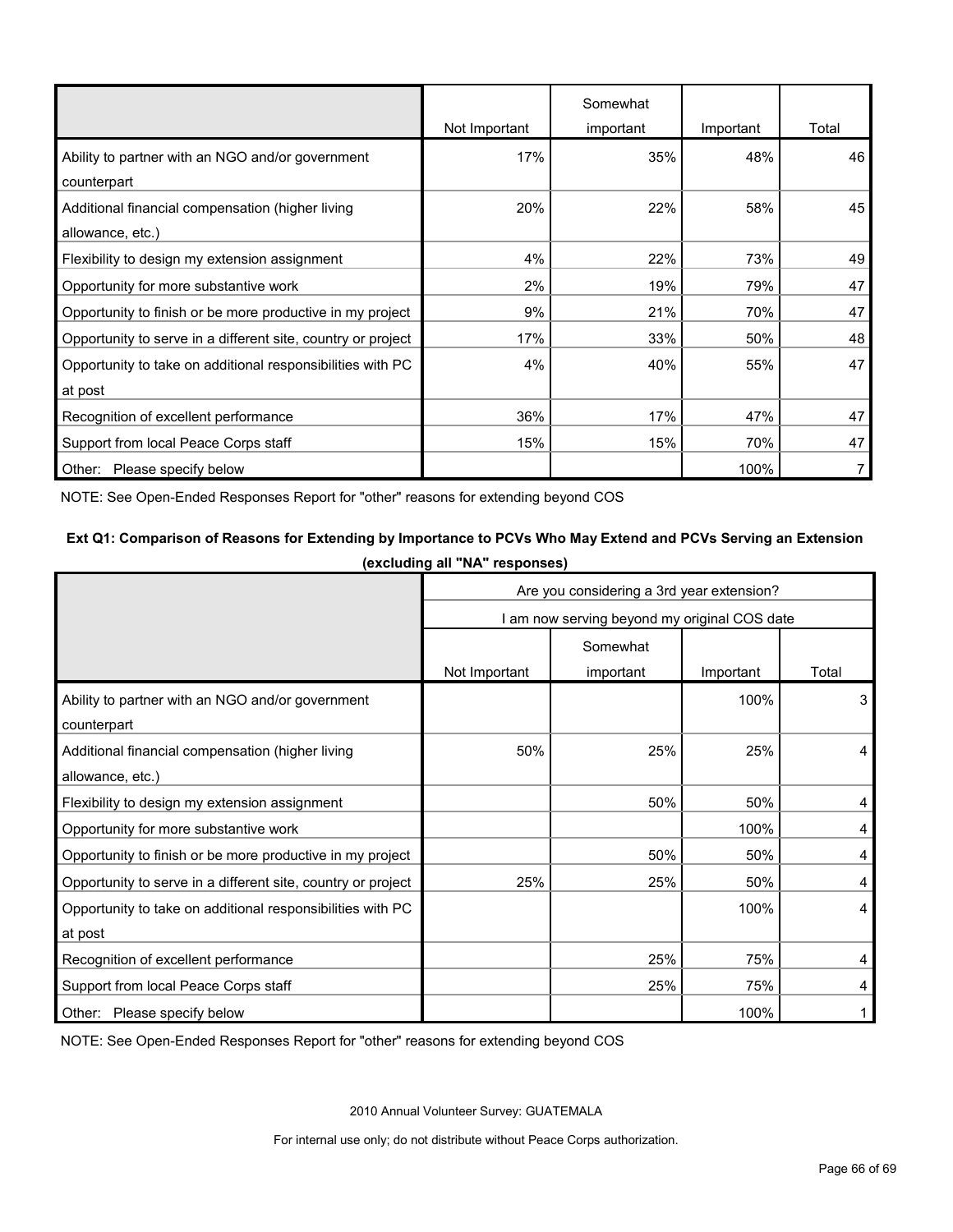|                                                       | Not Important | Somewhat<br>important | Important | <b>NA</b> | Total           |
|-------------------------------------------------------|---------------|-----------------------|-----------|-----------|-----------------|
| Adjustment to new country or site                     | 35%           | 35%                   | 28%       | 2%        | 46              |
| Bureaucratic challenges related to extension          | 28%           | 32%                   | 38%       | 2%        | 47              |
| process                                               |               |                       |           |           |                 |
| Delaying the pursuit of professional/educational      | 15%           | 33%                   | 48%       | 4%        | 48              |
| opportunities                                         |               |                       |           |           |                 |
| Family and personal reasons                           | 4%            | 38%                   | 55%       | 2%        | 47              |
| Feeling that I am ready to go home                    | 11%           | 45%                   | 43%       | 2%        | 47              |
| Fellow Volunteers are leaving/have left               | 37%           | 35%                   | 24%       | 4%        | 46              |
| Lack of information about/difficulty defining the 3rd | 28%           | 36%                   | 30%       | 6%        | 47              |
| year extension role                                   |               |                       |           |           |                 |
| Lack of professional development opportunities        | 23%           | 32%                   | 36%       | 9%        | 47              |
| Lack of support from Peace Corps staff                | 32%           | 30%                   | 30%       | 9%        | 47              |
| Please specify below<br>Other:                        | 10%           |                       |           | 90%       | 10 <sub>1</sub> |

#### **Ext Q2: Comparison of Reasons for Not Extending by Importance to PCVs Who May Serve Beyond COS**

NOTE: This table includes only PCVs who answered K8="May extend beyond my original COS date"

|                                                       | Not Important | Somewhat<br>important | Important | NA. | Total |
|-------------------------------------------------------|---------------|-----------------------|-----------|-----|-------|
| Adjustment to new country or site                     | 50%           | 25%                   |           | 25% | 4     |
| Bureaucratic challenges related to extension          | 25%           | 50%                   | 25%       |     | 4     |
| process                                               |               |                       |           |     |       |
| Delaying the pursuit of professional/educational      | 25%           | 25%                   | 50%       |     | 4     |
| opportunities                                         |               |                       |           |     |       |
| Family and personal reasons                           |               | 50%                   | 50%       |     | 4     |
| Feeling that I am ready to go home                    | 25%           | 50%                   | 25%       |     | 4     |
| Fellow Volunteers are leaving/have left               | 50%           | 25%                   | 25%       |     | 4     |
| Lack of information about/difficulty defining the 3rd | 50%           | 25%                   |           | 25% | 4     |
| year extension role                                   |               |                       |           |     |       |
| Lack of professional development opportunities        | 50%           |                       | 25%       | 25% | 4     |
| Lack of support from Peace Corps staff                | 25%           | 50%                   |           | 25% | 4     |
| Other: Please specify below                           |               |                       | 100%      |     |       |

#### **Ext Q2: Comparison of Reasons for Not Extending by Importance to PCVs Serving Beyond COS**

NOTE: This table includes only PCVs who answered K8="Now serving beyond my original COS date"

2010 Annual Volunteer Survey: GUATEMALA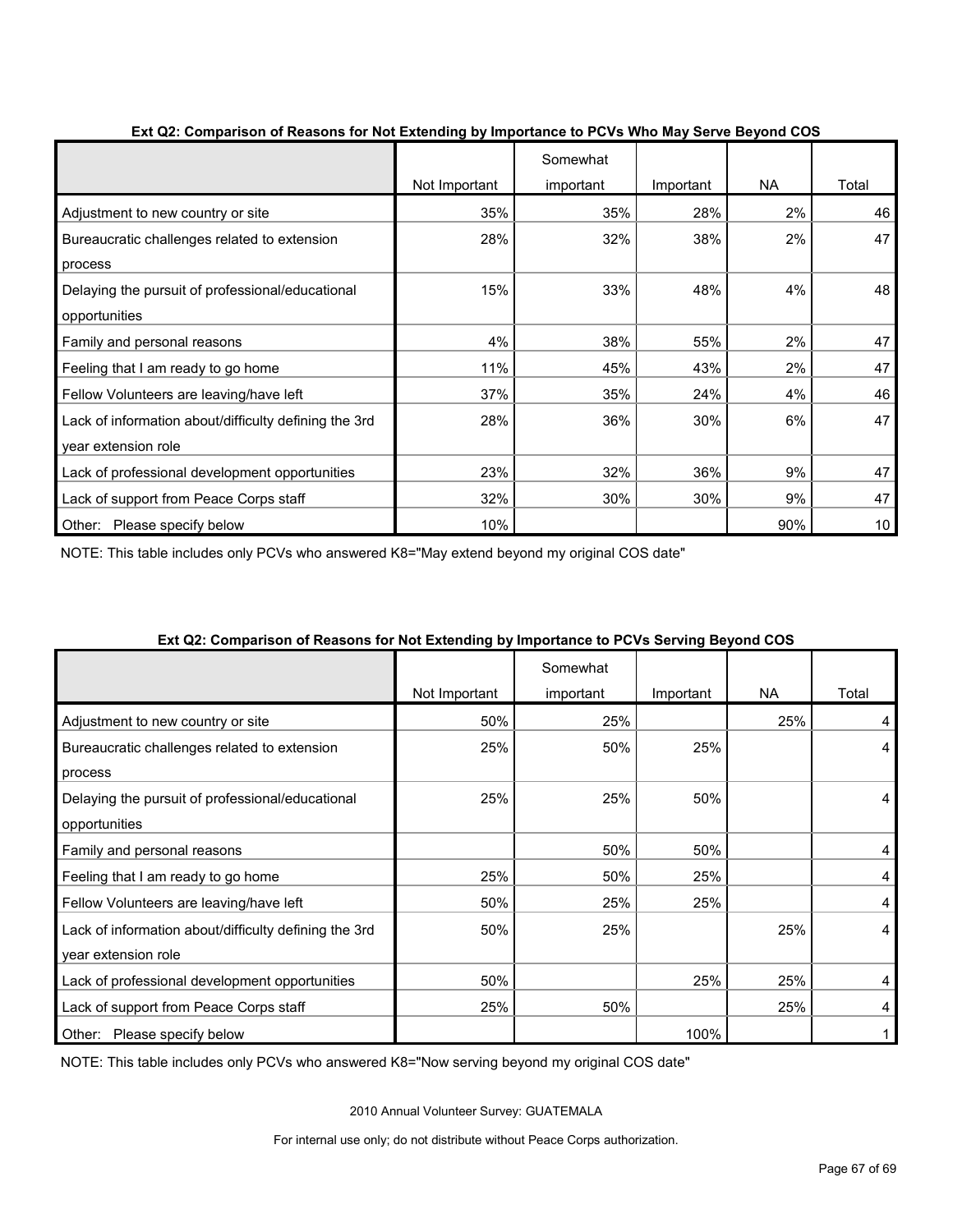#### **Ext Q2: Comparison of Reasons for Not Extending by Importance to PCVs Who May Extend and PCVs Serving an Extension (excluding all "NA" responses)**

|                                                            | Are you considering a 3rd year extension? |           |           |       |  |
|------------------------------------------------------------|-------------------------------------------|-----------|-----------|-------|--|
|                                                            | May extend beyond my original COS date    |           |           |       |  |
|                                                            |                                           | Somewhat  |           |       |  |
|                                                            | Not Important                             | important | Important | Total |  |
| Adjustment to new country or site                          | 36%                                       | 36%       | 29%       | 45    |  |
| Bureaucratic challenges related to extension process       | 28%                                       | 33%       | 39%       | 46    |  |
| Delaying the pursuit of professional/educational           | 15%                                       | 35%       | 50%       | 46    |  |
| opportunities                                              |                                           |           |           |       |  |
| Family and personal reasons                                | 4%                                        | 39%       | 57%       | 46    |  |
| Feeling that I am ready to go home                         | 11%                                       | 46%       | 43%       | 46    |  |
| Fellow Volunteers are leaving/have left                    | 39%                                       | 36%       | 25%       | 44    |  |
| Lack of information about/difficulty defining the 3rd year | 30%                                       | 39%       | 32%       | 44    |  |
| extension role                                             |                                           |           |           |       |  |
| Lack of professional development opportunities             | 26%                                       | 35%       | 40%       | 43    |  |
| Lack of support from Peace Corps staff                     | 35%                                       | 33%       | 33%       | 43    |  |
| Please specify below<br>Other:                             | 100%                                      |           |           |       |  |

NOTE: See Open-Ended Responses Report for "other" reasons for not extending beyond COS

## **Ext Q2: Comparison of Reasons for Not Extending by Importance to PCVs Who May Extend and PCVs Serving an**

| <b>Extendion (overaging an international</b>               |                                              |           |           |       |  |  |
|------------------------------------------------------------|----------------------------------------------|-----------|-----------|-------|--|--|
|                                                            | Are you considering a 3rd year extension?    |           |           |       |  |  |
|                                                            | I am now serving beyond my original COS date |           |           |       |  |  |
|                                                            | Somewhat                                     |           |           |       |  |  |
|                                                            | Not Important                                | important | Important | Total |  |  |
| Adjustment to new country or site                          | 67%                                          | 33%       |           | 3     |  |  |
| Bureaucratic challenges related to extension process       | 25%                                          | 50%       | 25%       | 4     |  |  |
| Delaying the pursuit of professional/educational           | 25%                                          | 25%       | 50%       | 4     |  |  |
| opportunities                                              |                                              |           |           |       |  |  |
| Family and personal reasons                                |                                              | 50%       | 50%       | 4     |  |  |
| Feeling that I am ready to go home                         | 25%                                          | 50%       | 25%       | 4     |  |  |
| Fellow Volunteers are leaving/have left                    | 50%                                          | 25%       | 25%       | 4     |  |  |
| Lack of information about/difficulty defining the 3rd year | 67%                                          | 33%       |           | 3     |  |  |
| extension role                                             |                                              |           |           |       |  |  |
| Lack of professional development opportunities             | 67%                                          |           | 33%       | 3     |  |  |

**Extension (excluding all "NA" responses)**

2010 Annual Volunteer Survey: GUATEMALA